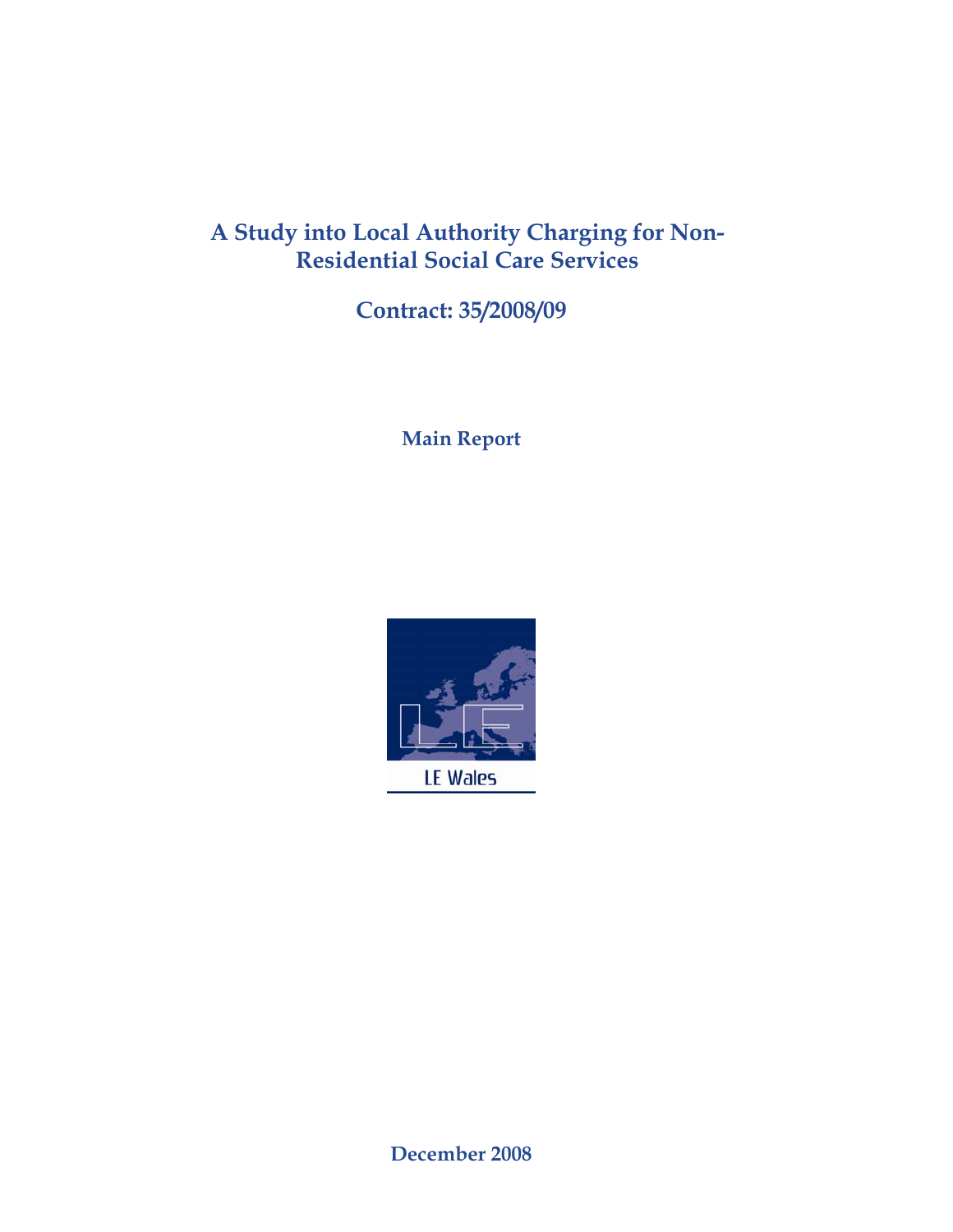#### **LE Wales**

LE Wales is an economics and policy consultancy based in Wales and is a part of the Indecon - London Economics Consulting Group. The Group also has offices in London, Dublin, Budapest and Brussels, and associated offices in Paris and Valletta.

We advise clients in both the public and private sectors on economic and financial analysis, policy development and evaluation, business strategy, and regulatory and competition policy. We are able to use a wide variety of analytical techniques to assist our work, including cost-benefit analysis, multi-criteria analysis, policy simulation, scenario building, statistical analysis and mathematical modelling. We are also experienced in using a wide range of data collection techniques including literature reviews, survey questionnaires, interviews and focus groups.

Further information about LE Wales is available at www.le-wales.co.uk.

#### **Acknowledgements**

Many people provided us with invaluable assistance throughout the course of the research described in this report. Members of the stakeholder task & finish group, alongside staff in the Older People and Long Term Care Policy Directorate of the Department for Health & Social Services, Welsh Assembly Government, played a key role in directing the work and providing insights from their own varied experiences. We are also grateful to those stakeholders who met us and who all made a positive contribution; to those who organised consultation events for us, sometimes at short notice; and to staff at local authorities across Wales who provided us with data on services users, expenditure and income and analyses of that data. In addition, particular thanks are due to one of the Welsh local authorities that provided us with estimates of the impact in their area of changes in the financial assessment process. We are also grateful to Dr Peter Watt of the Institute of Local Government Studies at the University of Birmingham who worked closely with LE Wales on this research.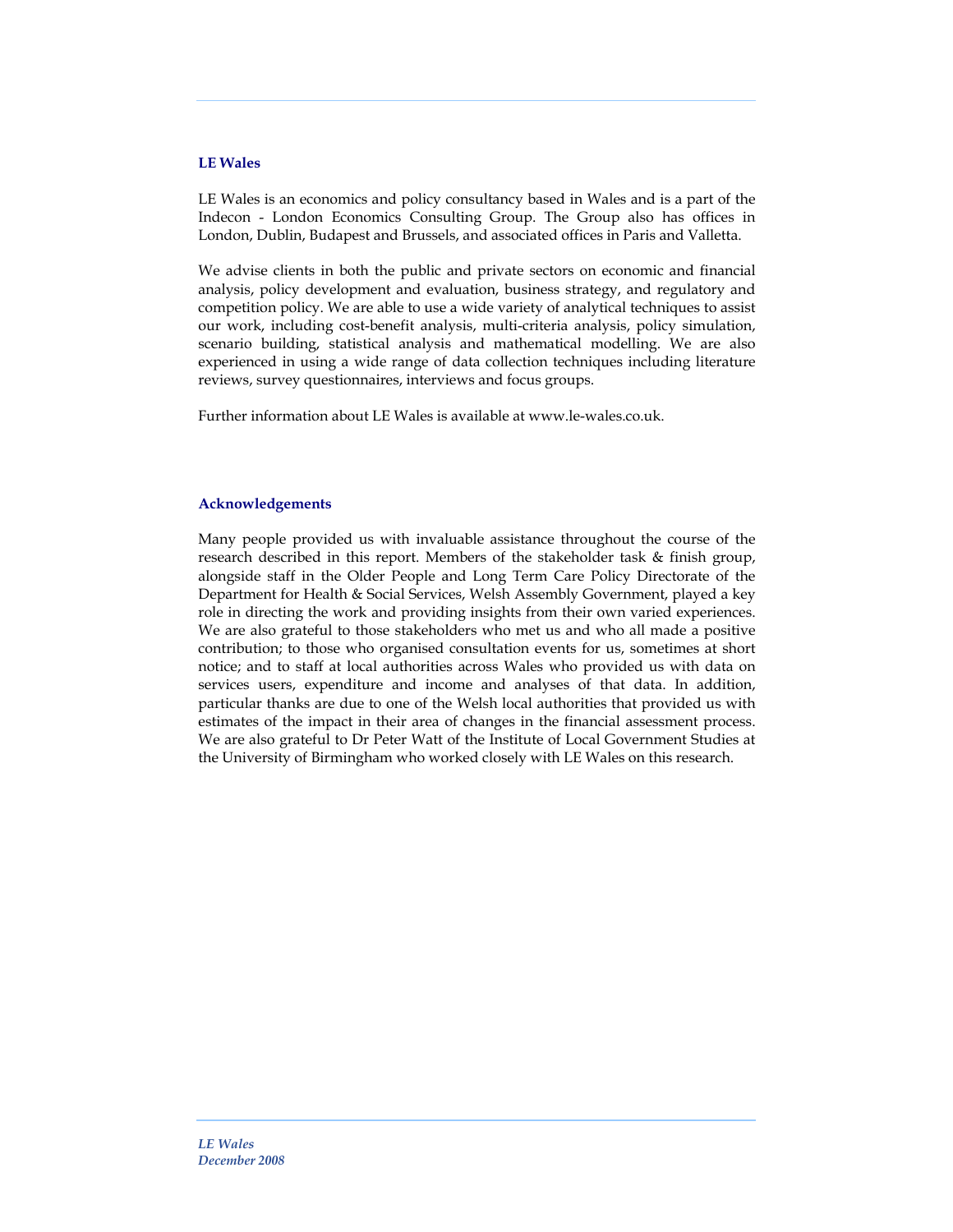# **Contents** *Page*

|    |         | 1 Introduction                                              | $\mathbf{1}$   |
|----|---------|-------------------------------------------------------------|----------------|
|    |         | 2 Stakeholder views                                         | $\overline{2}$ |
|    | 2.1     | Outline of consultation activity                            | $\overline{2}$ |
|    | $2.2\,$ | Overview of stakeholder views                               | $\overline{2}$ |
|    |         | 3 Options for changes to charging systems                   | 8              |
|    | 3.1     | Introduction                                                | 8              |
|    | 3.2     | Individual options                                          | 8              |
|    |         | 4 Approach to option assessment                             | 18             |
|    | 4.1     | Policy objectives                                           | 18             |
|    | 4.2     | Assessment criteria                                         | 18             |
|    | 4.3     | Weights                                                     | 23             |
| 5. |         | Assessment of the option packages                           | 24             |
|    | 5.1     | Introduction                                                | 24             |
|    | 5.2     | Package A                                                   | 24             |
|    | 5.3     | Package B                                                   | 28             |
|    | 5.4     | Package C                                                   | 29             |
|    | 5.5     | Package D                                                   | 30             |
|    | 5.6     | Package E                                                   | 31             |
|    | 5.7     | Package F                                                   | 33             |
|    | 5.8     | Summary of financial impacts for the public sector in Wales | 35             |
| 6  |         | <b>Multi-Criteria Analysis</b>                              | 40             |
|    | 6.1     | Introduction                                                | 40             |
|    | 6.2     | <b>Scores</b>                                               | 40             |
|    | 6.3     | Ranking of options                                          | 43             |
|    | 6.4     | Sensitivity analyses                                        | 45             |
|    | 6.5     | Interpretation                                              | 50             |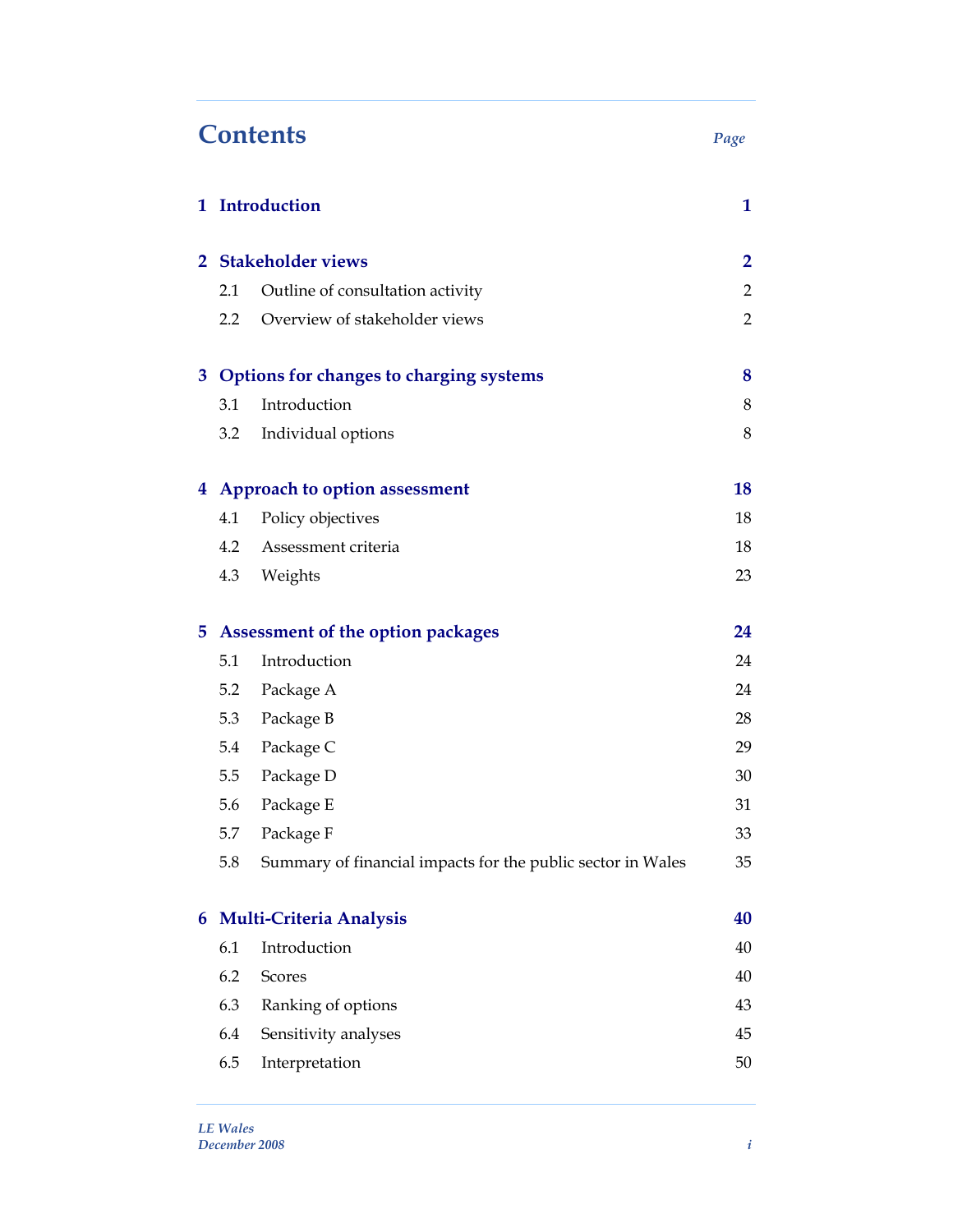# **1 Introduction**

- 1. A stakeholder task and finish group was formed in order to provide advice to Welsh Assembly Government Ministers on the options for introducing more consistency to non residential social care charges in Wales. This group has representation from service users, the Coalition on Charging Cymru, providers, local authorities, the Welsh Local Government Association and the Welsh Assembly Government.
- 2. This report for the stakeholder task & finish group was prepared by LE Wales under Welsh Assembly Government Contract 35/2008/09.
- 3. The main aim for this study was to inform the stakeholder task and finish group and Ministers of the current arrangements local authorities have in place to set charges for non residential social care services and to consider the options for introducing greater consistency. The research findings were used by the group to provide advice to Ministers as to the options it feels will achieve the Welsh Assembly Government's aims to best effect.
- 4. This report focuses on identifying and assessing policy options aimed at achieving greater consistency in charging for non-residential social care services in Wales. It also includes a summary of the views of some stakeholders. Throughout the text a number of case studies are included. These are based on real service users and are intended to give a flavour of their experiences of living with charges for the non residential social care services they receive.
- 5. An accompanying report, the Baseline Assessment, provides an overview of current policies and charging arrangements as well information on income from charges, expenditure on non residential social care services, and the numbers and characteristics of users of these services. The Baseline Assessment also includes an Annex that details the charging policies of each of the 22 Welsh unitary authorities.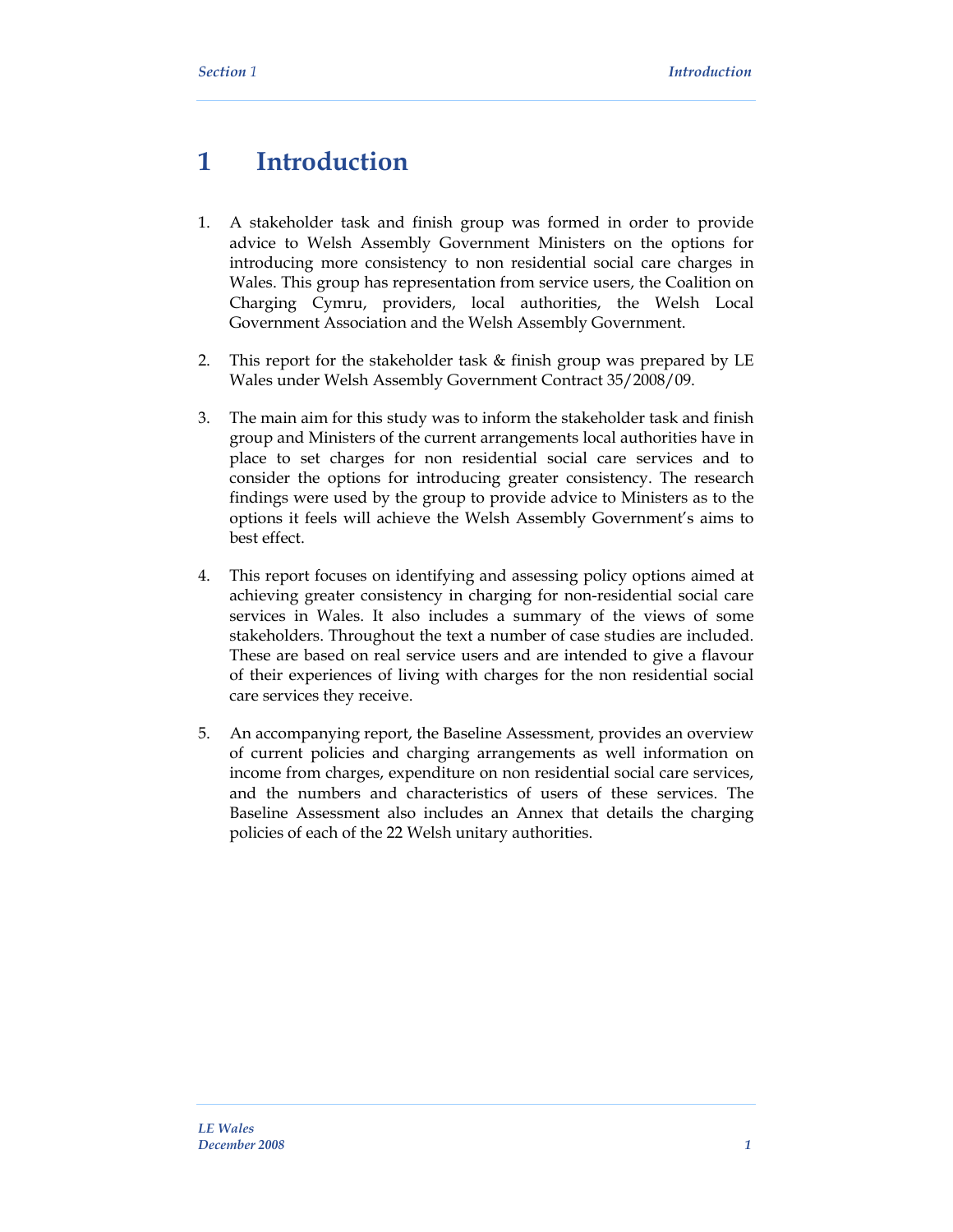# **2 Stakeholder views**

# **2.1 Outline of consultation activity**

- 6. Discussions about charging for non-residential social care services were held with a number of stakeholders during October and November 2008.
- 7. We spoke to about 80 people altogether. They were a mix of service users, carers and care workers. Many were older people and some were younger adults with physical impairments and/or learning difficulties. They were not intended to be a representative sample of stakeholders. Discussions provided a useful insight into the range of views held by stakeholders on a number of issues relevant to charges for nonresidential social care.
- 8. The organisations and groups that were involved in this consultation process are listed below.
	- a. Arfon Carer's Forum (Gwynedd)
	- b. Maes y Wennol Day Centre, Llanidloes, Powys
	- c. Westwood Day Centre, Welshpool, Powys
	- d. Monmouth Action 50+ Group
	- e. Rhondda Cynon Tâf Older People's Forum
	- f. Bridgend Older People's Forum
	- g. National Pensioners Convention
	- h. Gwynedd Disability Core Group
	- i. Cardiff & Vale Coalition for Disabled People
	- j. A group of care workers in Blaenau Gwent

# **2.2 Overview of stakeholder views**

9. In this section we provide an overview of views expressed by stakeholders. Except where specified, the views are those of service users rather than carers or care workers.

#### **General points**

10. Many people we spoke to either did not express a clear view or did not express a very strong view on the issues that were raised.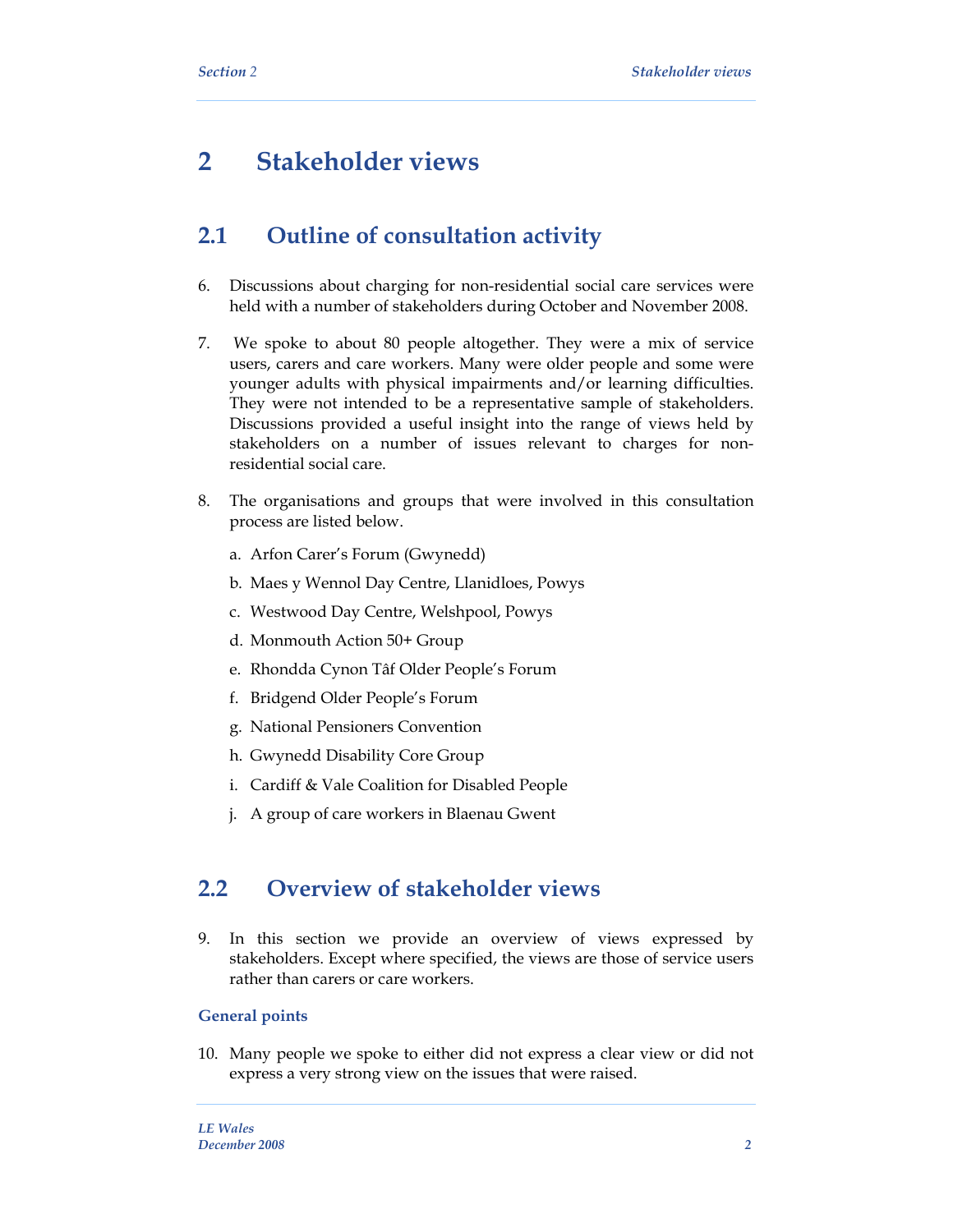- 11. A small number were not very clear about what charges they paid, often because a relative organised financial matters for them.
- 12. The summary of views expressed reflects the mix of people with whom discussions were held and also will naturally tend to better reflect the views of those who were more able and willing to express their views clearly.
- 13. Most seemed of the view that it was fair to make a payment towards nonresidential social care services and that it should be means tested. This was felt more strongly in relation to services that directly substituted for costs that would need to be incurred in any case (e.g. meals).
- 14. Some felt strongly that all non-residential social care services should be free for service users. Reasons for this included:
	- a. Older people, and others had already paid for this right through previous tax and national insurance contributions. The point was made that these services should be paid for from the National Insurance Fund;
	- b. Charges could put those who are less well off in great difficulty, and deter some from taking up necessary services. This can put additional strain on carers as well as service users [carer]. Reference was made to a day centre in Bridgend losing 10-12 clients following the introduction of attendance charges.
	- c. It is not fair to put additional pressure on those in the middle of the income/wealth range, who are normally older people i.e. in between those who received free care because of low savings levels and those who received free care because earnings are not taken into account in the means test.

#### **Case study 1**

A young disabled woman lives with her parents because she needs 24 hr. support. Both parents are full time carers, although only one claim for Carers' Allowance is possible and that is lost anyway because the main carer has to claim Income Support.

The family have needed support from Social Services for some years but until direct payments became an option the support offered was of no use to them. Under direct payments Amelia now employs two Personal Assistants for a total of 27 hours per week which enables her to experience greater independence and removes a little of the workload from her parents.

The family have successfully made a case for waiving charges each year so far but are extremely fearful that as their local authority raise charging levels and tighten eligibility criteria that a charge may be demanded which they will have no way of paying.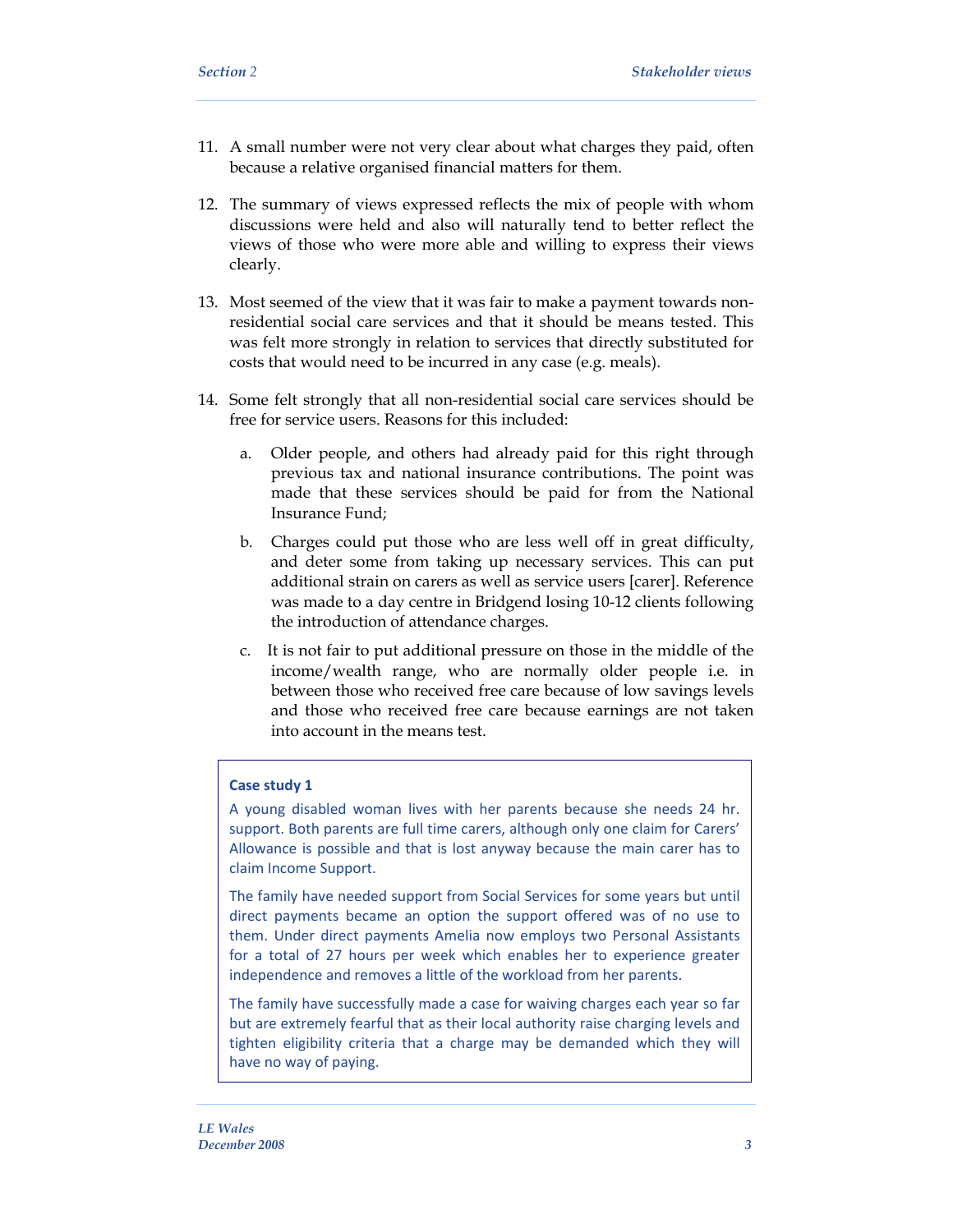- 15. Concern was expressed about the impact of changes in the charging regime on the availability of services and eligibility for those services.
- 16. At one forum it was felt that in considering the need to charge, account should be taken of the benefits non-residential care has in terms of savings for the NHS and savings in residential care costs. In another group it was also suggested that carers should not be charged because their work saves a lot of public money.
- 17. As some local authorities were making more and more use of private contractors for non-residential social care services, any new charging regime should ensure that private contractors are covered by the requirements in these circumstances.
- 18. It was pointed out that consistent charges would not make sense unless they were applied to consistently defined (and available) services.
- 19. One person made reference to a family who had moved to a different local authority in order to pay lower charges.
- 20. It was suggested that charges should be assessed more quickly. The time interval between the care assessment and the financial assessment means that the service user's charging liability can build up unexpectedly during this time. It was felt that service users should not become liable for charges until after they have received the outcome of their financial assessment [care worker].

#### **Case study 2**

A service user with learning difficulties, who accepted non residential social care service following a care assessment, found that she already owed social services £2,500 by the time she understood her financial assessment. Her position was made more difficult because her local social services department did not take account of the fact that her learning difficulties meant that she was unable to read letters that she received from them.

#### **Consistency across Wales**

21. Most expressed support for the idea that it would be fair if people across Wales were charged in a consistent way for services. In two fora this view was expressed strongly in respect of the financial assessment in particular.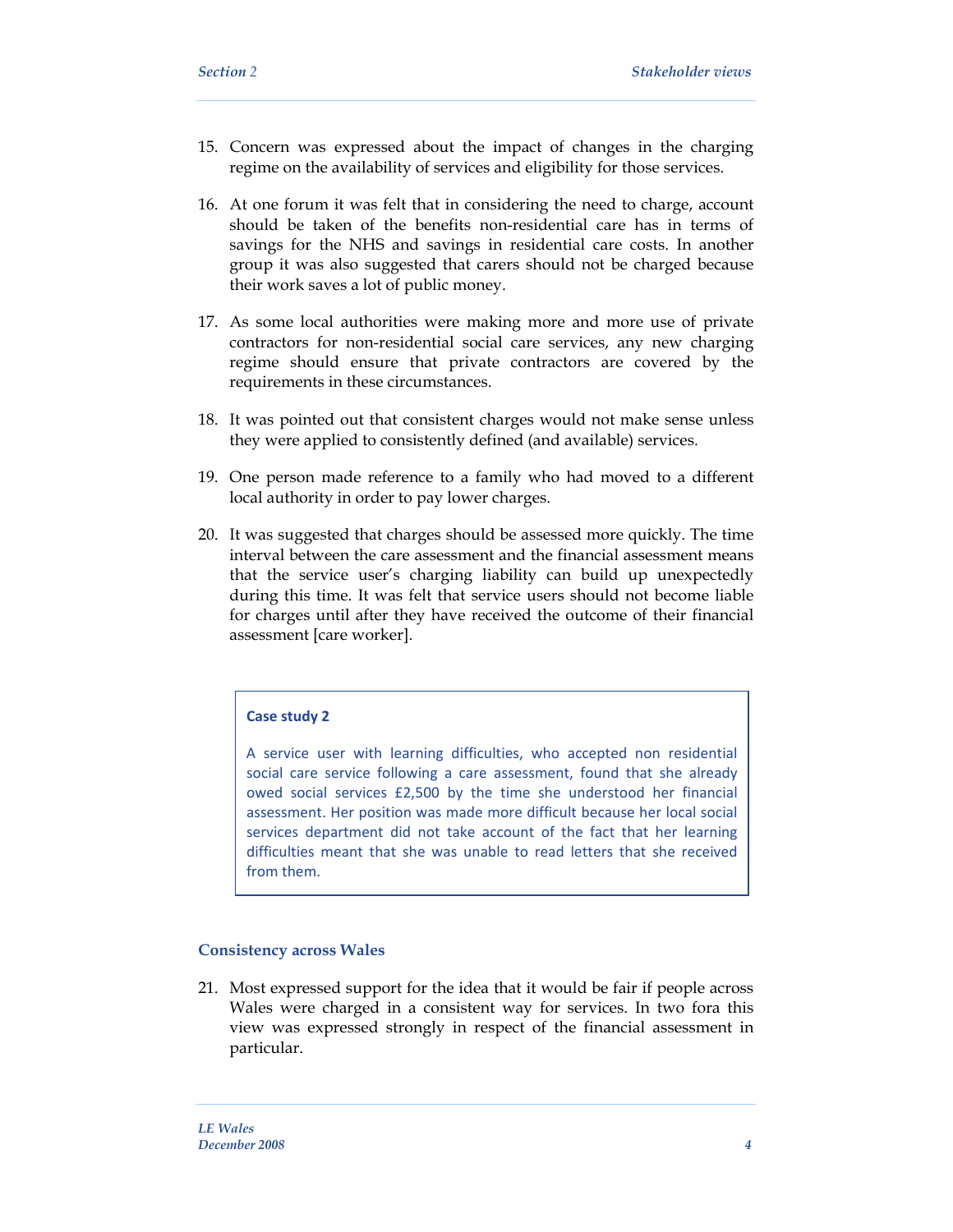- 22. Many did not feel very strongly about this point however. Some were more interested in the charges they paid than in the charges paid by others elsewhere.
- 23. Stronger views were expressed by a small number who felt that charges were relatively low in their own county and so did not want consistency because of the risk that this would increase charges for them.
- 24. It was also suggested in more than one forum that more consistency would aid transparency because a common understanding across Wales about service availability and charging would develop [care worker].

#### **Simplicity/transparency**

- 25. Some did not feel that there was any problem with lack of transparency or over-complexity in charging. This group included some who were in receipt of homecare services and some that were paying for meals and transport only at day centres.
- 26. Our impression was that a significant minority were not wholly clear about the services that were available and whether or not they were entitled to them.
- 27. Problems in understanding financial assessments were raised on a number of occasions:
	- a. One service user found it very hard to understand her financial assessment even after extensive investigation;
	- b. Care workers in day centres reported clients asking for help with understanding/checking their bills for homecare.
	- c. Some care workers felt that they did not understand the financial assessment process themselves and that different levels of charge were applied to service users in apparently similar circumstances.
	- d. Some service users felt strongly that there was a lack of clarity about entitlements to services and that charges and billing practices for those services were not sufficiently transparent to service users and their carers.
- 28. A number commented that vulnerable adults were reluctant to be pushy about finding out more – they didn't want to "rock the boat".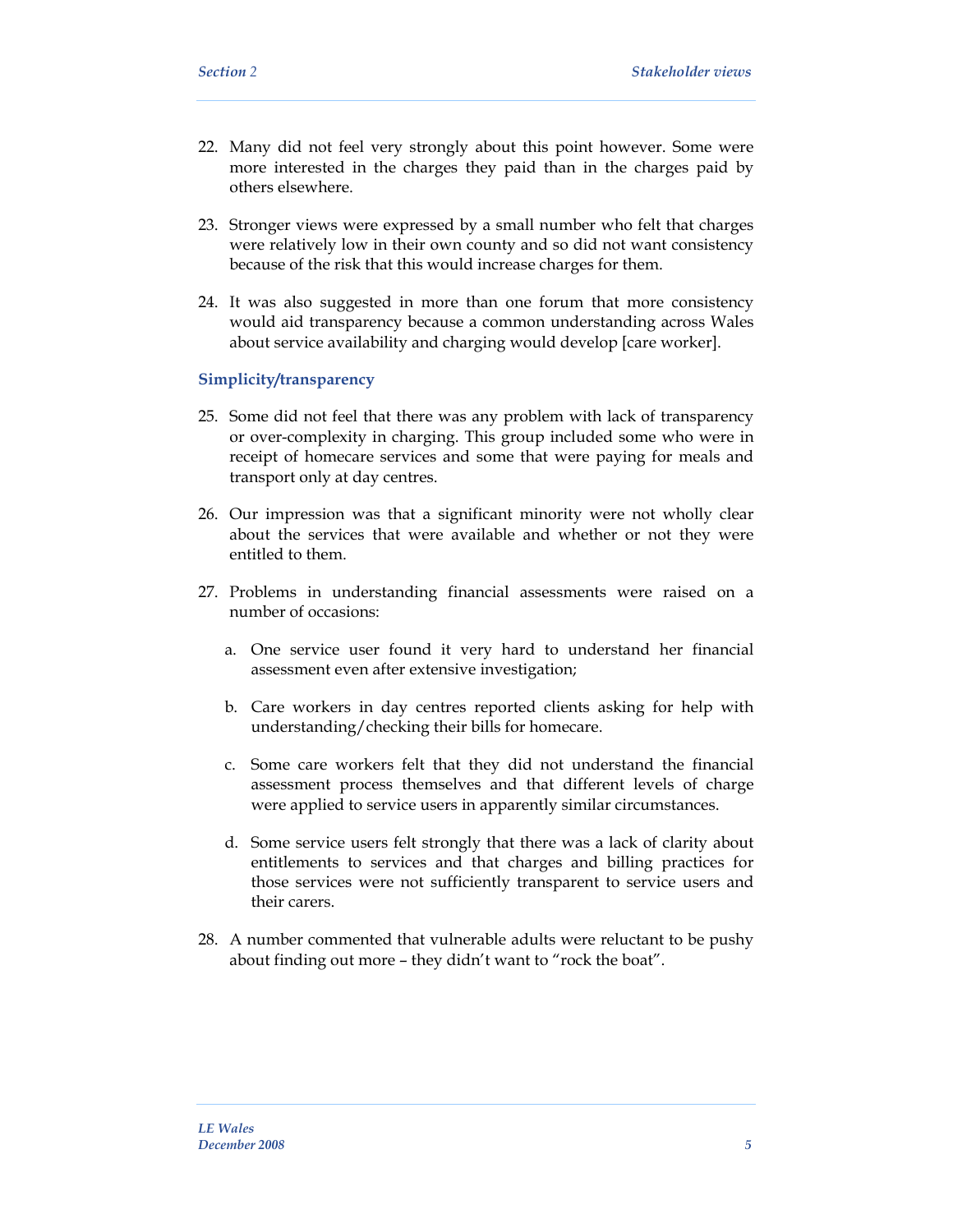#### **Maximum weekly charges**

- 29. Of those who expressed a clear opinion, all felt that a maximum weekly charge could be helpful, particularly for those who were in need of a number of services. It was also pointed out that many people did not pay the maximum charge and so would not be assisted by this.
- 30. Some of those who wanted to see zero charges felt that a maximum weekly charge, depending on how high it was set, would be a step in the right direction.
- 31. A number of the people we spoke to were not really affected by the maximum weekly charge issue because they were only attending day centres in Powys and paying for meals and, sometimes, transport.

#### **Financial assessments**

- 32. See paragraph 13 above for general comments on the means test.
- 33. One stakeholder suggested the following charging approach: a consistent financial assessment across Wales, with a £5/week charge for those on lower incomes and a £15/week charge for those on higher incomes. They felt that everyone should pay something and that this would mean that some would place more value on the service they receive.
- 34. In two fora the point was made that it was unfair that there were step changes in charges paid even if a service user were only marginally above the savings threshold.

#### **Case study 3**

A 78 year old recently broke her arm and due her health the healing process is very lengthy. She qualified for 6 weeks free weeks home care due to being discharged from hospital but her expected recovery time will be in excess of 12 weeks. Her 'free' 6 weeks have now ended and a charge assessment has been carried out.

The service user and her husband receive the couples state pension and private pensions and she also receives attendance allowance. She was assessed as needing 10 hours per week day and night care but she has reduced this herself to 7 hours ‐ 1 hour per day in the morning. The couple were assessed as having £110.12 spare per week to pay for this care. The cost of the care they receive results in a charge of £78.40 per week, which exceeds the AA even if no disregard is given. They intend to have this care only for the next 6 weeks due to the cost, although her need for care is likely to be longer. This task will then fall to her husband who is 83 years old.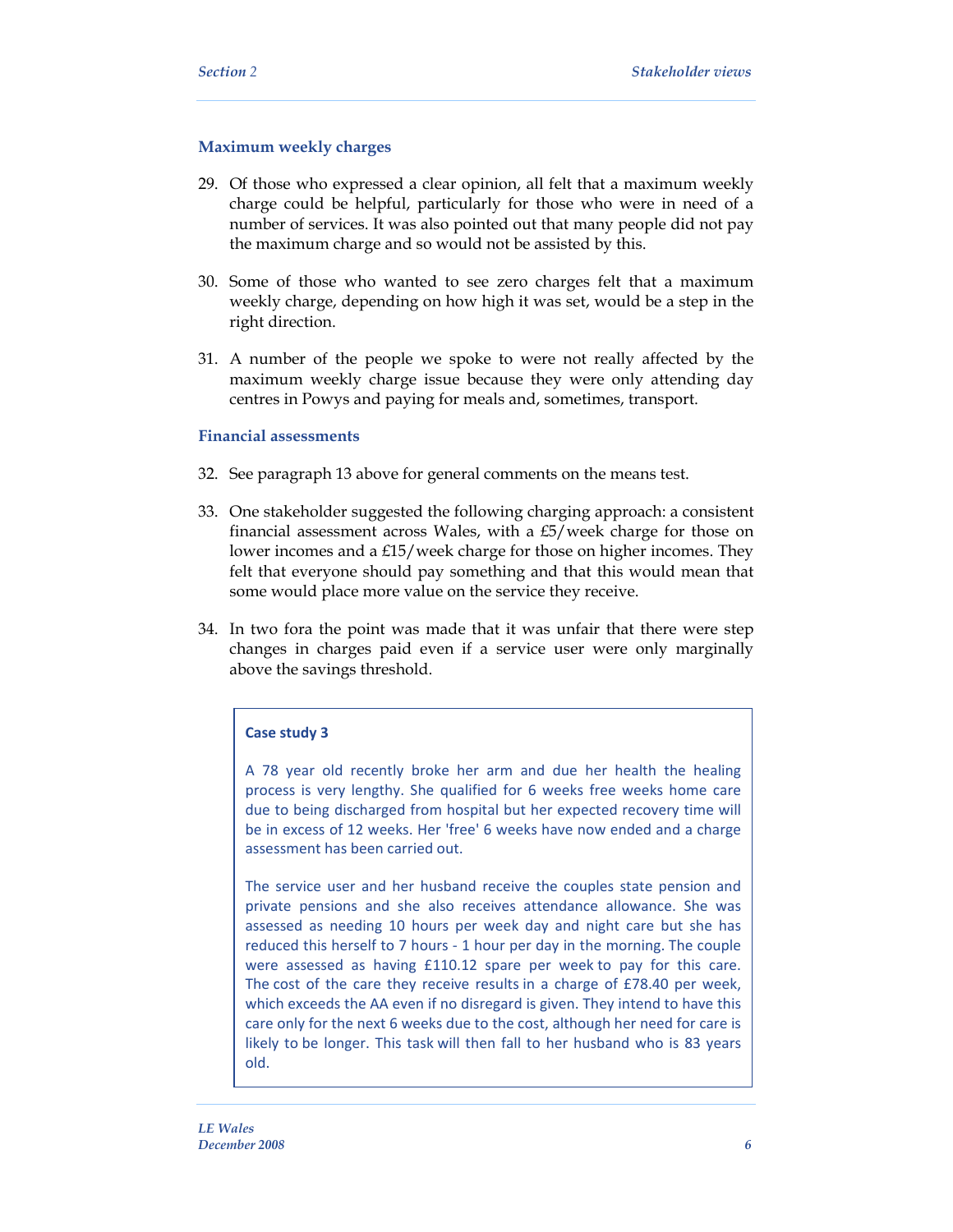- 35. A further comment was that it was unfair that receipt of a war pension was sufficient for someone to fail the means test and to have to pay charges.
- 36. The suggestion was made that if service users receive benefits/grants that are intended to cover elements of care or mobility, that these benefits/grants should be included in the financial assessment and not disregarded [care worker].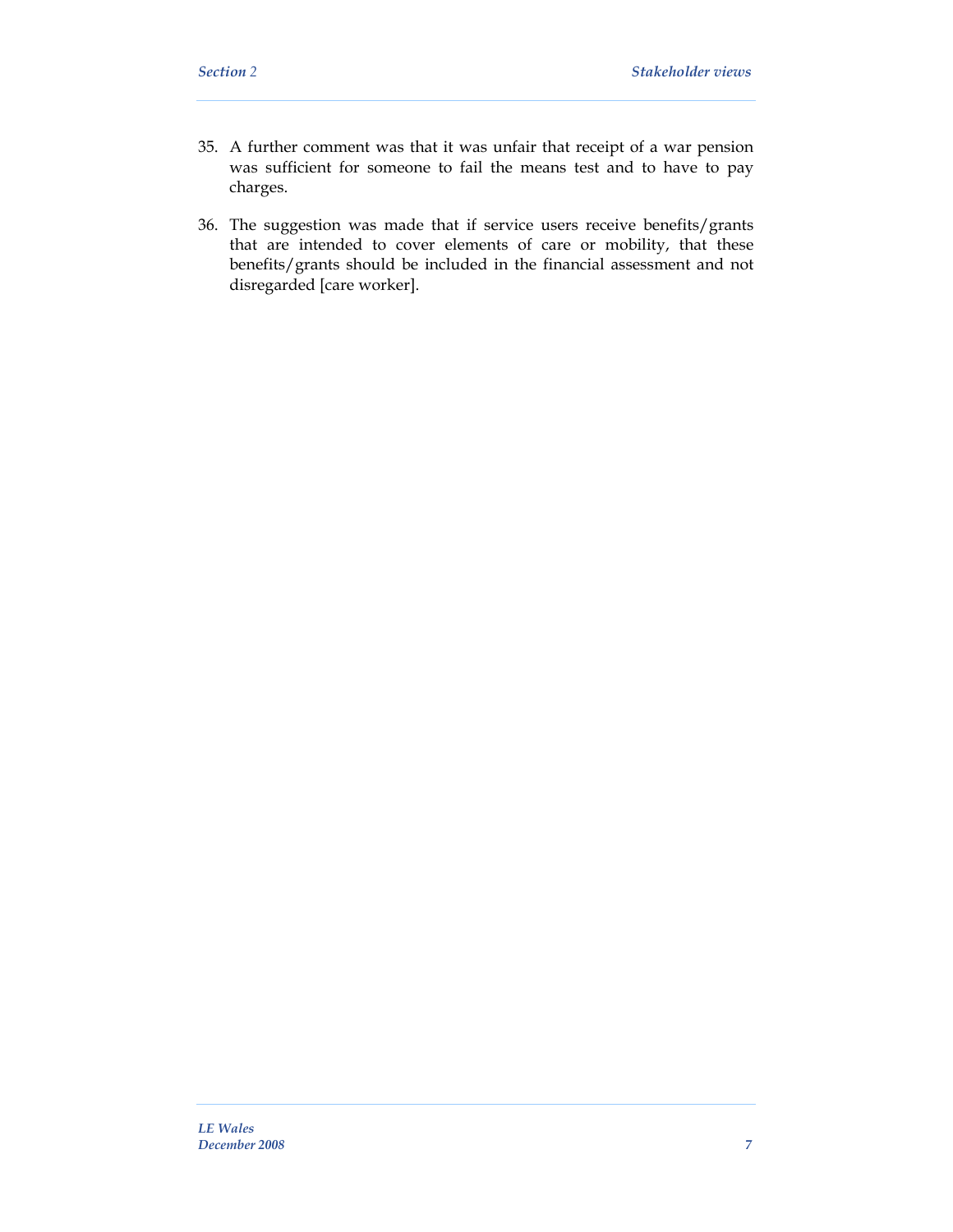# **3 Options for changes to charging systems**

# **3.1 Introduction**

- 37. In this chapter we outline a range of options for changes to the current systems for setting charges for non-residential social care services.
- 38. In the first section below, we outline a number of specific changes to the charging system, calling these 'options'. In the subsequent section we draw together different combinations of these options into packages. Neither the options nor the packages described are the only potential options or packages, but are intended to provide a broad indication of the range of possibilities.
- 39. In this chapter we make no comment on the feasibility or the advantages and disadvantages of the options and packages. That assessment is made in the next chapter.

# **3.2 Individual options**

- 40. At present, there is wide variation in the way that local authorities set charges for non-residential social care services. The potential changes to the current systems are almost limitless.
- 41. In this section we discuss a relatively small number of potential options which, it is hoped, will illustrate the main types of change. In the subsequent section we discuss how these specific options might be combined into a number of packages of options that might be introduced together. The Task & Finish Group discounted any option that involved imposing charges on all service users.
- 42. The main types of option have been categorised as follows:
	- A. Service types
	- B. Client categories
	- C. Financial assessments
	- D. Charge levels
- 43. A number of specific options associated with each of these categories is listed in Table 1. These options are discussed in the text. The options listed in the table are in a sense illustrative. It is clear that it would be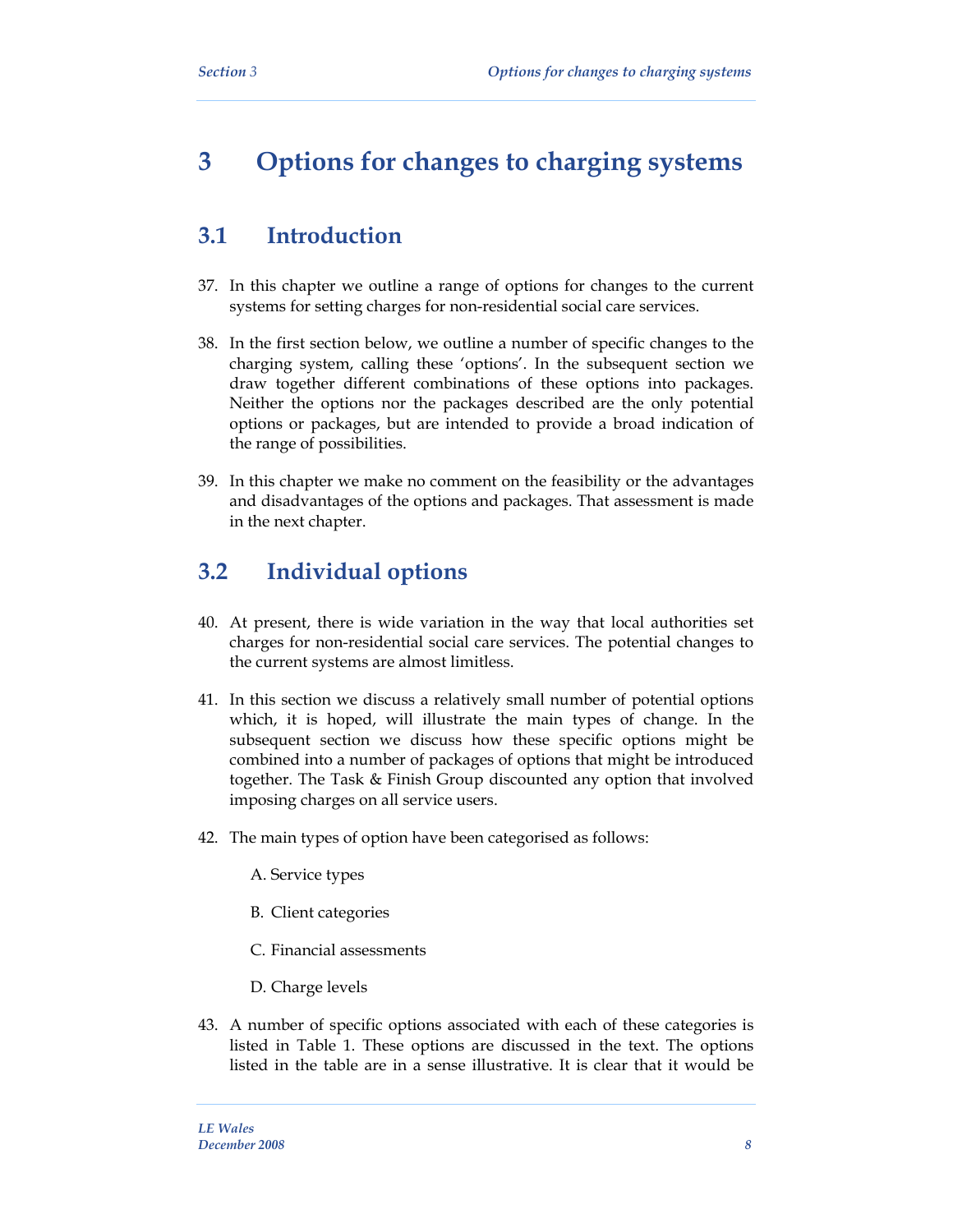possible to develop many variants of these options by adjusting the numerical values in the options, e.g. adjusting savings thresholds up or down, or by adjusting specific charges up or down.

44. In addition, there are a number of associated changes that it might be desirable to introduce alongside the options outlined in the table. These include introducing more consistent, complete and clear information for service users about charges, financial assessments and processes for payment; and to introduce more consistent appeals processes.

#### **The services for which charges are set**

- 45. The focus of this research is on non-residential social care services. The baseline assessment suggests that there is wide variation across local authorities in the services that are defined as chargeable and the services which are defined as charge-exempt.
- 46. The most common charge-exempt services are packages of services provided to carers (e.g. respite care). The second most popular service to be exempted is reablement or rehabilitation services. Other popular services for charge exemptions include: mental health services, day care services, supported employment schemes, services to ILF recipients, equipment/assistive technologies, supported living and Supporting People.
- 47. The most common chargeable services are Home Care services, which is defined as chargeable by all LAs and tends to be charged at an hourly rate. This is followed by Day Care, which is charged for by 15 LAs. In general, the services of meals, laundry and transport are chargeable, and are charged at a flat rate.
- 48. In order to illustrate the potential effects of introducing more consistency across Wales into the list of services that is chargeable, we examine two potential options:
	- a. **Exclude all services except for home care and day centres from charges**. This option picks out the two services with the highest levels of charges and suggests that these are the only two services to be chargeable. Whilst all LAs charge for home care, a number do not charge for attendance at day centres.
	- b. **Exclude transport to day centres from charges**. This change is proposed by the Coalition on Charging Cymru.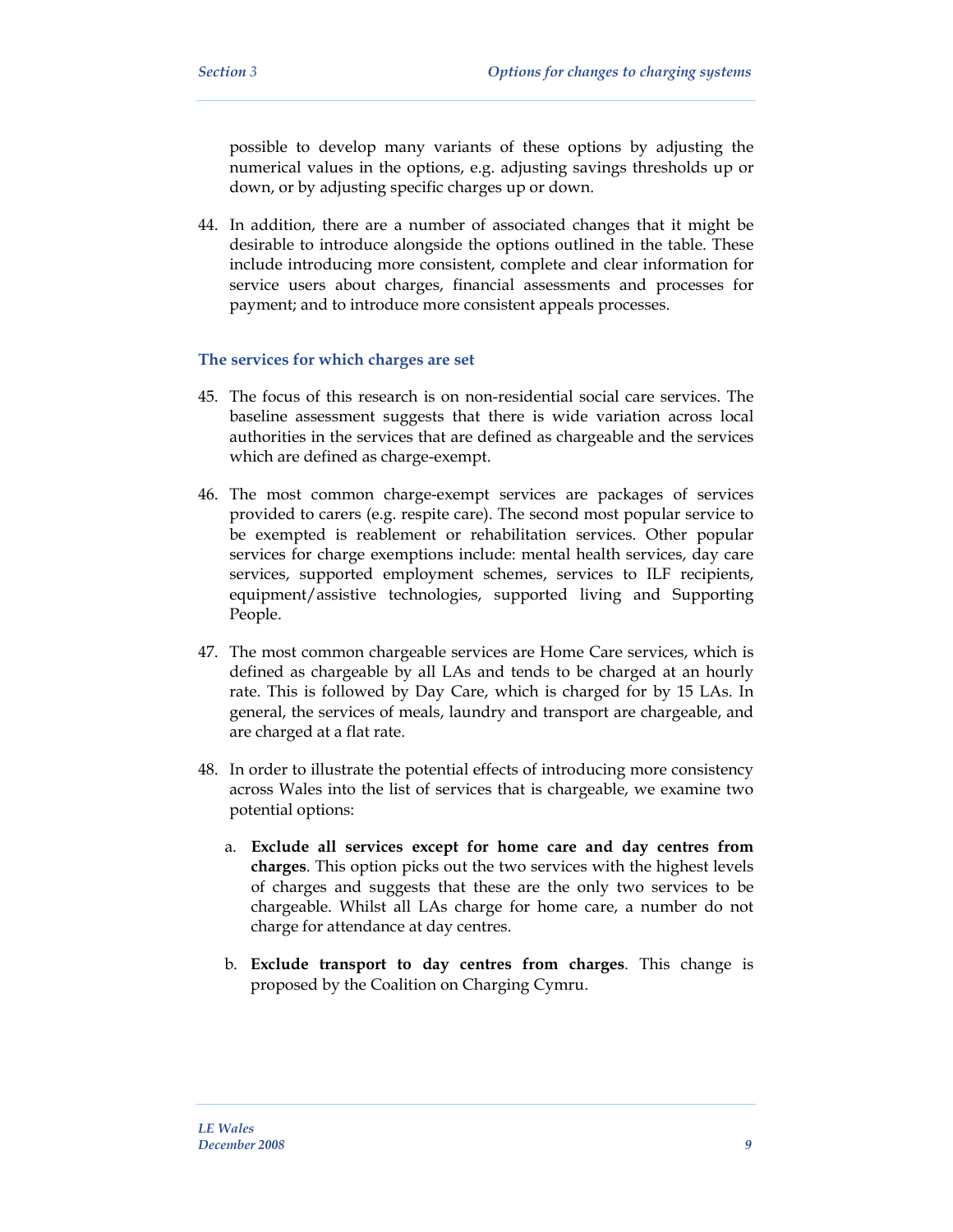### **Table 1: Potential options for changes to existing charging systems**

| Category                    | <b>Option</b>                                                                   |
|-----------------------------|---------------------------------------------------------------------------------|
| A. Services                 | 1. Exclude all services except home care and day centre attendance from charges |
|                             | 2. Exclude transport to day care from charges                                   |
| <b>B.</b> Client categories | 3. Exclude children from charges                                                |
|                             | 4. Exclude carers from charges                                                  |
|                             | 5. Exclude those aged over 80 from charges                                      |
| C. Financial assessment     | 6. £50K savings as the only threshold                                           |
|                             | 7. Disregard first £50K savings                                                 |
|                             | 8. Disregard all disability benefits                                            |
|                             | 9. Disregard all pensions                                                       |
| D. Charge levels            | 10. Require maximum weekly charges for all LAs                                  |
|                             | 11. Determine a common maximum weekly charge for all LAs                        |
|                             | 12. Determine all charge levels for all LAs                                     |
|                             | 13. Set a flat rate charge of £15/week for all those who pay charges            |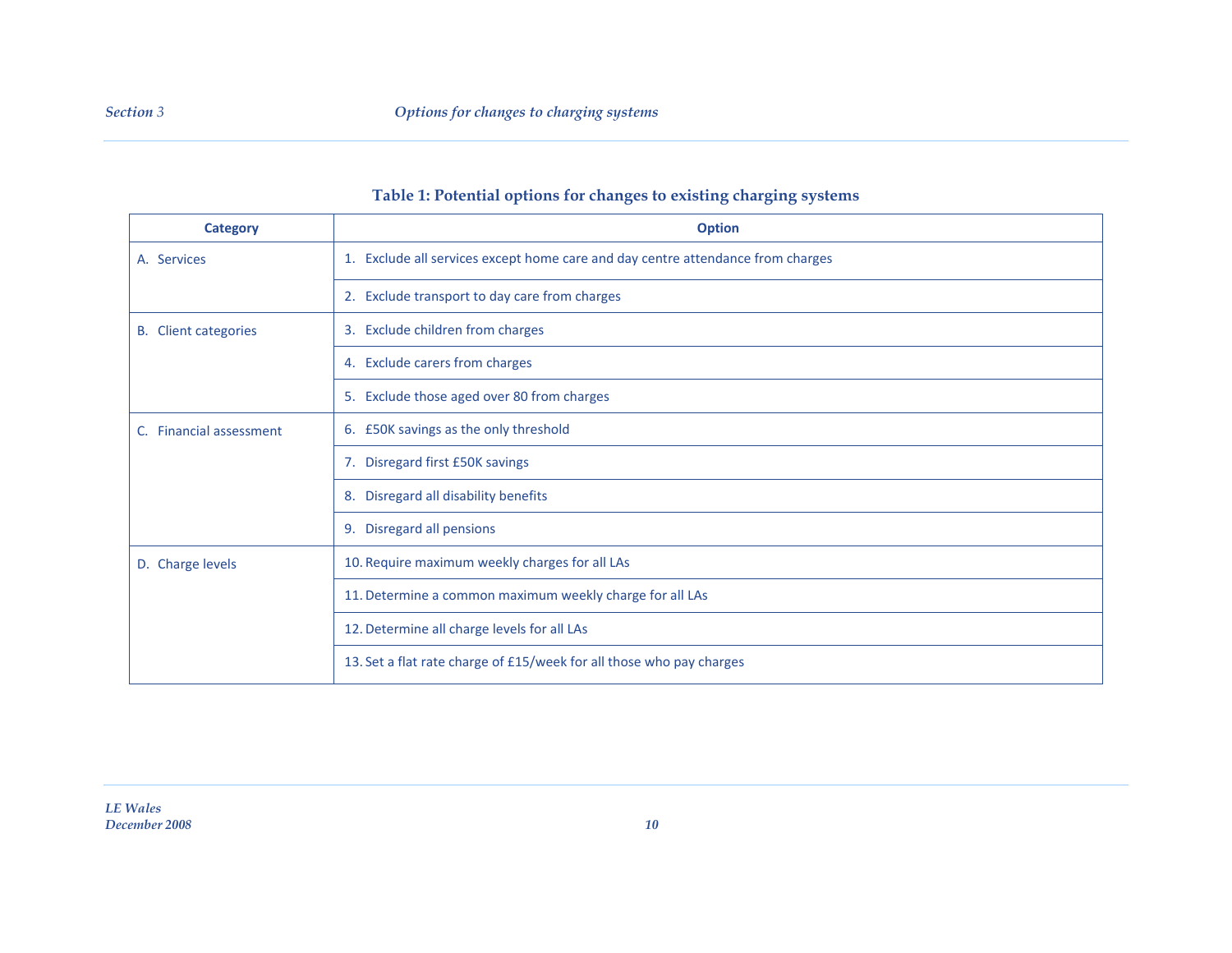#### **Client groups**

- 49. Our understanding from LA charging schemes is that none of the LAs charge for services to children. LAs do however have the freedom to charge for these family support services should they wish to do so. Some local authorities also exempt carers from charges.
- 50. We consider three potential options in relation to introducing further consistency into the client groups that are charged for services:
	- a. **Exclude children from charges**. Children are currently excluded from charges by all LAs.
	- b. **Exclude carers from charges**. It was agreed by the Task & Finish Group that this should exclude from charges all services to carers that are the outcome of a carer assessment. Carers are already excluded from charges in many LAs.
	- **c. Exclude those aged over 80 from charges.** This option was proposed by a member of the Task & Finish Group on the grounds that people of this age made significant contributions and sacrifices for the UK during the Second World War and in the development of the welfare state subsequently. The baseline assessment shows that in Wales at 31 March 2008, over half (54%) of adult service users were aged over 75.

#### **Case study 4**

Dennis sustained a war injury which now, in his 80's, severely limits his mobility and endurance. He lives with his wife who has been his carer for more than 15 years to a growing extent but this has strained the relationship and she does not wish to continue with caring responsibilities.

In assessing Dennis for community care services the local authority persist in assuming that Dennis' wife is the main carer despite her frequent protestations. Arrangements made by the local authority with a care agency frequently fail, leaving Dennis' wife with no alternative but to resume her caring role.

The couple have very little money but Dennis has a small war pension. The local authority takes this pension into account for calculating the level of charge and this is pushing the couple increasingly deeper into debt. They feel trapped and frustrated that they do not receive the service that they need but have to pay more than they can afford and the wife is repeatedly forced back into a caring role.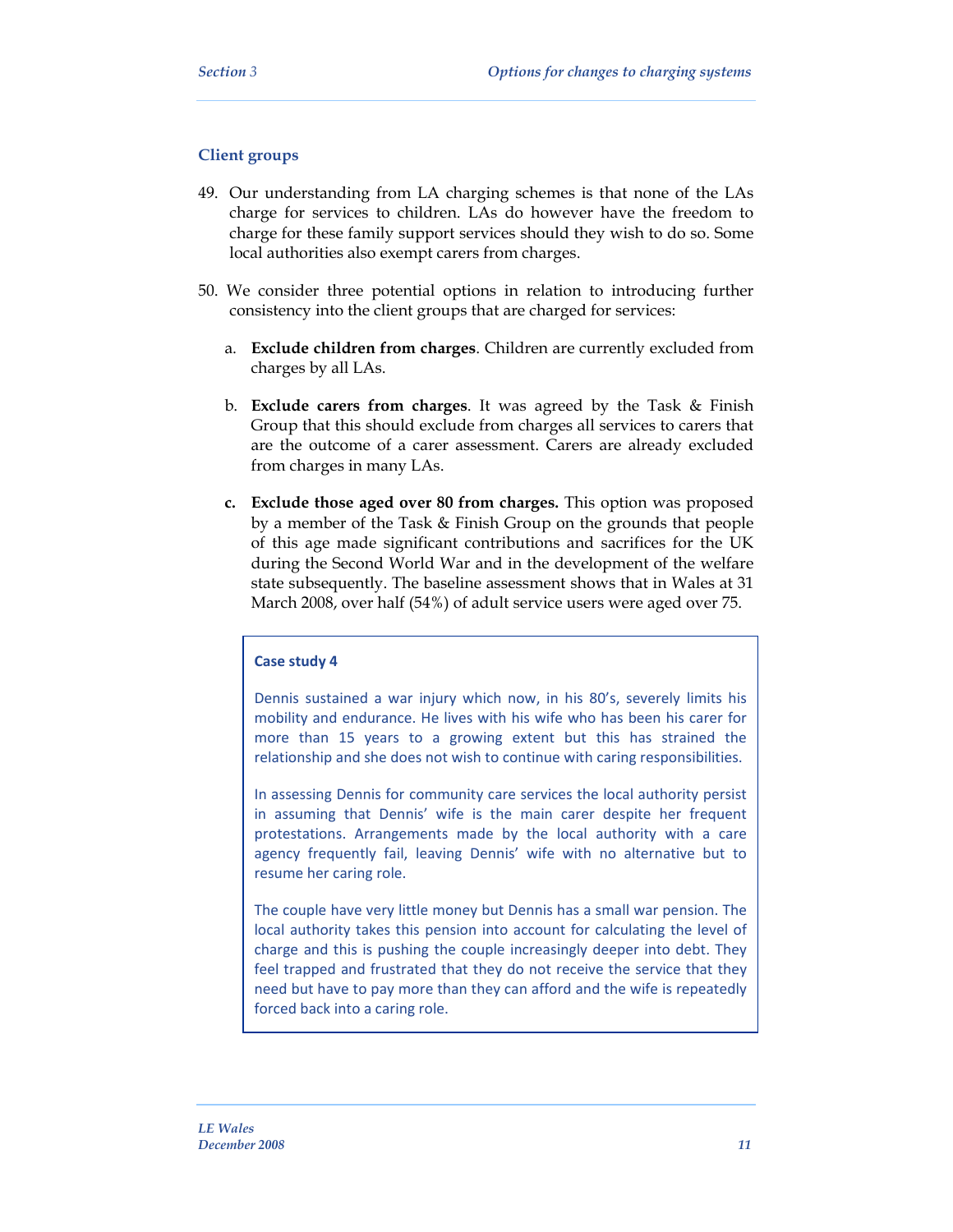#### **Financial assessment**

- 51. Whilst the fairer charging guidance ensures that there is a degree of consistency across LAs in the way that financial assessments are undertaken, there remains a high degree of variation in the detail.
- 52. We consider four options for introducing further consistency in financial assessments across Wales.
	- a. **£50k savings as the only financial assessment threshold**. This option was proposed by a member of the Task and Finish Group. The idea is that the calculations of net income involving various disregards would be avoided and replaced with this simple savings threshold.
	- b. **Disregard the first £50K of savings as part of a wider financial assessment.** This option was proposed by the Coalition on Charging Cymru (COCC). Unlike the previous option, it is not intended to replace the existing financial assessment approach.
	- c. **Disregard all disability benefits.** This option was proposed by the Coalition on Charging Cymru. At present, the treatment of disability benefits varies considerably across the LAs. Seven LAs disregard at least a proportion of DLA and six of those seven also disregard some proportion of AA. The majority of service users are likely to be eligible for at least one type of disability benefit.<sup>1</sup>
	- d. **Disregard all pensions.** This option was proposed by the Coalition on Charging Cymru. Pensions include occupational pensions and personal pensions. COCC consider that the current difference between the treatment of earnings and the treatment of pensions is unfair.

#### **Charge levels**

- 53. The baseline assessment highlights the high degree of variation in charge levels for individual services. It also shows significant differences in the levels of maximum weekly charges. Seven LAs do not apply a maximum weekly charge at all.
- 54. We consider five options for increasing the consistency of charge levels across Wales.

<sup>1</sup> The total number of recipients of DLA and AA in Wales, for example, is far in excess of the number of service users.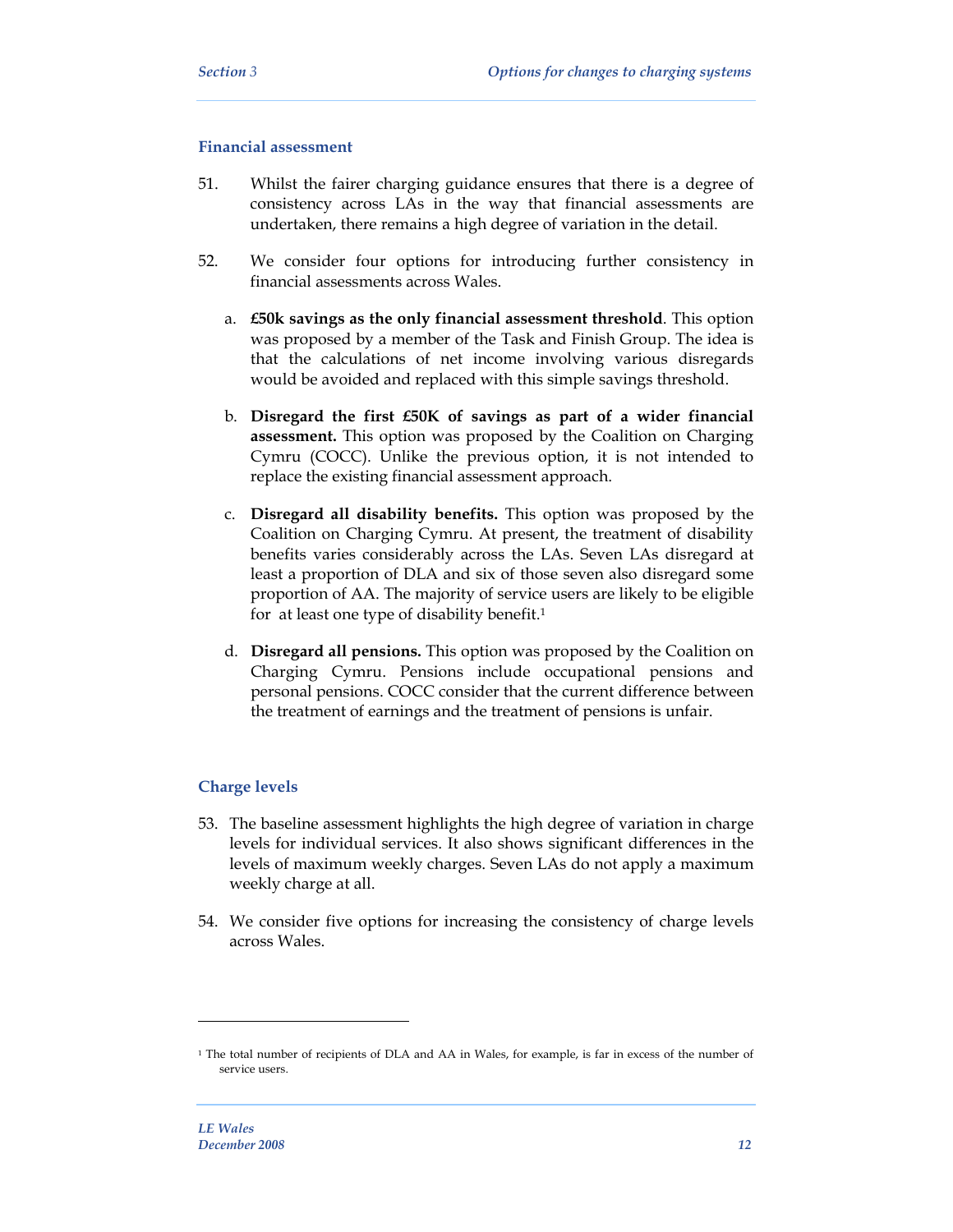- a. **Require maximum weekly charges for all LAs**. Local authorities have the option of stipulating a maximum weekly charge that their service users will face. This limits the charging liability of those users that are in need of a number of services. The baseline assessment shows considerable variation in the use of maximum charges. Fourteen of the LAs set a maximum weekly charge, but the charge level varies considerably (for example, for home care it varies between £16.20 and £200). Some of these maximum weekly charges apply to all non residential social care services, some apply only to home care services. This option would require all LAs to set a maximum weekly charge to cover all of their non-residential social care services.
- b. **Determine a common maximum weekly charge for all LAs**. This goes further than the previous option through introducing further consistency by stipulating what the common maximum charge across Wales should be.

#### **Case Study 5**

A married man's financial assessment took account of his incapacity benefit, private pension and DLA. A disregard was given for part of the DLA, and allowances were made for having a child and for mortgage and council tax payments. His wife's income was not included in the financial assessment and half the mortgage costs and council tax was considered to be hers. No money received directly for having a child, i.e. tax credits or child benefit, was included in the financial assessment. The couple appealed the assessment, claiming that as her income and carer's allowance only amounted to only one third of their joint income, she should only be responsible for one third of the mortgage and council tax and that her husband should be considered as responsible for two thirds of these amounts.

The couple were initially assessed as having £35 spare a week for care. The maximum charge weekly charge for home care in their local authority area (Rhondda Cynon Tâf) is £16.20 and so this was the charge applied for the husband's care. However, on appeal this was reduced to £8 per week as the couple's argument in respect of the one third/two thirds split was accepted. The husband was assessed as needing nine 45 minute periods of care per week, for which the couple contribute £8 per week. The couple previously lived in the Vale of Glamorgan where there is no maximum charge. If they still lived there and had to pay £35 per week for care they would not be able to afford the charges and so the wife would have to stop working to care full time for her husband as his disability means his care needs are long term.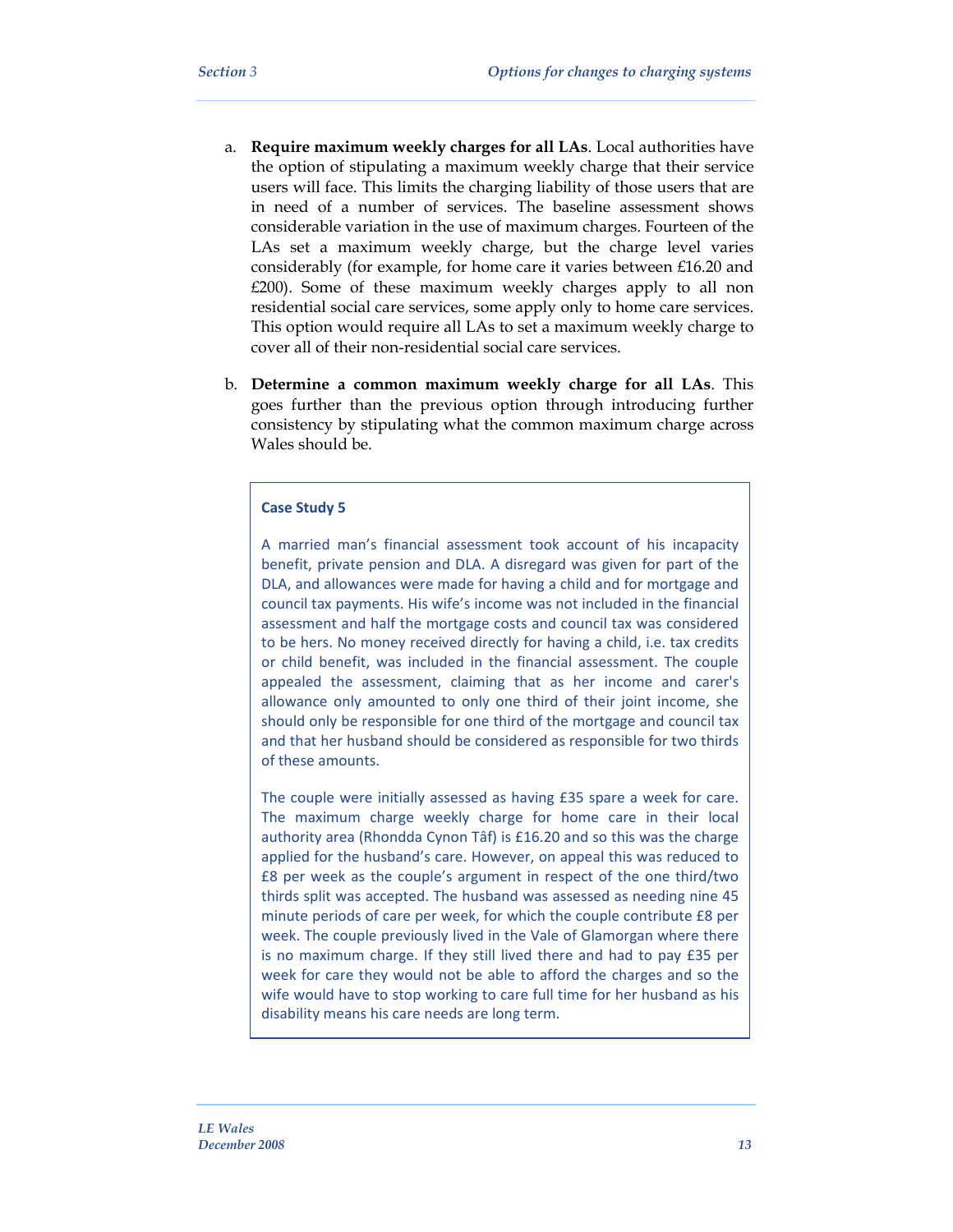- c. **Determine all charge levels for all LAs**. The baseline assessment shows that there is very wide variation in the levels of charges set across local authorities. Hourly charges for home care, for example, vary between £5.60 and £15.32. This option introduces a very high level of consistency across Wales by ensuring that all charges are the same.
- d. **Set a flat rate charge of £15/week for all those who pay charges**. This option was proposed by a member of the Task & Finish Group. The financial assessment would determine whether service users paid no charge or the fixed charge of £15 per week. Some consideration would need to be give to whether this should include smaller items. It could be stipulated, for example, that if the total cost of providing services is less than £15/week then there should be no charge.

### 3.2.1 Packages of options

- 55. In this section we combine some of the options described above into packages of options that could be introduced together. We assess the potential impacts of these packages in the next chapter.
- 56. The number of possible combinations of options is very large. We restrict the number of packages presented to a relatively small number which is aimed to illustrate the possibilities. The packages and their constituent options are summarised in Table 2.

### 3.2.2 Package A

- 57. Package A involves a combination of the following options:
	- Option 3 Exclude children from charges
	- Option 4 Exclude carers from charges
	- Option 8 Disregard all disability benefits
	- Option 11 Determine a common maximum weekly charge for all LAs
- 58. For illustrative purposes, in assessing impacts we will assume that the common maximum weekly charge is £100/week. Only six of the twenty two LAs currently have maximum charges that are lower than this.2

<sup>2</sup> For three of those six LAs, the maxiumum weekly charge relates to home care services only.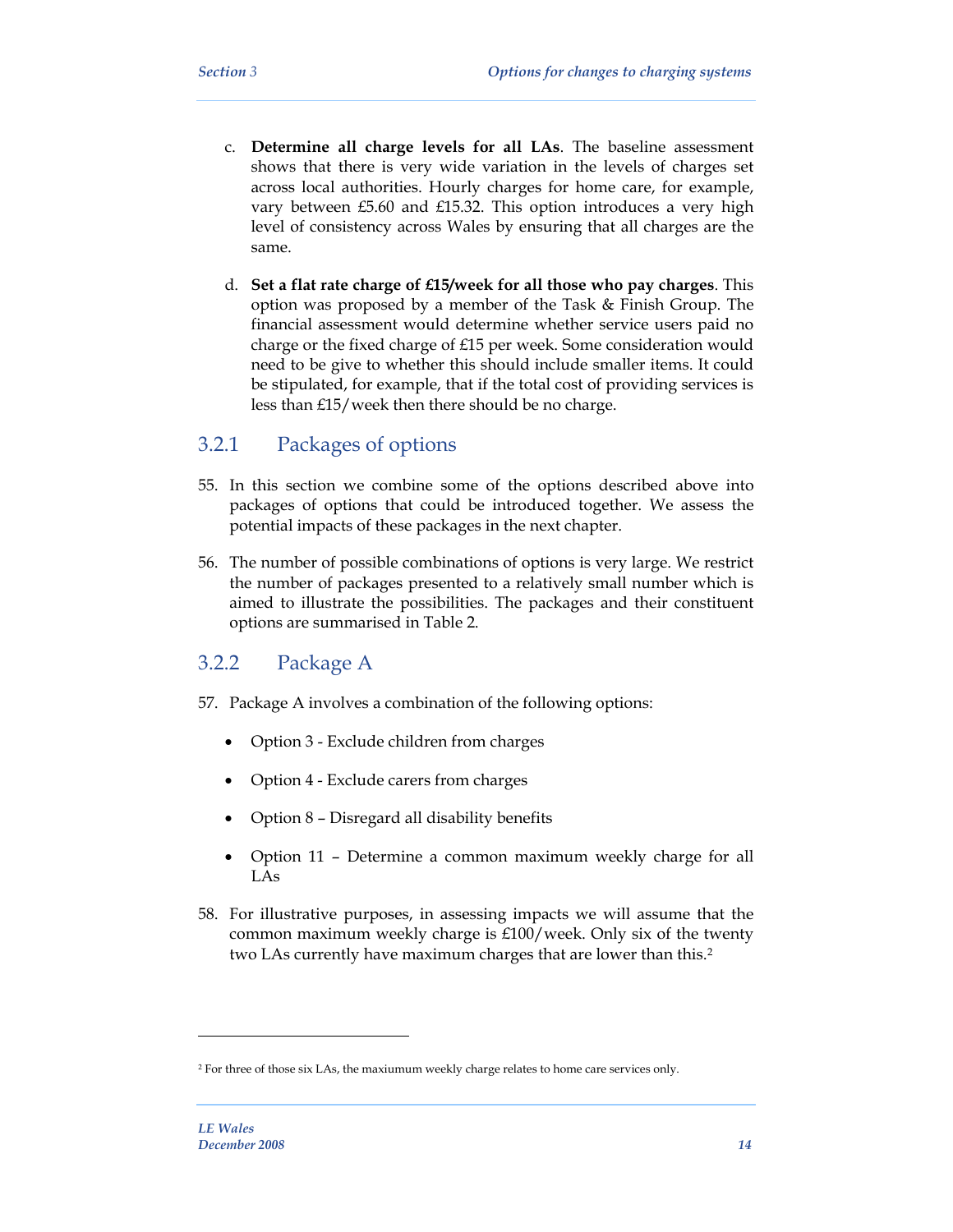- 59. In this package the financial assessment is required to be consistent in all respects across Wales, meeting the minimum requirements of the fairer charging guidance and in addition, disregarding disability benefits from the net income calculation.
- 60. Introduction of Package A should enable the following type of statement to be made:

*"Wherever you live in Wales, for a given set of service needs, the factors that determine whether or not you pay charges will be the same, and nobody, whatever their needs, will pay more than £100 per week for non-residential social care services."* 

### 3.2.3 Package B

- 61. As Package A, but with the addition of:
	- Option 5 Exclude those aged over 80 from charges

### 3.2.4 Package C

- 62. As Package A, but with the addition of:
	- Option 1 Exclude all services except home care and day centre attendance from charges

### 3.2.5 Package D

- 63. As Package A, but with the addition of
	- Option 12 Determine all charge levels for all LAs

### 3.2.6 Package E

- 64. This is the package proposed by the Coalition on Charging Cymru. It encompasses Package A and includes in addition the following options:
	- Option 2 Exclude transport to day care from charges
	- Option 7 Disregard first £50K of savings
	- Option 9 Disregard all pensions
- 65. In this case, the common maximum weekly charge is set at  $£16.20$ .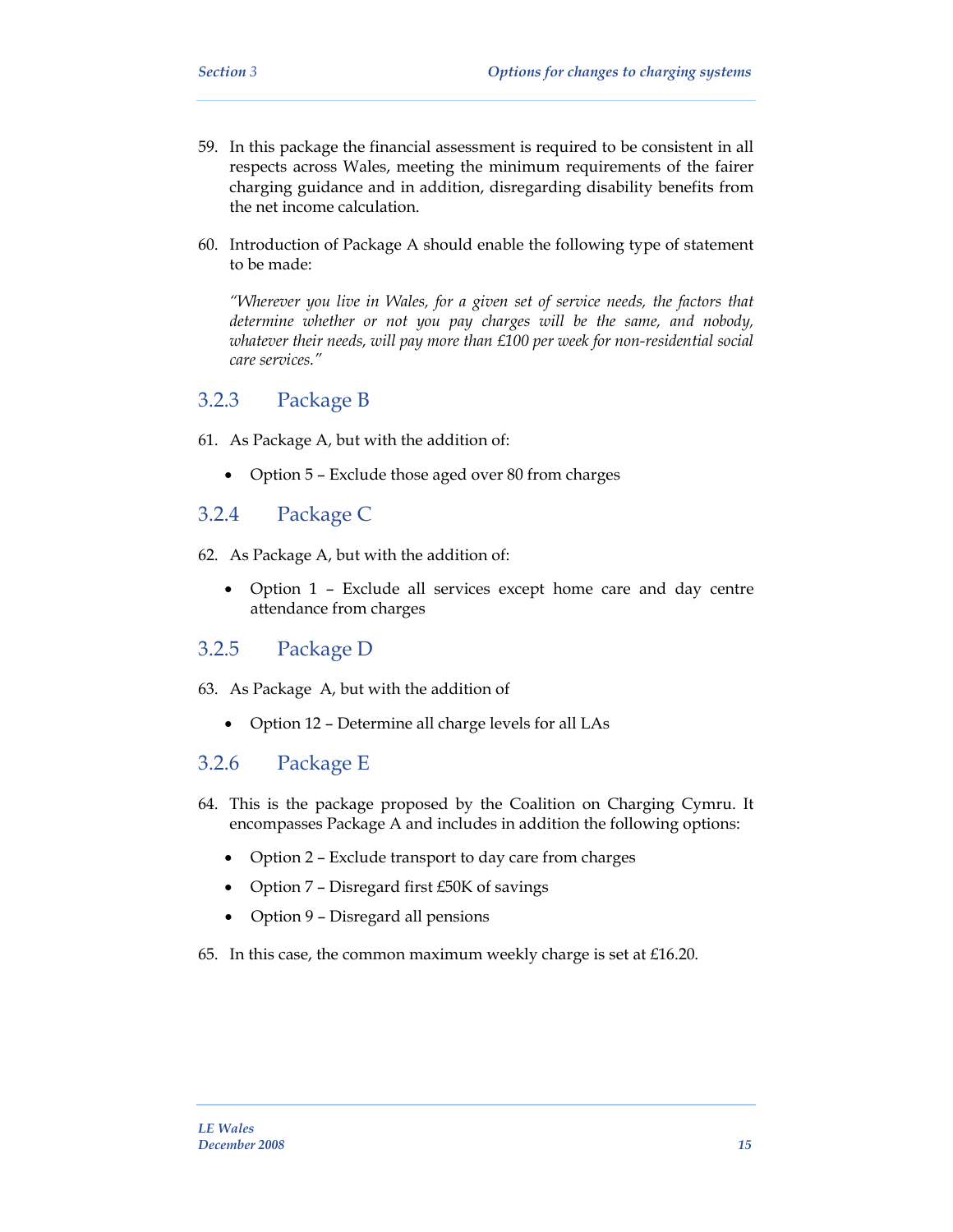#### **Case Study 6**

A disabled person who works is assessed at a nil contribution because he works. His job contract finishes and he has no further employment having now to rely on the state pension and pension credit as well as DLA. Not only has his income dropped by two thirds, he is now charged for his care at the rate of £35 a week.

### 3.2.7 Package F

- 66. This was proposed by one of the members of the Task & Finish Group. It involves a combination of the following options:
	- Option 6 £50K savings as the only financial assessment threshold
	- Option 13 Set a flat rate charge of £15/week for all those who "fail" the means test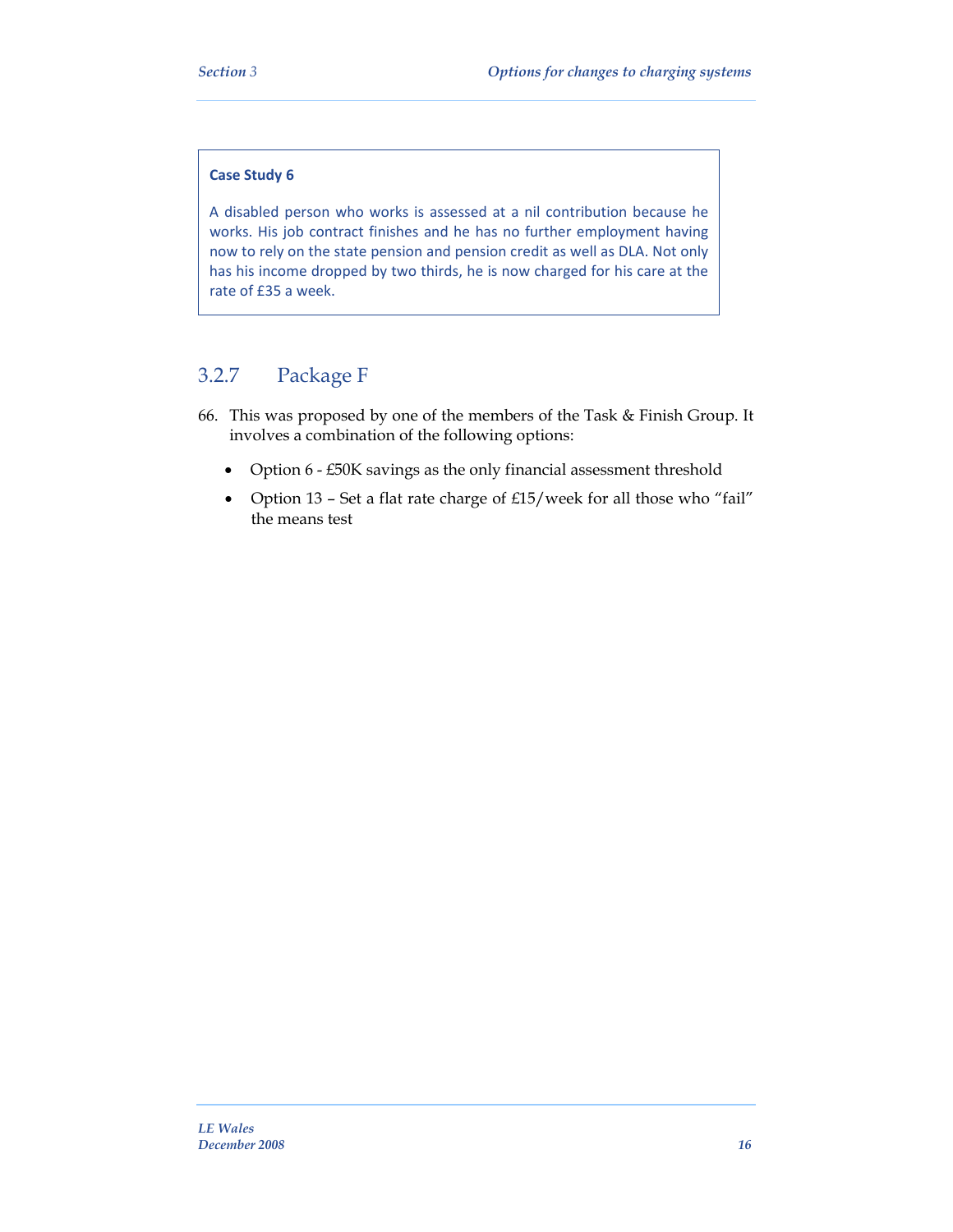| <b>Option/Package</b>                                                | A | в | C | D | Е            |   |
|----------------------------------------------------------------------|---|---|---|---|--------------|---|
| 1. Exclude all services except home care and day centre              |   |   |   |   |              |   |
| Exclude transport to day care from charges<br>2.                     |   |   | ✓ |   |              |   |
| 3. Exclude children from charges                                     |   |   |   |   |              |   |
| 4. Exclude carers from charges                                       |   |   |   |   |              |   |
| Exclude those aged over 80 from charges<br>5.                        |   |   |   |   |              |   |
| £50K savings as the only threshold<br>6.                             |   |   |   |   |              |   |
| 7. Disregard first £50K savings                                      |   |   |   |   |              |   |
| Disregard all disability benefits<br>8.                              |   |   |   |   |              |   |
| Disregard all pensions<br>9.                                         |   |   |   |   |              |   |
| 10. Require maximum weekly charges for all LAs                       | ✓ | ✓ | ✓ | ✓ | $\checkmark$ |   |
| 11. Determine a common maximum weekly charge for all LAs             |   |   |   |   |              |   |
| 12. Determine all charge levels for all LAs                          |   |   |   |   |              | ✓ |
| 13. Set a flat rate charge of £15/week for all those who pay charges |   |   |   |   |              |   |

### **Table 2: Summary of option combinations that constitute each package**

 $\checkmark$  indicates that this option is one of the main components of the package.  $\checkmark$  indicates that the package has the effect of including this option.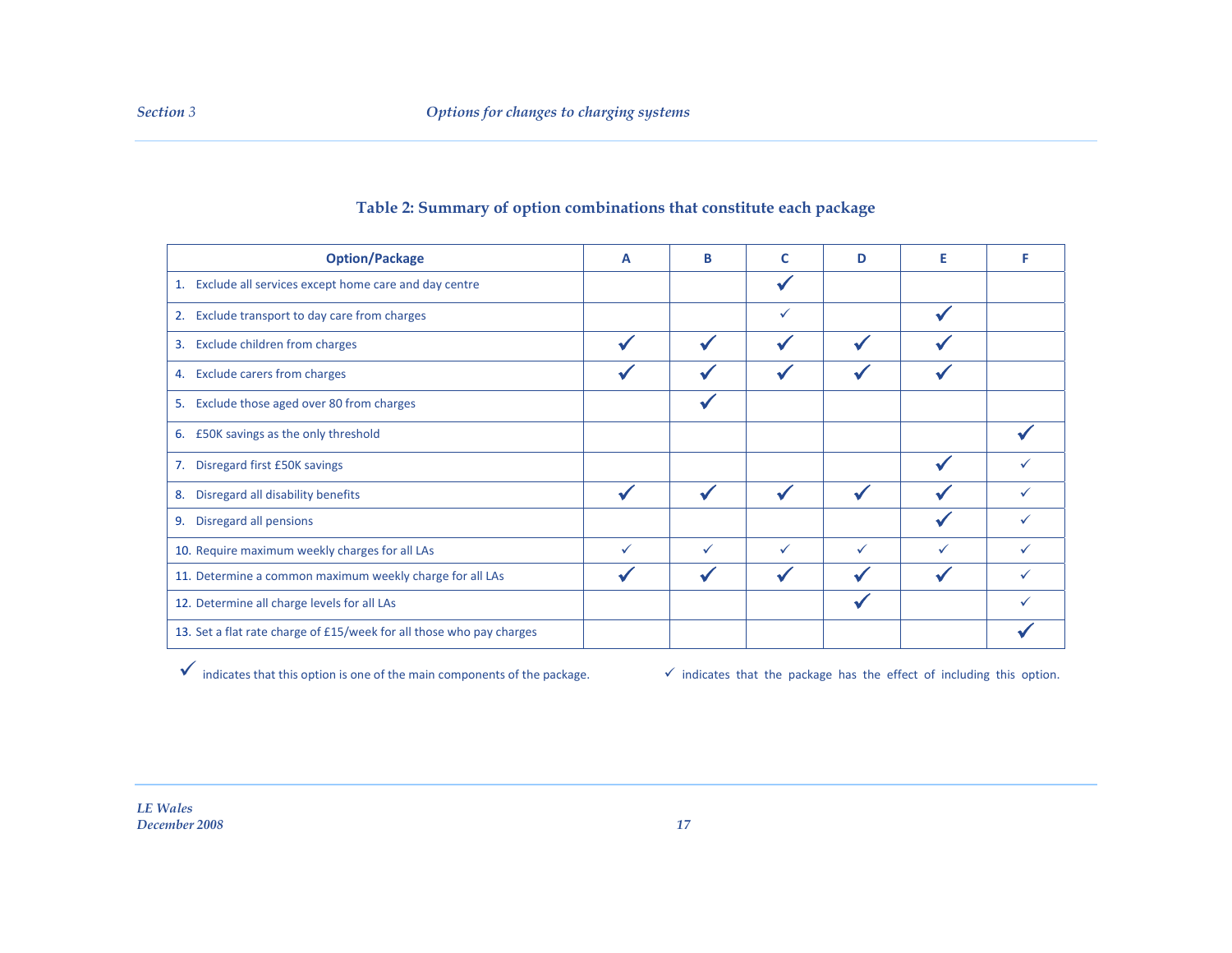# **4 Approach to option assessment**

# **4.1 Policy objectives**

- 67. The main objective of the proposed Assembly Measure will be to achieve more consistency across local authorities in the way that they charge for non-residential social care services.
- 68. In assessing the options there is also a need to take account of other impacts, in addition to their contribution to increasing consistency. The main criteria for assessing the options are set out below.

# **4.2 Assessment criteria**

- 69. The main criteria for assessing the option packages, as agreed with the Task and Finish Group are set out in Table 3. The table also gives an indication of how each criterion is interpreted. A more detailed discussion of each criterion is provided in the following text.
- 70. Before assessing each of the option packages against these criteria we considered whether it would be feasible to implement them in practice, taking on board the views of the task and finish group. Three of the seven packages were not considered feasible in practice. In consequence, scores for each assessment criterion were not assigned to each of these packages. These three packages, and their potential impact, is however discussed further in Section 5.1.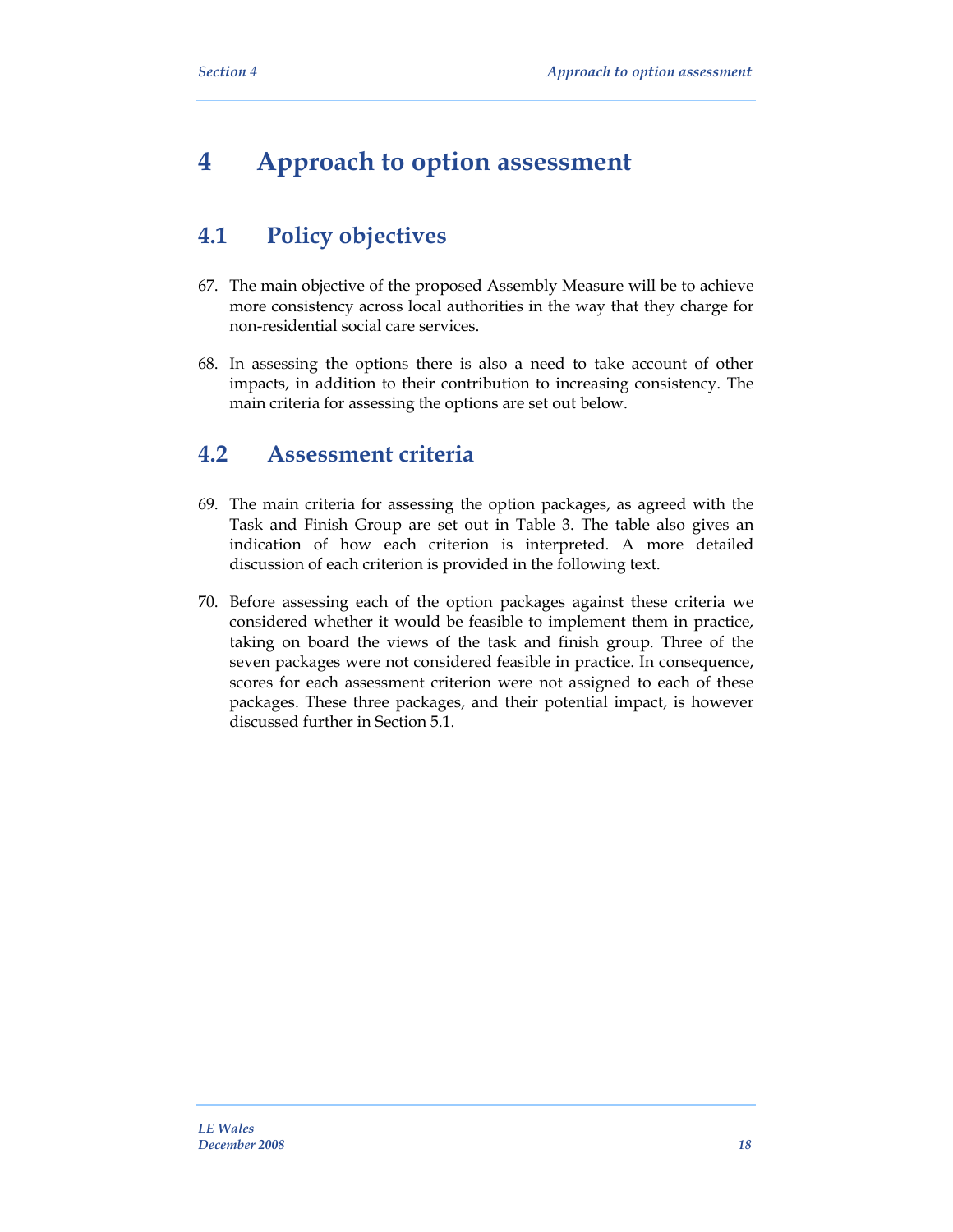| <b>Criterion</b>                      | Interpretation                                                               |
|---------------------------------------|------------------------------------------------------------------------------|
| Consistency                           | Same practice across the LAs                                                 |
| Simplicity                            | Less or non-complex charging structure                                       |
|                                       | <b>Transparent processes</b>                                                 |
|                                       | Clear communication with service users                                       |
| <b>Fairness</b>                       | Lower income groups likely to pay less than those in higher<br>income groups |
|                                       | Service users in different client groups are treated similarly               |
|                                       | Promotion of equality and human rights                                       |
|                                       | Avoidance of discrimination                                                  |
| Efficiency                            | Cost of administering charging system not high relative to<br>revenue raised |
| Other impacts on                      | If there are losers, who are they and how do they lose?                      |
| service users                         | Number and type of service users who pay charges                             |
|                                       | Average/maximum charges paid                                                 |
|                                       | Intrusiveness of charging assessment                                         |
| Other impacts on<br>LAs and providers | Demand impacts on local authorities and providers                            |
| Other impacts on                      | <b>Financial impacts for WAG</b>                                             |
| <b>WAG</b>                            | Support of wider WAG strategic aims                                          |
|                                       | Consistency with expected policy developments                                |

### **Table 3: Proposed option assessment criteria**

# 4.2.1 Consistency

71. The baseline assessment illustrates the wide variation in charging practices across the 22 local authorities.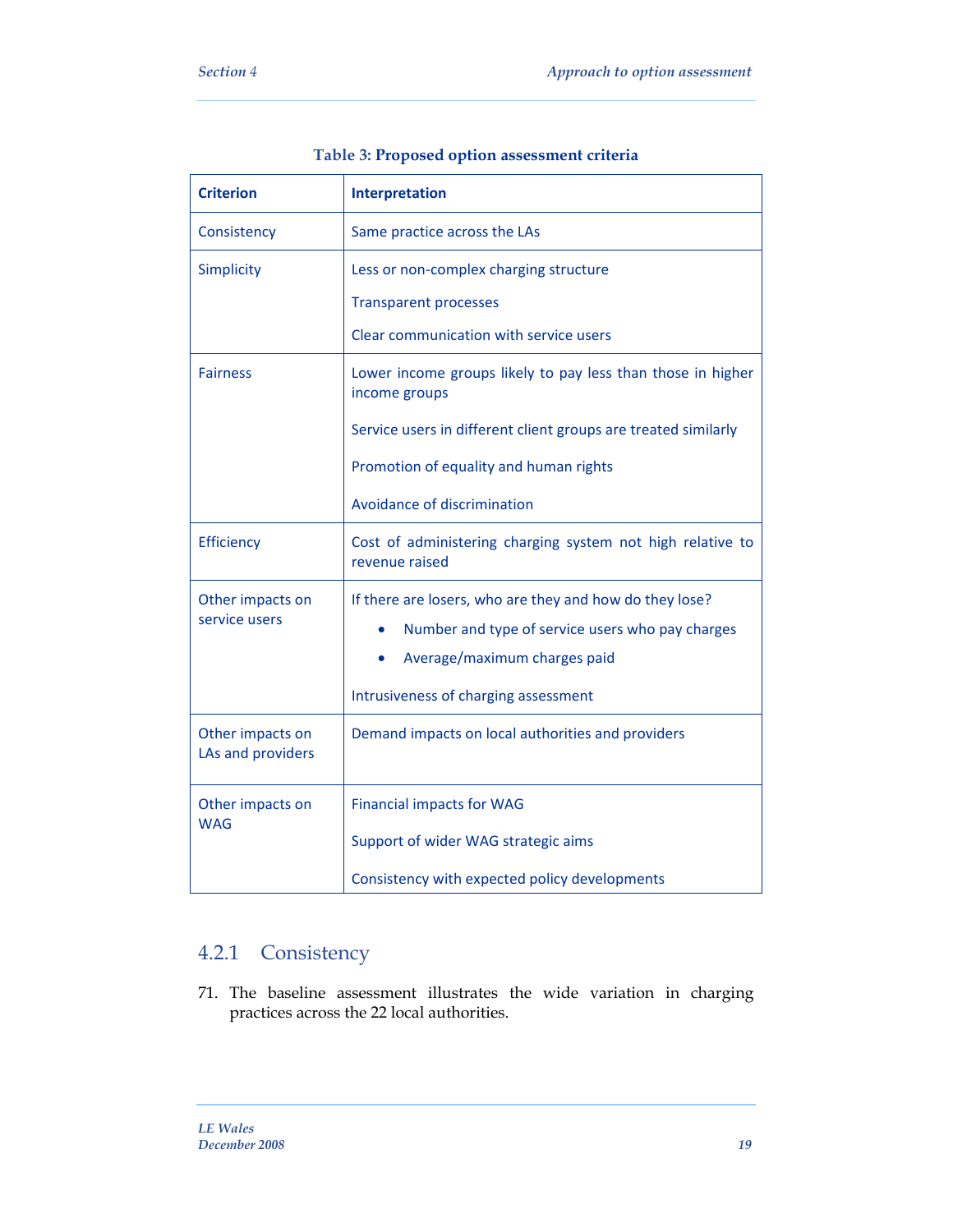- 72. Greater consistency will avoid, or reduce the "postcode lottery" problem, where service users pay different charges because they live in different local authority areas. It is important to recognise that there are also other consequences to this type of greater consistency. It gives rise to another form of inconsistency in that subsidies will need to be higher in high cost areas. Equal charges lead to unequal subsidies between different areas. Equal subsidies lead to unequal charges. One form of inequality can only be eliminated by increasing the other form of inequality. A centrally determined charging system also reduces the scope for local policies to be adjusted to reflect local preferences and circumstances – an argument that is at the heart of the case for local government.
- 73. In our discussions with stakeholders it has been suggested that consistency is likely to have the additional benefit of leading to a common, and hence wider, understanding of which services are charged and how they are charged.

### 4.2.2 Simplicity

74. We treat simplicity as being a relatively broad concept that includes reducing or eliminating complexity in charging structures as well as transparency and clear communication with service users and carers. It is about services users easily understanding what they are being (or about to be) charged and why.

### 4.2.3 Fairness

- 75. Fairness is a concept that can mean different things to different people. In this context, here are four different paraphrased views of the concept of fairness. Each one was put to us by a number of service users and/or other stakeholders.
	- *1. Achieving consistency across the 22 LAs, thus avoiding the "postcode lottery" problem would be fairer than the current wide variation in charges.*
	- *2. My local authority has chosen to set low charges. It would be unfair if these were to arise just so that consistency in charges could be achieved across Wales.*
	- *3. Having to pay at all for vital care services is not fair and so all charges should be removed.*
	- 4. *I can afford to pay for my care services and it is fair that I should do so; and that others, who cannot afford charges, should not have to pay.*
- 76. Other relevant concepts of fairness that have been discussed by the Task and Finish Group include: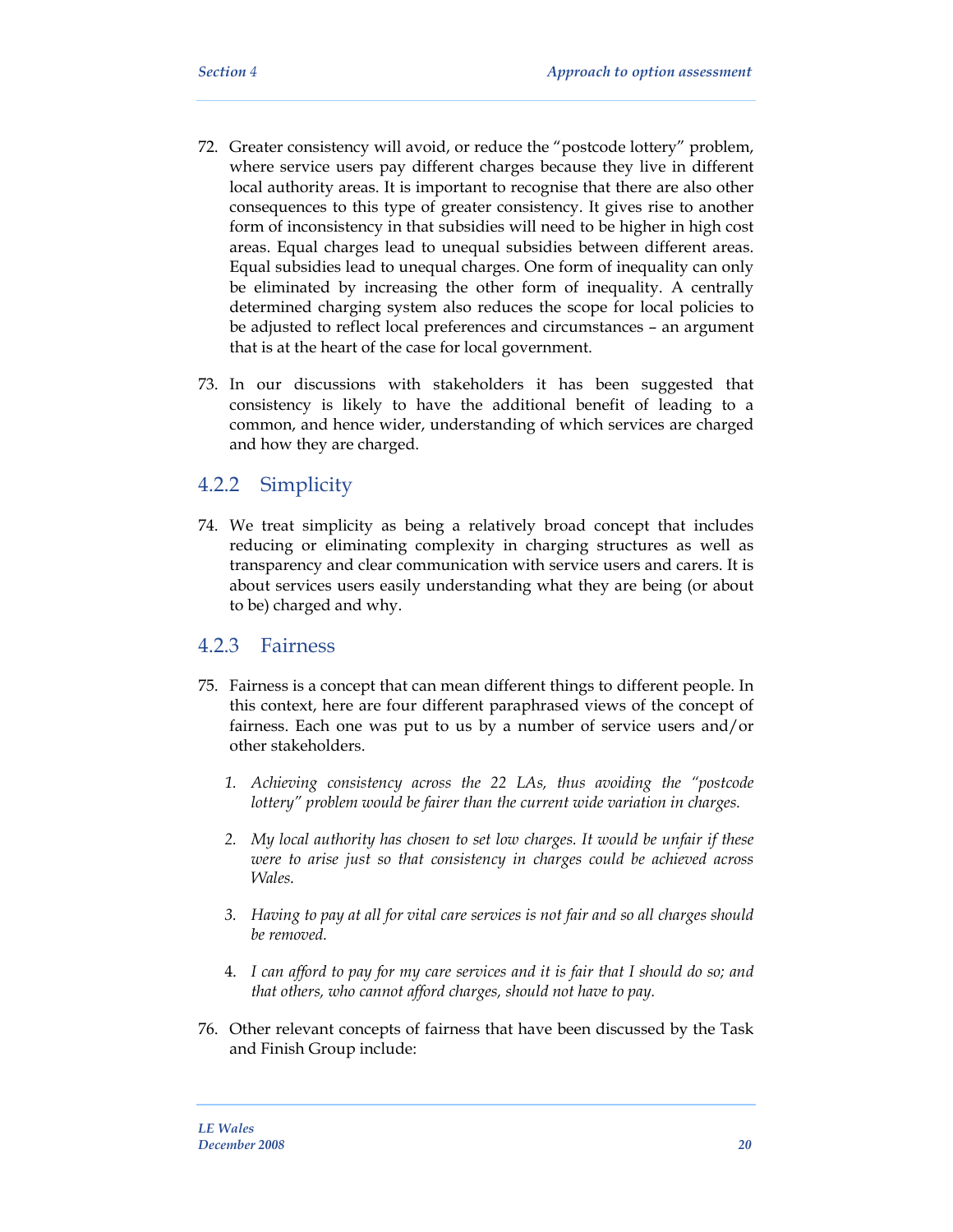- *5. Service users in different client groups are treated similarly*
- *6. The promotion of equality and human rights*
- *7. The avoidance of discrimination.*
- 77. All of these concepts of fairness are relevant in the consideration of charging options. However, some of these concepts of fairness are already taken into account in other criteria or are not useful ways of distinguishing between the options:
	- Concept 1 does not add anything to the consistency criterion, which is already present for assessing the options;
	- Similarly, Concept 2 can be considered as a negative effect of the consistency criterion and so separate consideration is not justified;
	- Concept 3 is not relevant in the sense that all of the options are constrained to include charges, so that this concept cannot be used to distinguish between them;
- 78. Our judgement on the fairness of each option package will thus be based on concepts 4 – 7 above.

### 4.2.4 Efficiency

- 79. Our original perspective on this criterion was that it embodied the concept that charges should not be imposed if the administrative costs of imposing charges were high relative to the income from charges. An extension of this concept might also be that it should take account of other impacts of charges. These might, for example, include the demand impacts of charges.
- 80. We considered the possibility that this criterion should include the idea that the charging system should be responsive to the needs of service users. Our discussions with service users suggest that the needs of service users include the need to be able to afford to pay the charges, the need to only pay charges where it is fair to do so and the need to understand what and why they are being charged. As these concepts are already covered by other criteria, we prefer to focus on the first concept as a reflection of efficiency.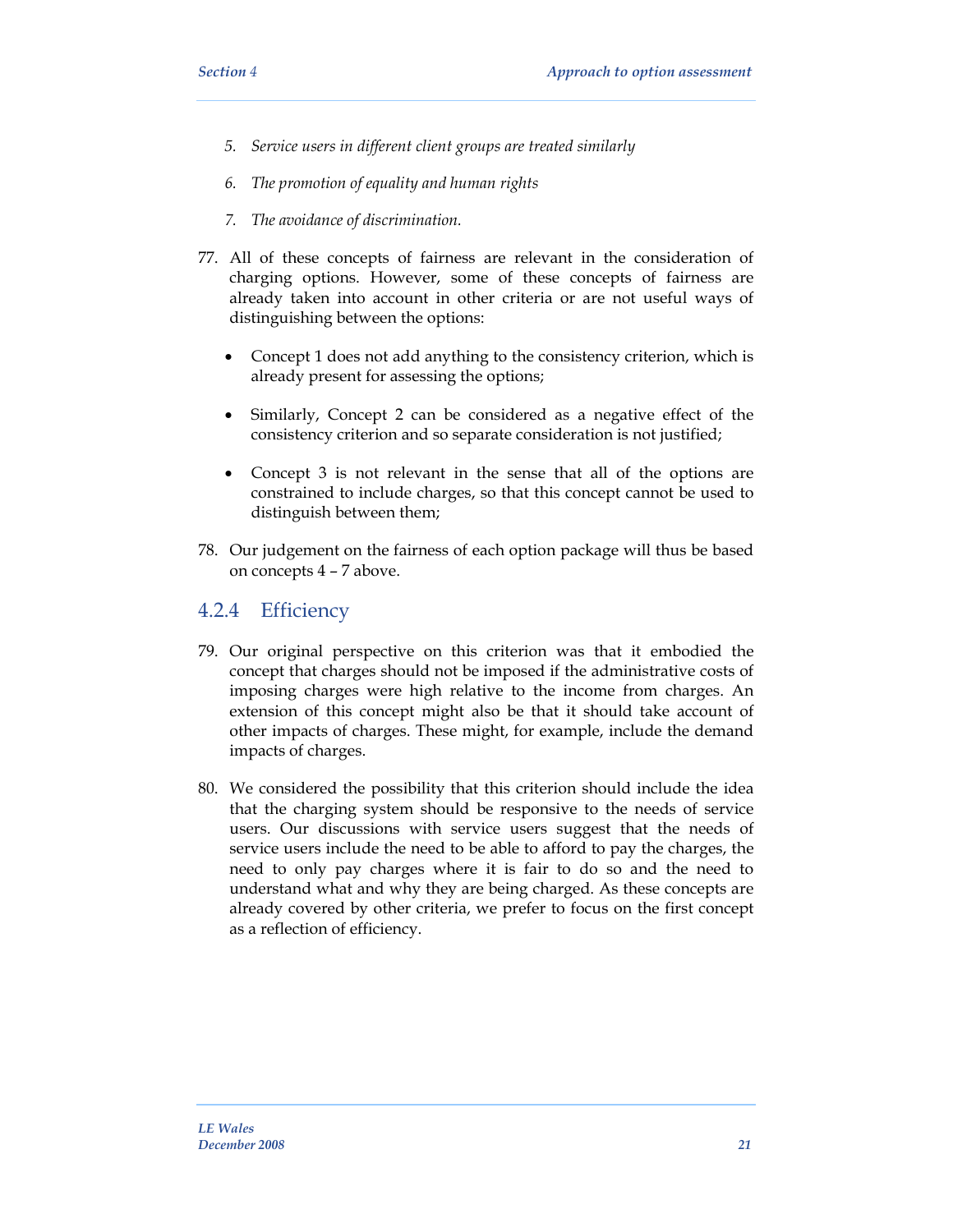### 4.2.5 Other impacts on stakeholders

81. This criterion includes a range of important impacts on stakeholders. The main types of potential impact on each category of stakeholder are listed in the table below.

#### **Case study 7**

Edith manages a direct payment for her daughter, who has learning difficulties. They use the money to employ Personal Assistants (PAs) to help the daughter learn to socialise, shop, cook and manage her money. The recent increase in hourly charge has meant that they have had to reduce the number of hours that they employ the PAs to the point where both PAs have given notice because they cannot earn enough in the reduced number of hours. The daughter has developed trust in the PAs and is distraught that she is losing them and Edith is devastated that the progress that her daughter has made will almost certainly be lost.

| <b>Stakeholder</b>                               | <b>Types of potential impact</b>                     |
|--------------------------------------------------|------------------------------------------------------|
| Service users                                    | Number and type of service users who<br>pay charges  |
|                                                  | Average/maximum charges paid                         |
|                                                  | Ability to understand and anticipate<br>charges      |
|                                                  | Intrusiveness of charging assessment                 |
| Local authorities and other service<br>providers | Demand impacts on local authorities and<br>providers |
| <b>Welsh Assembly Government</b>                 | <b>Financial impacts for WAG</b>                     |
|                                                  | Support of wider WAG strategic aims                  |
|                                                  | Consistency with expected policy<br>developments     |

#### **Table 4: Types of impact on stakeholders**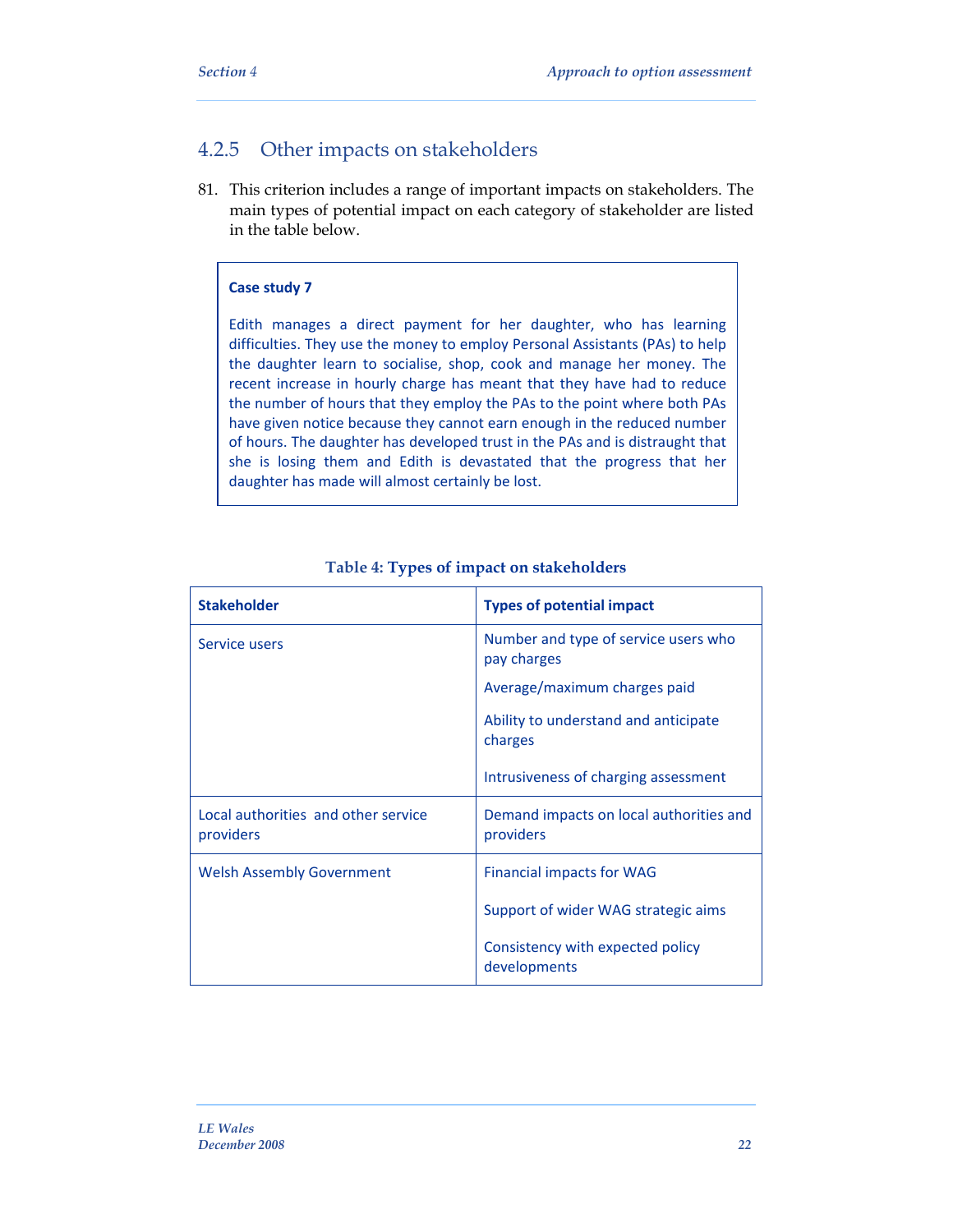# **4.3 Weights**

82. The Task & Finish Group propose the following allocation of weights to each of the main criteria:

| <b>Criterion</b>                 | Weight |
|----------------------------------|--------|
| Consistency                      | 30%    |
| <b>Simplicity</b>                | 15%    |
| <b>Fairness</b>                  | 30%    |
| Efficiency                       | 10%    |
| other impacts on service users   | 5%     |
| other impacts on LAs & providers | 5%     |
| other impacts on WAG             | 5%     |

### **Table 5: Weights for each criterion**

83. In the sensitivity analysis we test the effects of adjusting these weights.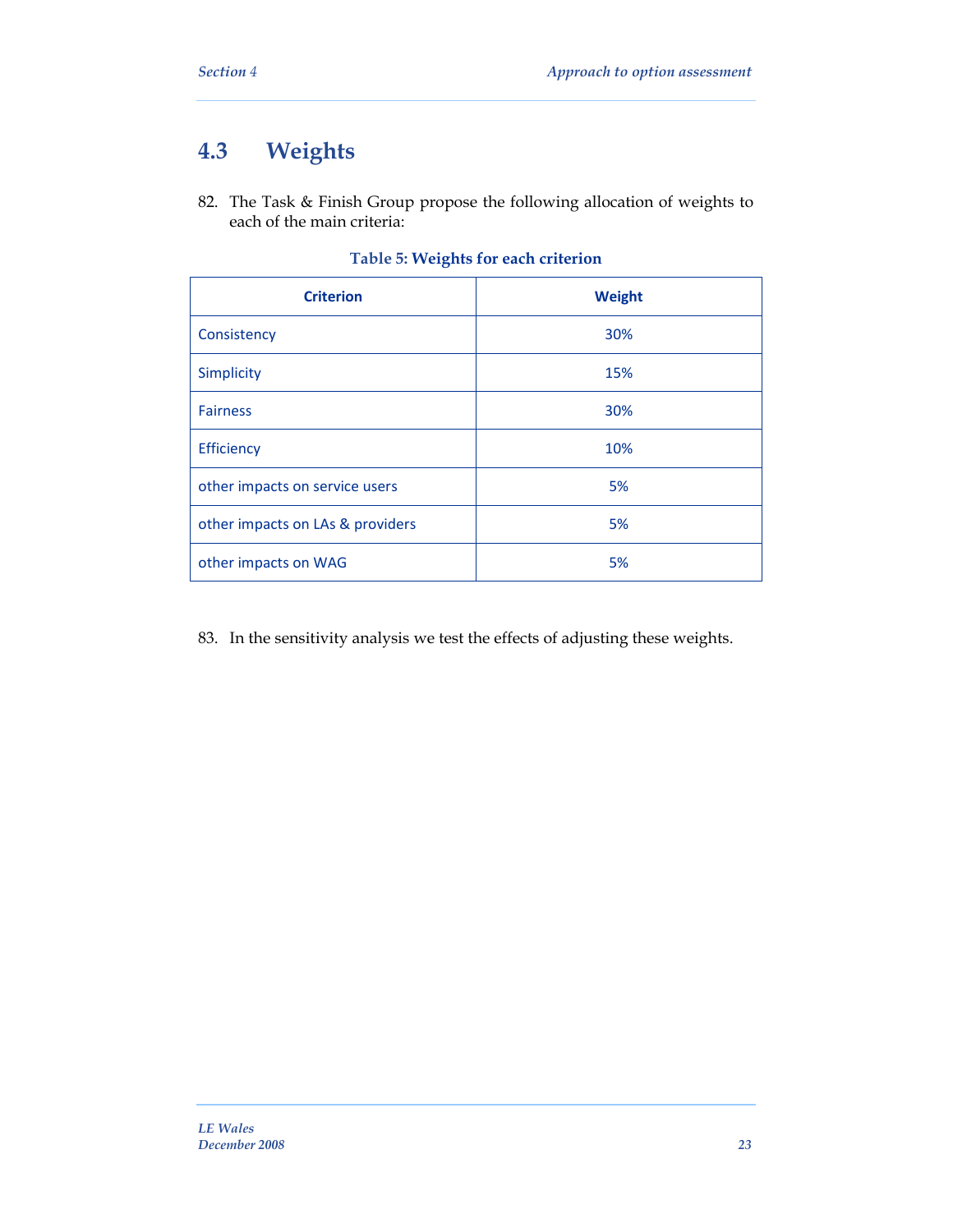# **5 Assessment of the option packages**

# **5.1 Introduction**

- 84. In this Chapter we provide an assessment of each of the option packages. These assessments are based on a number of factors:
	- the data we have on numbers of service users and local authority income and expenditures;
	- the views of stakeholders
	- the views of members of the task and finish group
	- an analysis undertaken by one of the Welsh local authorities of the impacts in their own area of the proposed changes to the financial assessment in the various packages.3
- 85. In the next section below we outline the impacts of each option package, describing them as pros or cons; and in the subsequent section we use a technique called multi-criteria analysis to combine these impacts to arrive at an overall assessment of each option package relative to the other assessed packages.

# **5.2 Package A**

#### **Key features**

- a. Option 3 Exclude children from charges
- b. Option 4 Exclude carers from charges
- c. Option 8 Disregard all disability benefits

<sup>3</sup> This analysis is based on data for actual service users in that local authority area. The LA in question has a financial system that enables analysis of the data in such a way that the impact of changes to the financial assessment process can be assessed. The LA in question has charges for home care and day care that are higher than the median charge across all Welsh LAs, but that are not amongst the three highest charges for either service. In our assessment of impacts we provide an indication of the effects of grossing up the impacts for this LA across Wales. Any such estimates can only be approximate since the characteristics of service users, as well as existing financial assessment procedures, vary across Wales.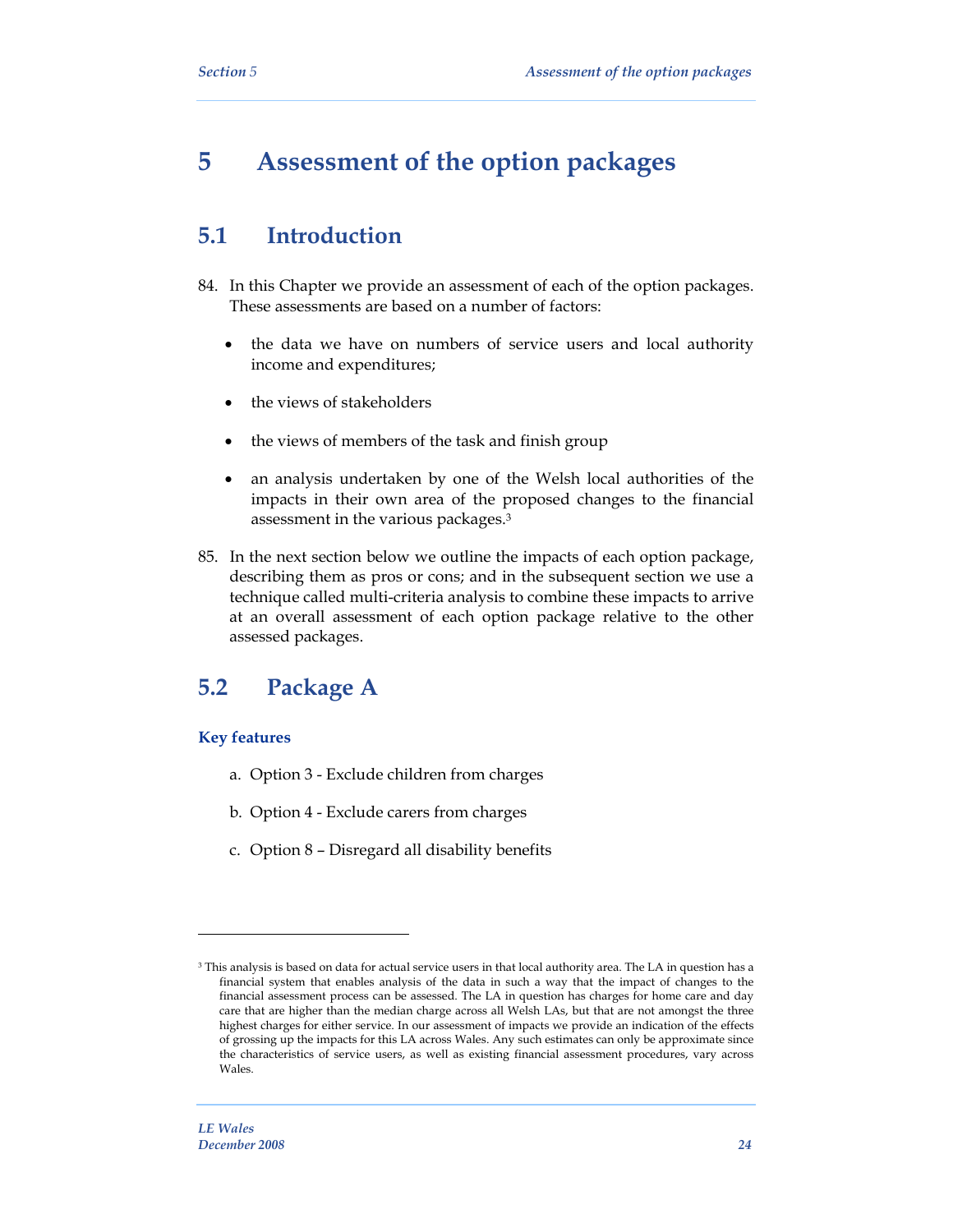- d. Option 11 Determine a common maximum weekly charge for all LAs
- e. the common maximum weekly charge is £100/week.
- f. the financial assessment is consistent in all respects across Wales, meeting the minimum requirements of the fairer charging guidance, including the disregard for earned income. In addition, all disability benefits are disregarded from the net income calculation.

#### **Pros**

- 86. **Reduces any uncertainty over whether children may be charged in future**. Across Wales, there were 4,816 disabled children and young people in receipt of a service in 2007-08.4
- 87. **Benefits to carers**. Analysis of LA charging policies and of responses to the LE Wales questionnaire on charges suggests that very few carers pay charges in respect of care provided directly to them following a carer's assessment.5 Most local authorities do not charge for these services. Across 21 of the local authorities a total of 39 carers paid charges for these services in 2007-08. The remaining LA was not able to provide data on how many clients in each category paid charges. In that LA a total of 46 carers received services in 2007-08. This suggests that a maximum of 85 carers paid charges in respect of care provided direct to them following a carer's assessment in 2007-08. Some stakeholders have suggested that there is a need to ensure that more carers are aware of their right to receive a carer assessment so that more carers do receive a carer assessment.
- 88. **Improves the financial position of those on disability benefits**. We do not know how many service users are in receipt of disability benefits across Wales, though it seems likely that a significant proportion of them are. The number of people in Wales in receipt of Disability Living Allowance (DLA) and Attendance Allowance (AA) for example, is significantly higher than the total number of service users. Across Wales there were 357,880 people in receipt of DLA or AA in February 2008. There were 66,523 service users aged 18 or over on 31 March 2008.6 Analysis undertaken by one of the Welsh local authorities suggests that a disregard for DLA and AA would reduce the number of service users

<sup>4</sup> Source: Local authority PM1 returns.

<sup>5</sup> LAs tend to treat respite care, involving personal care for service users, as a service to the service user not a service to the carer. In many cases charges are applied for respite care.

<sup>6</sup> There were 88,878 users who received a service at some point during the year (2007-08).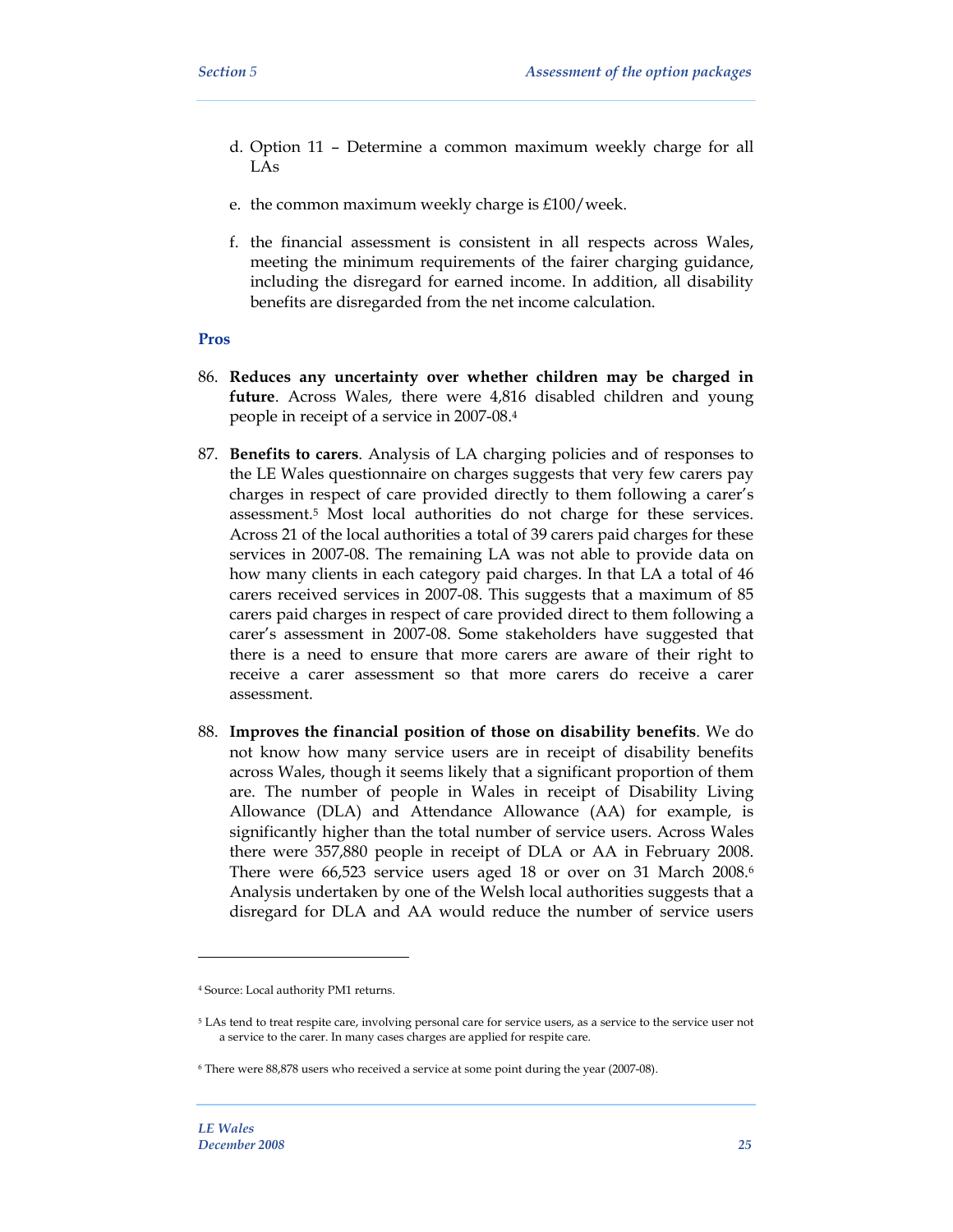paying charges in that LA by around 60%.7 Across Wales, a similar effect could reduce the numbers of service users paying charges at some point during the year by around 14,000 people. A disregard for all disability benefits would be expected to reduce the number of service users paying charges by a larger proportion.

- 89. S**ome service users will benefit from lower maximum weekly charges**. Service users in eight LAs will be subject to a lower maximum weekly charge and service users in a further eight LAs, where there is currently no maximum weekly charge, will have a maximum weekly charge introduced. In total, there were 61,082 service users in these 16 LAs in 2007-08.8 Most of these will not directly benefit from this change either because they do not pay charges or because their weekly charges are too low to be constrained by the £100 maximum. We know that on average across ten of these 16 LAs, 75% of service users did not pay charges in 2007-08.
- 90. **Reductions in charges may enable some excluded users from taking up services.** If there are people who currently meet eligibility criteria but do not take up services, or limit the extent of services which they do take up, as a consequence of charge levels, these users may benefit from being able to take up more services if charges fall.
- 91. **Introduces full consistency in the financial assessment.** Discussions with stakeholders suggest that full consistency in the financial assessment would contribute to a feeling of greater fairness and may also contribute to more transparency as it could enable a common understanding across Wales about the financial assessment process to develop.

#### **Cons**

- 92. **Reduces size of potential future charging base**. Although few children and carers are charged at present, the exclusion of this as a future possibility limits the size of the potential future charging base and so, for a given total income from charges, may tend to put upward pressure on charges for those client groups who are subject to charges.
- 93. **The disregards for disability benefits may cause problems for those in receipt of Independent Living Fund payments**. Those service users who receive both local authority services and ILF funding, and whose local authority charges are reduced, will be required to pay a corresponding

<sup>7</sup> Based on those service users who disclose their financial details.

<sup>8</sup> This is the number of users who accessed services at some point during the year.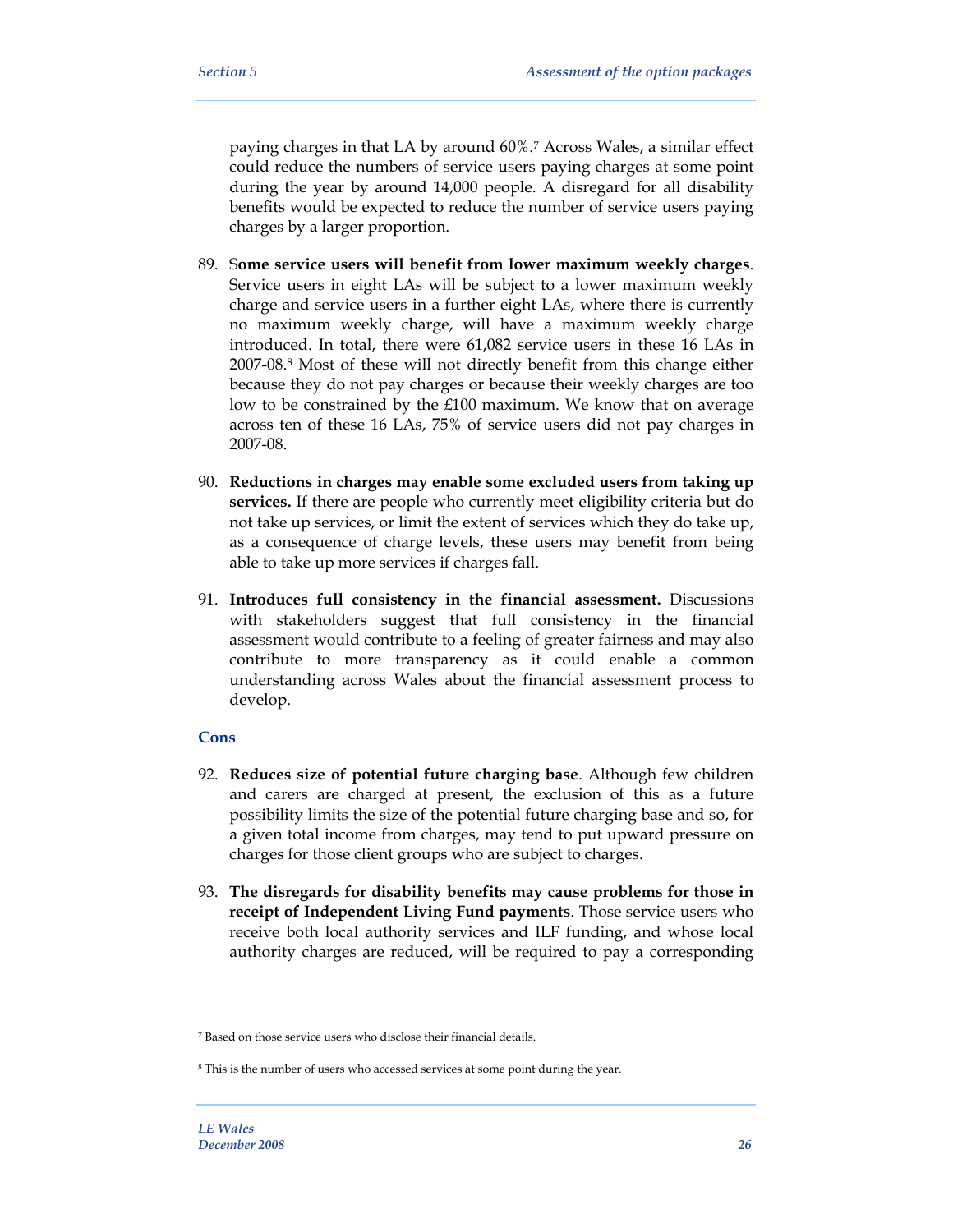increase in contributions to the Independent Living Fund.9 This suggests that they will not benefit from any reduction in charges.

- 94. **Reduces scope for catering to local needs**. A common financial assessment would mean that LAs were unable to adjust the financial assessment to reflect the priorities of local voters and service users.
- 95. **Some service users will lose through higher weekly maximum charges**. Service users in six LAs would be subject to a higher maximum weekly charge. For some, e.g. those in Rhondda Cynon Tâf, it could be significantly higher. The maximum of £16.20 in RCT applies to home care services only though, so users in receipt of more than one service in RCT could currently be paying more than this per week. In total, there were 21,980 service users in these 6 LAs in 2007-08.10 Most of these will not directly lose from this change either because they do not pay charges or because their weekly charges are too low to have been constrained by the current maximum. We know that on average across these 6 LAs 73% of service users did not pay charges in 2007-08.
- 96. **Charging income for LAs will fall**. Analysis undertaken by one of the Welsh local authorities suggests that a disregard for DLA and AA could reduce charging income in that LA by 40% to 60%.11 A disregard that included all disability benefits could be expected to have a bigger impact on LA incomes.
- 97. **Demand for services may rise**. Since charging income for LAs is expected to fall under this package, then it is possible that demand from service users would rise. The extent of this effect is very difficult to predict. There appears to be no hard evidence in Wales that there is significant unfulfilled demand as a result of the level of existing charges. However, many stakeholders believe that there is a significant effect and there is survey evidence that this factor is important in England. Any increase in demand for services will obviously have implications for resources and for the capacity of local authorities and other service providers to accommodate any increases.

<sup>9 &</sup>quot;A decrease in the charge the LA makes to a Fund user will have the effect of decreasing the Funds' award" See section 6.9, Professional User Guide for the Independent Living Fund (2006). http://www.ilf.org.uk/policies/pug/index.html

<sup>&</sup>lt;sup>10</sup> This is the number of users who accessed services at some point during the year.

<sup>11</sup> The precise impact depends on the behaviour of those who currently do not disclose their income. If they all continue not to disclose (and hence pay full charges) the reduction in charging income is about 40%. If on average they have similar income to disclosers, and they all disclose, then the overall reduction in charging income is about 60% In practice, the outcome is likely to fall somewhere within this range.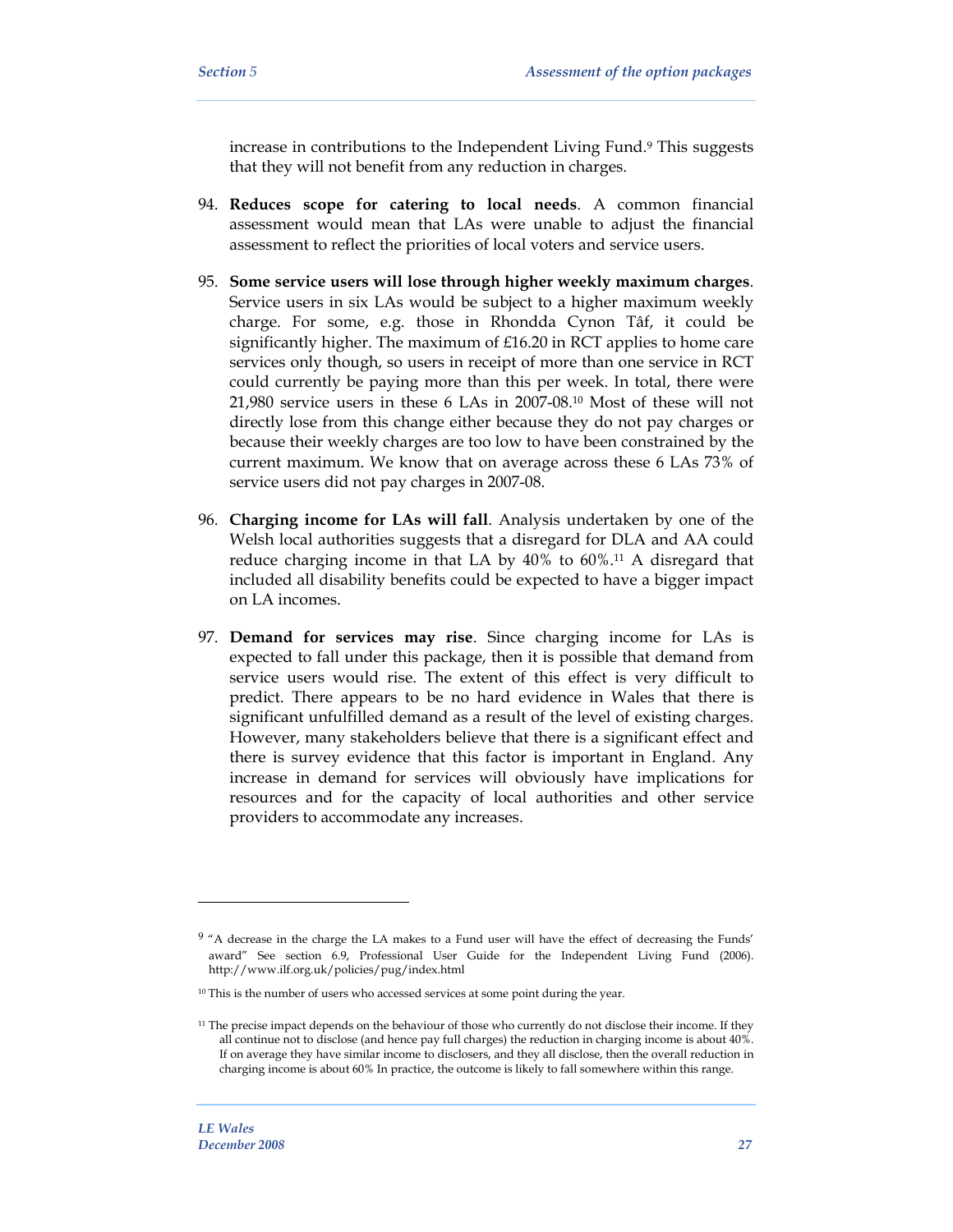# **5.3 Package B**

#### **Key features**

- 98. As Package A, plus
	- a. Option 5 Exclude those aged over 80 from charges.
- 99. All of the pros and cons listed for Package A will also apply to Package B. In addition, service users aged over 80 will benefit from not having to pay charges and local authorities will lose charging income from this category of service users - see below.

#### **Pro**

100. **Those aged over 80 benefit from no charges**. This option was proposed by a member of the Task & Finish Group on the grounds that people of this age made significant contributions and sacrifices for the UK during the Second World War and in the development of the welfare state subsequently. Currently there are 36,182 service users aged over 75 that receive services.12 Across all service users, around one quarter pay charges. The nature of the financial assessment process means that it is likely that a higher proportion of older people pay charges. Responses to the LE Wales questionnaire from 17 LAs suggest that 34% of service users aged over 65 pay charges. Applying this proportion across Wales would suggest that around 12,000 users would benefit if the threshold were set at 75 years old. The lower total numbers of people aged over 80, suggests that a slightly smaller number would benefit from this option.

#### **Con**

- 101. **Reduction in LA income from charges**. Two thirds of LA income from charges derives from adults aged over 65 and around 75% of those aged over 65 are aged over 75. Assuming that those aged between 65 and 74 pay the same, on average, in charges as those aged 75 and over, the loss in income to LAs across Wales from the exclusion of these users from charges is likely to be around £15m to £20m (based on data for the year 2007-08).
- 102. **Inconsistent treatment of those aged under and over 80**. In spite of the clear rationale for treating those aged over 80 differently (see above) it could be argued that this package is less fair than some others in the sense that service users in different client groups are not treated similarly.

<sup>12</sup> As at 31 March 2008. We do not have separate data for those aged over 80.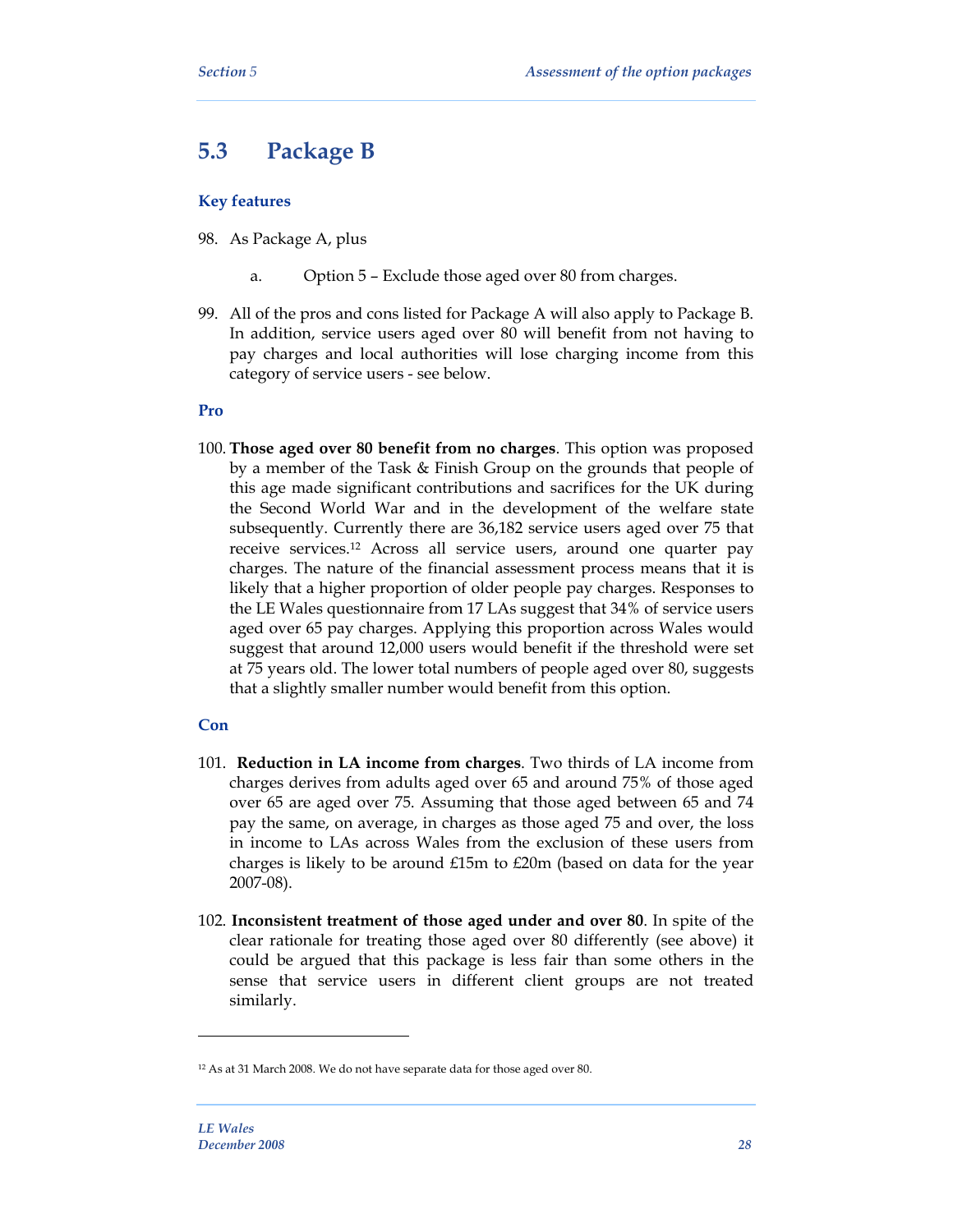#### **Case study 8**

Edward uses a wheelchair since a near‐fatal road traffic accident. He now has a stable, reliable staff of PAs who are with him 24 hrs. per day. He had to take legal action to get the support he needed because his local authority were at loggerheads with the local health body as to who should pay for which areas of his care. He has many skills but the arrangements and management of his care package take up all his time and energy and he cannot therefore take on any paid employment.

# **5.4 Package C**

#### **Key features**

- a. Option 1 Exclude all services except home care and day centre attendance from charges
- b. Option 3 Exclude children from charges
- c. Option 4 Exclude carers from charges
- d. Option 8 Disregard all disability benefits
- e. Option 11 Determine a common maximum weekly charge for all LAs
- f. the common maximum weekly charge is £100/week.
- g. the financial assessment is consistent in all respects across Wales, meeting the minimum requirements of the fairer charging guidance, including the disregard for earned income. In addition, disability benefits are disregarded from the net income calculation.
- 103. This package is the same as Package A, but with the addition of option 1. Hence all of the pros and cons listed for Package A will also apply to Package C. In addition, more users (i.e. those who pay for services other than home care or day care) will pay reduced charges, or no charges. In 2007-08, there were 53,921 user/service combinations for these other services. The total number of clients in receipt of one or more of these services is less than this because some clients receive more than one service. LA income from charges will also fall further – across Wales around 40% of income comes from services other than home care and day care.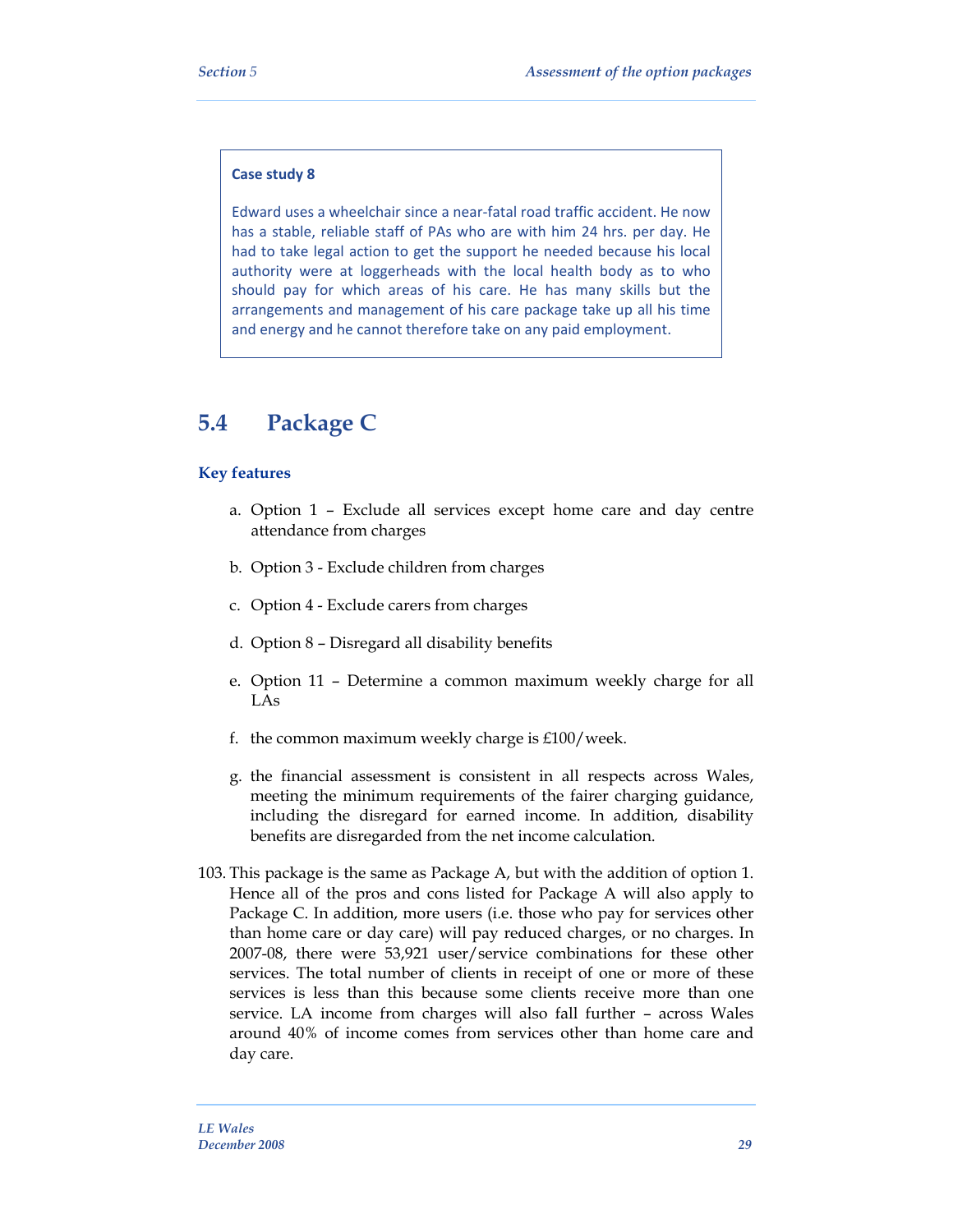104. The main issue for this package however is the problem of reaching agreement on the definitions of homecare and day care services across Wales. Services vary across Wales and previous intensive efforts to agree a consistent definition of home care have not been successful. On this basis the task and finish group advises that this option package is not feasible in practice. As a result, this package is not assessed further using multi-criteria analysis in the next section.

#### **Case Study 9**

A service user who is a single parent disabled since birth and in receipt of DLA from the age of twelve is assessed for care. She cannot afford the charge as she has had to live to the full extent of her income support and disability benefits to cover the cost of her impairments and the costs of being a disabled parent. She is asked to " prove" her disability expenditure, but has no "before" and "after" situation to compare. She has not suddenly had an increase in state benefits to cover her charge.

### **5.5 Package D**

#### **Key features**

- a. Option 3 Exclude children from charges
- b. Option 4 Exclude carers from charges
- c. Option 8 Disregard all disability benefits
- d. Option 11 Determine a common maximum weekly charge for all LAs
- e. Option 12 Determine all charge levels for all LAs
- f. the common maximum weekly charge is £100 per week.
- g. the financial assessment is consistent in all respects across Wales, meeting the minimum requirements of the fairer charging guidance, including the disregard for earned income. In addition, disability benefits are disregarded from the net income calculation.
- 105. This package is the same as Package A, but with the addition of option 12. Hence all of the pros and cons listed for Package A will also apply to Package D. In addition, there will be impacts on service users and LA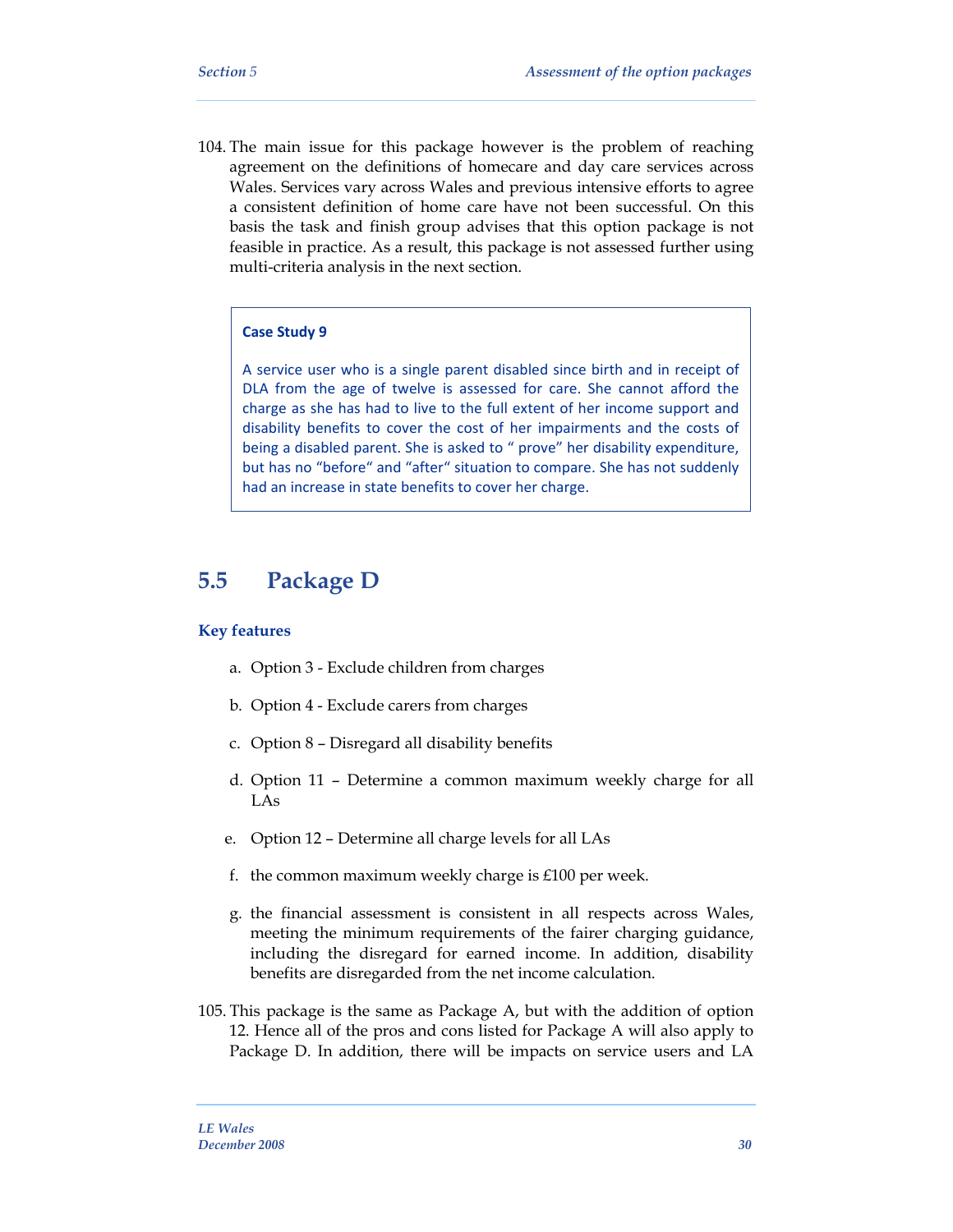income from the setting of all charges centrally. The nature of these impacts depends on the levels at which charges are set.

106. The process of setting and agreeing all charges for all of the different services across Wales would be a major exercise. It would also need to include a central definition of all of the services to which charges are applied. The problem of reaching agreement on the definition of individual services is discussed for Package C above. On this basis the task and finish group advises that this option package is not feasible in practice. As a result, this package is not assessed further using multicriteria analysis in the next section.

#### **Case study 10**

An older person is charged £2.90 per week for a telecare alarm service, but is able to receive a discount if he is in receipt of a certain benefit. However in order to receive the discount he has to complete a very intrusive form. He refuses to do this and as a result, he does not receive the charge reduction that he is entitled to.

# **5.6 Package E**

#### **Key features**

- a. Option 2 Exclude transport to day care from charges
- b. Option 3 Exclude children from charges
- c. Option 4 Exclude carers from charges
- d. Option 7 Disregard first £50K of savings
- e. Option 8 Disregard all disability benefits
- f. Option 9 Disregard all pensions
- g. Option 11 Determine a common maximum weekly charge for all LAs
- h. the common maximum weekly charge is £16.20/week and applies to all non-residential social care services.
- 107. The impacts of options 3, 4, 8 and 11 are described in the discussion of Package A above. All of the pros and cons that apply to Package A also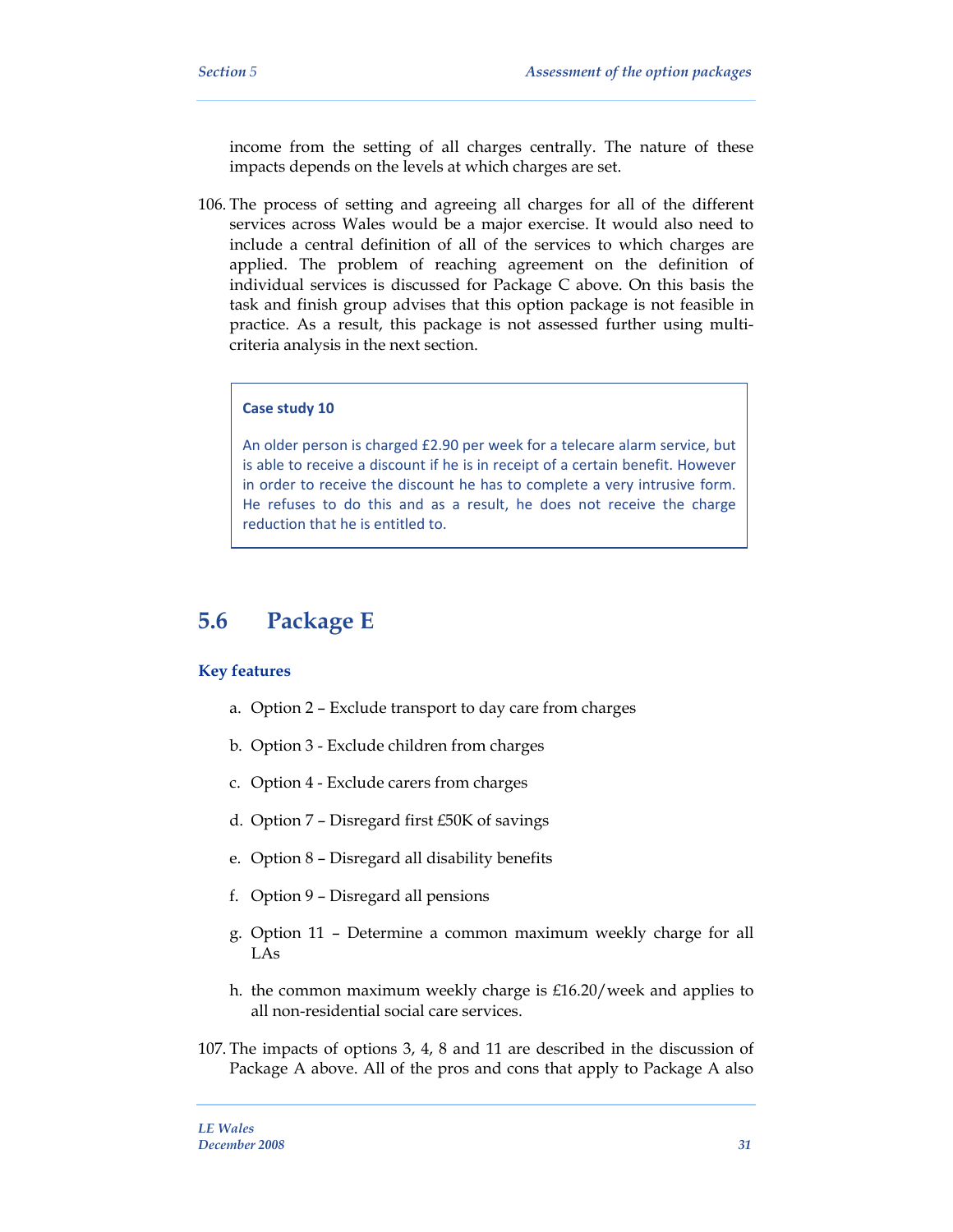apply in this case, but the financial impact on LAs will be different. The additional impacts of this package from the remaining options that make up this package are described below.

#### **Pros**

- 108. **More consistency with WAG's wider policies on charging older and disabled people for transport**. WAG currently has a policy of providing free bus travel to disabled people and to those aged over 60.
- 109. **Reduces any uncertainty over whether children may be charged in**  future. Across Wales, there were 4,816 disabled children and young people in receipt of a service in 2007-08.13
- 110. **Improves the financial position of those with savings between £19,000 and £50,000**. We do not know how many service users have savings at these levels across Wales. Analysis by one of the Welsh local authorities suggests that in their area, about 5% of those who pay charges would no longer pay charges as a result of this change in threshold. Applying this proportion across Wales would suggest that between 750 and 1,000 service users might benefit.<sup>14</sup>
- 111. **Improves the financial position of those with age-related pensions**. We do not know how many service users have age-related pensions across Wales. Analysis by one of the Welsh local authorities suggests that in their area, about 35% of those who pay charges would no longer pay charges if occupational and private pensions and annuities were disregarded. Applying this proportion across Wales would suggest that around 6,000 service users might benefit.15
- 112. **Reductions in charges may enable some excluded users from taking up services.** If there are people who currently meet eligibility criteria but do not take up services, or limit the extent of services which they do take up, as a consequence of charge levels, these users may benefit from being able to take up more services if charges fall.

#### **Cons**

 $\overline{a}$ 

113. **Potential additional costs of transport to day centres.** We do not know how many service users currently pay for LA transport to day centres. Discussions with stakeholders suggest that many people attending day

<sup>13</sup> Source: Local authority PM1 returns.

<sup>14</sup> Based on the number of service users on 31 March 2008.

<sup>15</sup> Based on the number of service users on 31 March 2008.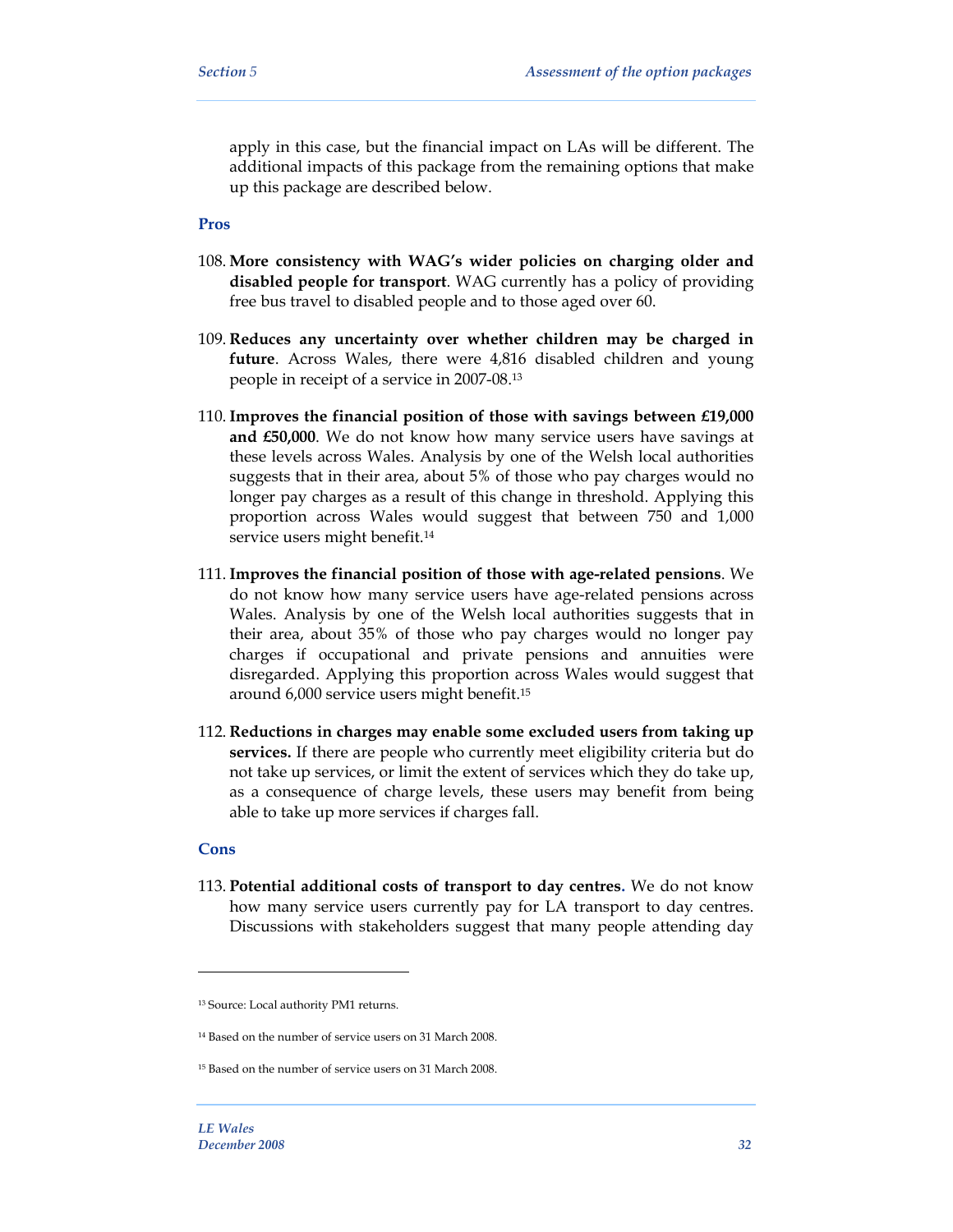centres use alternative forms of transport, often because they are cheaper. This suggests the possibility of increases in demand for the free LA transport services. This could lead to additional costs if additional capacity is required to meet the demand.

- 114. **Charging income for LAs will fall**. Analysis of the combined financial impact of options 7, 8 and 9 in their area was undertaken by one of the Welsh local authorities.16 This analysis suggested that there would be an overall loss in charge income of 84%. The vast majority of service users are in receipt of either disability benefits and/or an age-related pension. Under arrangements between the Welsh Assembly Government and the local authorities in Wales, local authorities expect to be compensated by the Welsh Assembly Government for the financial effects of any WAG policies that impact on local authorities.
- 115. **Demand for services may rise**. Since charges for service users are expected to fall under this package, then it is possible that demand from service users would rise in response to this change. The extent of this effect is very difficult to predict. We are not aware of any significant investigation of the extent of unmet demand in Wales and so there is little hard evidence that there are high levels of unfulfilled demand as a result of the level of existing charges. However, many stakeholders believe that there is a significant effect and there is survey evidence that this factor is important in England. Any increase in demand for services will obviously have implications for resources and for the capacity of local authorities and other service providers to accommodate any increases.

# **5.7 Package F**

#### **Key features**

- Option 6 £50K savings as the only threshold for the financial assessment. Those with less than £50k in savings pay no charges.
- Option 13 Set a flat rate charge of £15/week for all those who pay charges.

-

<sup>&</sup>lt;sup>16</sup> Disability benefits included in the option 8 disregard included DLA, AA and SDP only. Pensions included in the option 9 disregard included private and occupational pensions.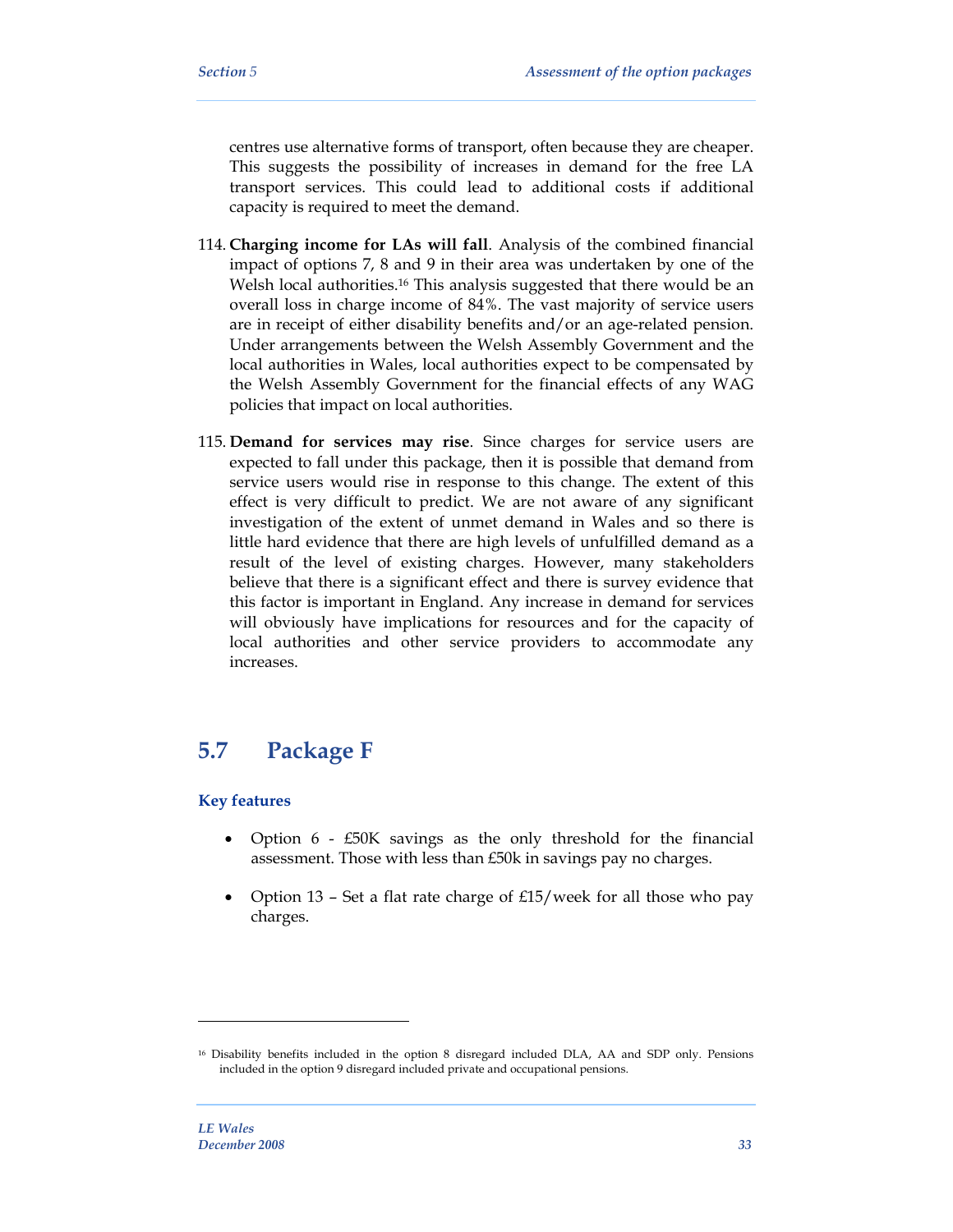#### **Pros**

- 116. **A major feature of this package is its simplicity**. The financial assessment is much simpler than the current approaches used by LAs and the flat rate charge is also a very simple charge structure.
- 117. **A high level of consistency**. Both the financial assessment and the charge level would be consistent across Wales.
- 118. **Improves the financial position of those with savings between £19,000 and £50,000**. We do not know how many service users have savings at these levels across Wales. Analysis by one of the Welsh local authorities suggests that in their area, about 85% of those who pay charges would no longer pay charges as a result of this new simplified financial assessment. Applying this proportion across Wales would suggest that between 14,000 and 15,000 service users might benefit.17
- 119. **Reduces charges for those with savings over £50,000**. We do not know how many service users have savings at these levels across Wales. Analysis by one of the Welsh local authorities suggests that in their area, about 15% of those who pay charges have savings over £50,000. Some of these may be paying less than £15 per week and so would not benefit.
- 120. **Reductions in charges may enable some excluded users to take up services.** If there are people who currently meet eligibility criteria but do not take up services, or limit the extent of services which they do take up, as a consequence of charge levels, these users may benefit from being able to take up more services if charges fall.
- 121. **Savings in the administrative costs of operating charging systems**. Based on responses from 20 LAs to the LE Wales questionnaire total administrative costs for charges across Wales might be in the region of £3m p.a.18 Many of these costs will still be incurred with a much simplified financial assessment procedure however and so the cost saving is likely to be less than this figure.

#### **Cons**

 $\overline{a}$ 

122. **Charging income for LAs will fall**. Analysis by one of the Welsh local authorities suggests that in their area, over 90% of charging revenue would be lost under this package. Under arrangements between the Welsh Assembly Government and the local authorities in Wales, local

<sup>17</sup> Based on the number of service users on 31 March 2008.

<sup>&</sup>lt;sup>18</sup> See the Baseline report for a discussion of the uncertainties around the estimate of administrative costs of charging.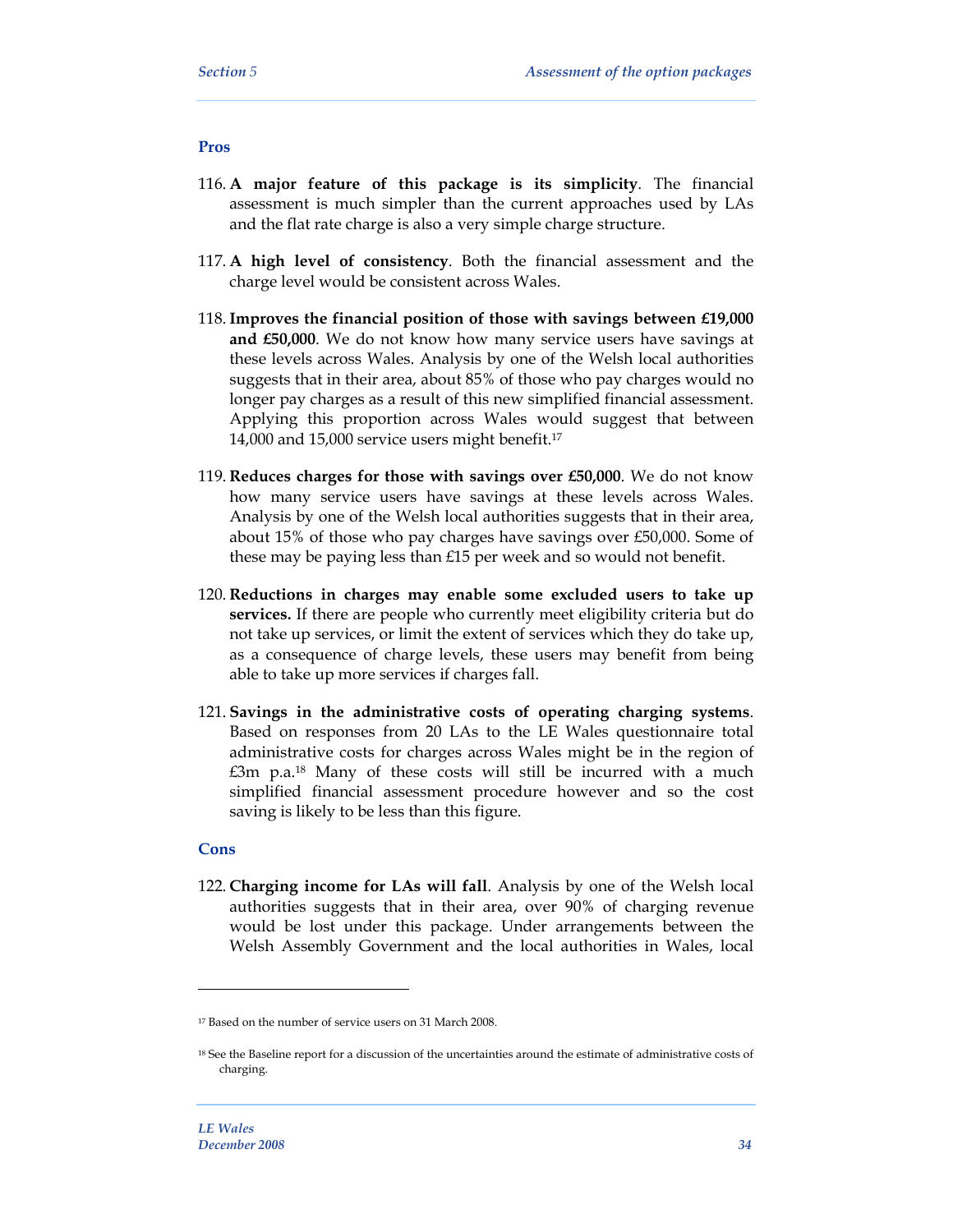authorities expect to be compensated by the Welsh Assembly Government for the financial effects of any WAG policies that impact on local authorities.

123. **Demand for services may rise**. Since charges for service users are expected to fall under this package, then it is possible that demand from service users would rise in response to this change. The extent of this effect is very difficult to predict. We are not aware of any significant investigation of the extent of unmet demand in Wales and so there is little hard evidence that there are high levels of unfulfilled demand as a result of the level of existing charges. However, many stakeholders believe that there is a significant effect and there is survey evidence that this factor is important in England. Any increase in demand for services will obviously have implications for resources and for the capacity of local authorities and other service providers to accommodate any increases.

# **5.8 Summary of financial impacts for the public sector in Wales**

- 124. The range of packages outlined in this report have the potential to affect both local authority expenditure and local authority charging income. Under arrangements between the Welsh Assembly Government and the local authorities in Wales, local authorities expect to be compensated by the Welsh Assembly Government for the financial effects of any WAG policies that impact on local authorities.
- 125. There are three main potential financial impacts on local authorities from the packages discussed in turn below. They are:
	- 1. An impact on the costs of administering charging systems.
	- 2. A reduction in local authority income from charging.
	- 3. A potential impact on the quantity, and hence expenditure on services provided.

### 5.8.1 Costs of administering charging systems

126. Based on responses from 20 LAs to the LE Wales questionnaire total administrative costs for charges across Wales might be in the region of £3m p.a.19 Discussions have not been held with the local authorities on

<sup>19</sup> See the Baseline report for a discussion of the uncertainties around the estimate of administrative costs of charging.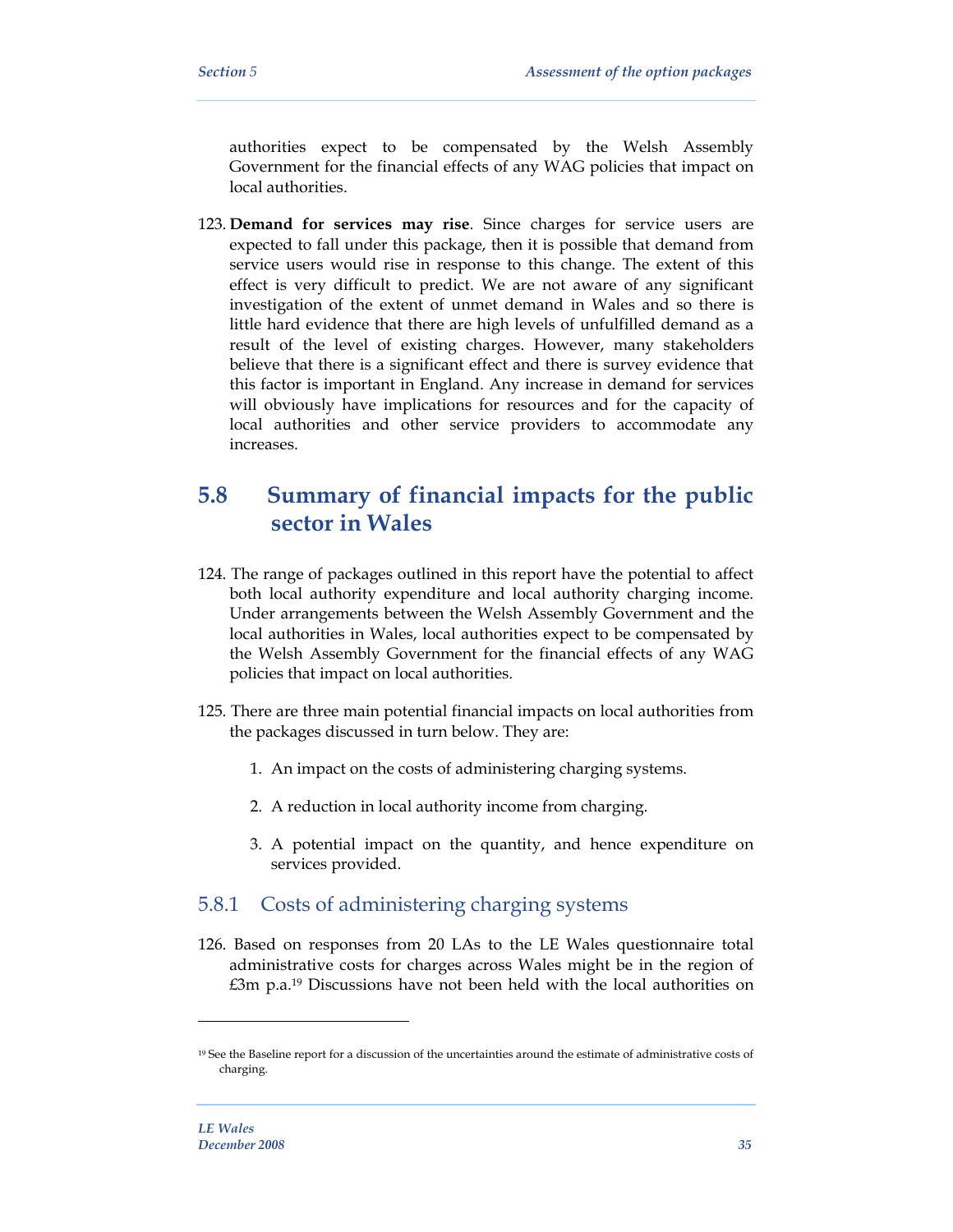the potential impact of the packages on these administrative costs. Since packages A, B and E all retain a financial assessment procedure that will be similar to the current approach, it seems unlikely that there will be cost savings arising from the introduction of these packages. Changes to the financial assessment may mean some additional costs as systems are changed to accommodate any revised financial assessment.

127. As Package F involves a significant simplification of the financial assessment process, some cost savings should be achievable if this package is introduced. These savings may not be large however as many of the existing administrative activities will still need to be undertaken. Local authorities will still need to assess service users' savings levels and will continue to need to have accounting and billing systems in place.

### 5.8.2 Reduction in local authority income from charging

- 128. The potential impacts of each package on local authority revenues from charging have been discussed earlier in this chapter. Table 6 below summarises the impact for each package.
- 129. The estimates in the table can only provide an indication of the broad order of magnitude of impacts and of the relative impact of each option. The estimates are largely based on an analysis of the impacts of changes to the financial assessment process that was undertaken by one of the Welsh local authorities. Data about service users in their own area was used to estimate the percentage decline in income in that local authority area. LE Wales then grossed up the figures for percentage income loss to the all Wales level. Clearly the characteristics of services users and the nature of existing charges vary across Wales and so the financial impacts of the packages will also vary across Wales. These estimates make no adjustments to reflect any change in demand for services as a consequence of price changes. Demand issues are discussed below.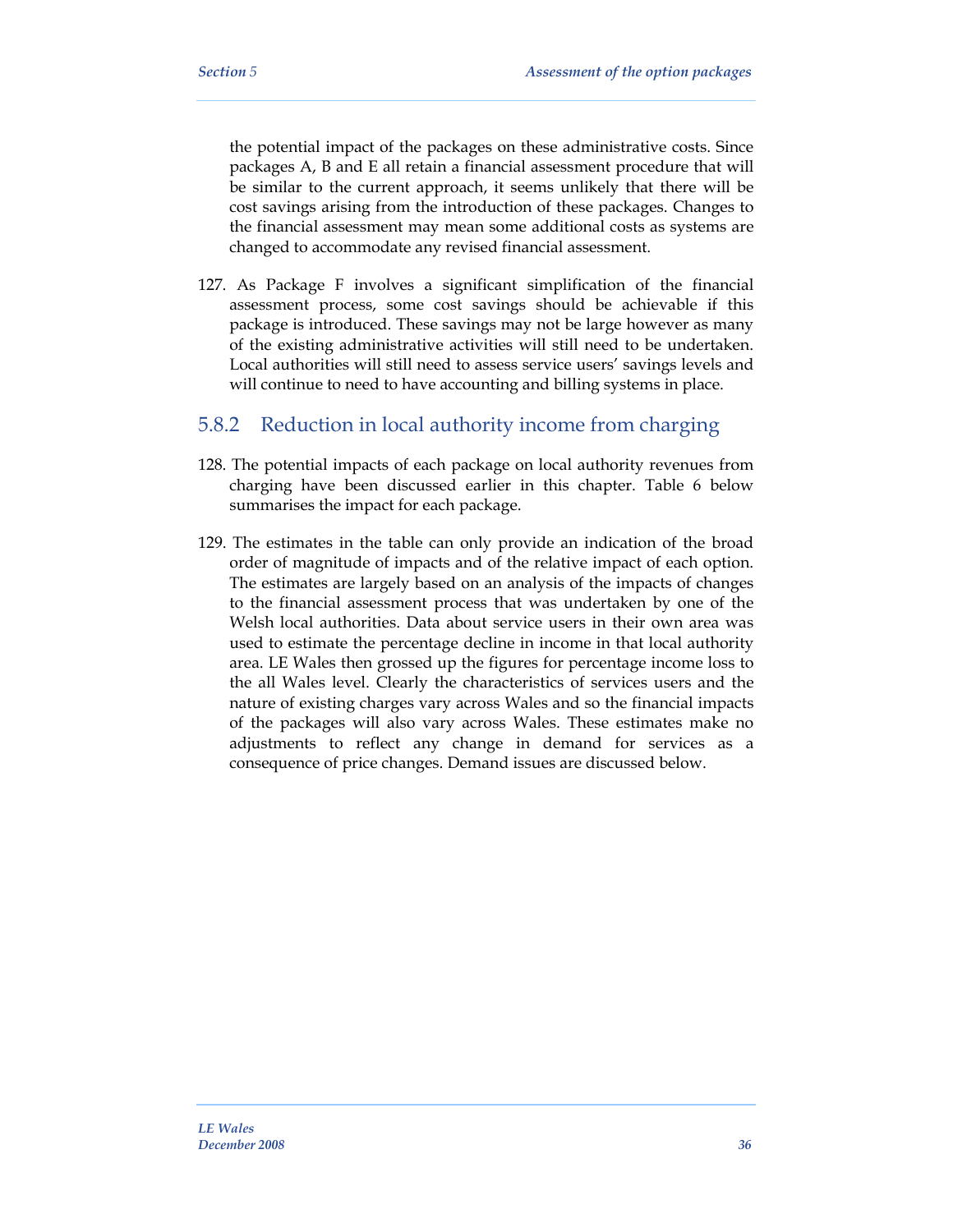#### **Table 6: Indicative estimates of all Wales income from charges to service users assuming no change in demand for services**

| Packages:                                         | Status quo |      | $B^2$ | F    |        |
|---------------------------------------------------|------------|------|-------|------|--------|
| All Wales income from<br>charges to service users | £36m       | £15m | £8m   | £6m  | £3.2m  |
| Implied income loss                               |            | £21m | £28m  | £30m | £32.8m |

#### **Notes**

 $1$  This estimate is based on the impact of a disregard for DLA and AA only. It does not take into account the impact of disregards for additional disability benefits or of a maximum weekly charge of £100.

 $2$  This estimate is based on removing income from those aged over 75 and applying the same adjustment as for package A to the income from other service users.

<sup>3</sup> This estimate is based on the impact of changes in the financial assessment procedure and does not take account of the impact on income of introducing a maximum weekly charge of £16.20.

#### *Variations for Package F*

- 130. Further analysis was also undertaken of the impacts of varying the savings threshold and the weekly charge for package F. The results of this analysis are shown in Table 7. Package F(1) in the table is the form of Package F that is used in the analysis above.
- 131. The results in the table show that, for the range of thresholds examined ( $£25k - £50k$ ) and the range of weekly payments ( $£10 - £25$ ) the impacts on income are significant in all cases. These estimates make no adjustments to reflect any change in demand for services as a consequence of price changes. Demand issues are discussed below.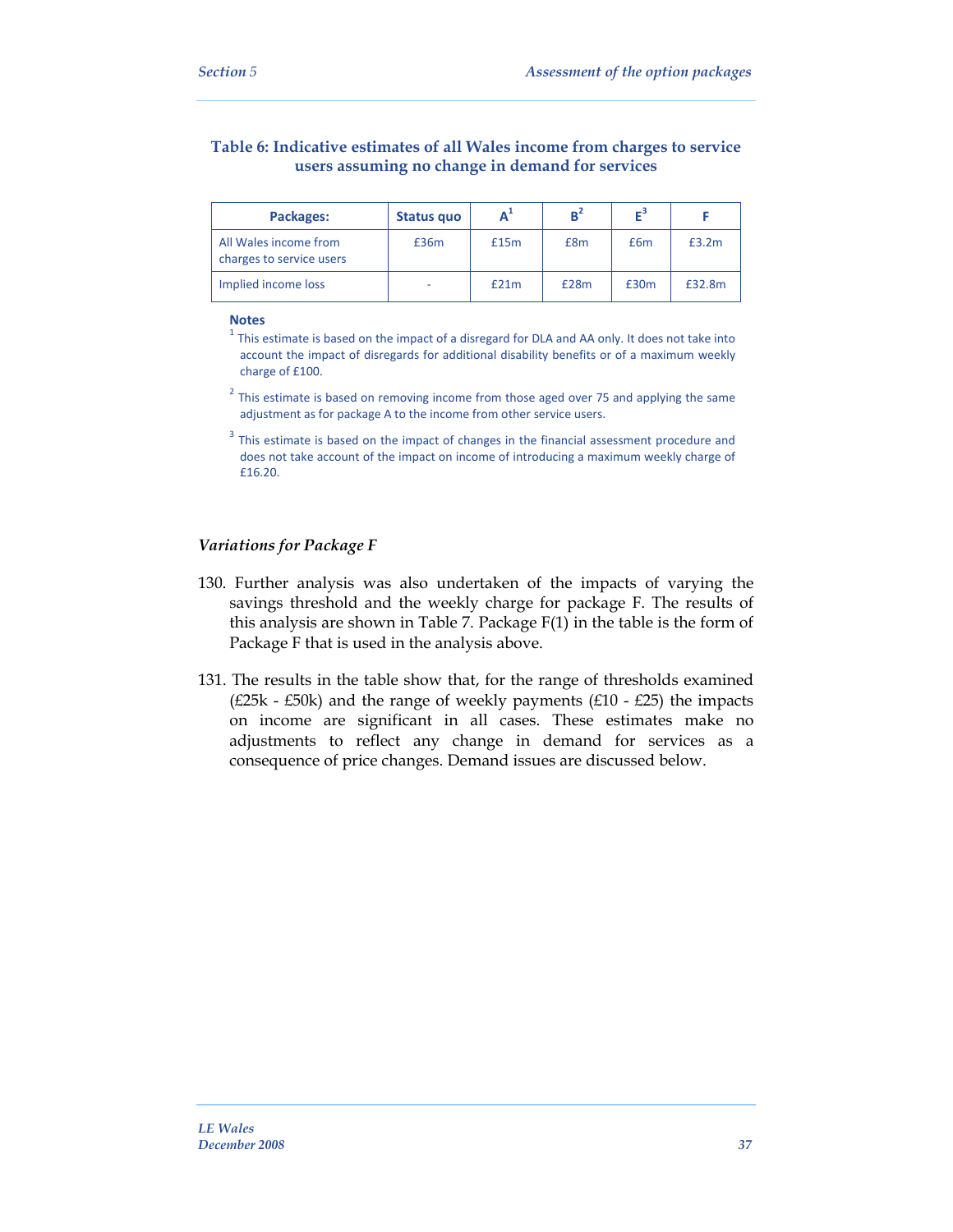| <b>Variations</b> | <b>Threshold</b> | <b>Weekly</b><br>charge | %<br>reduction<br>in income | <b>Implied all</b><br><b>Wales</b><br>income | <b>Implied all</b><br><b>Wales</b><br>income loss |
|-------------------|------------------|-------------------------|-----------------------------|----------------------------------------------|---------------------------------------------------|
| Package F (1)     | £50k             | £15                     | 91%                         | £3.2m                                        | £32.8m                                            |
| Package F (2)     | £50k             | £25                     | 86%                         | £5.1m                                        | £30.9m                                            |
| Package F (3)     | £35k             | £15                     | 88%                         | £4.3m                                        | £31.7m                                            |
| Package F (4)     | £35k             | £25                     | 80%                         | £7.0m                                        | £29.0m                                            |
| Package F (5)     | £25k             | £15                     | 85%                         | £5.5m                                        | £30.5m                                            |
| Package F (6)     | £25k             | £25                     | 75%                         | £9.0m                                        | £27.0m                                            |
| Package F (7)     | £25k             | £10                     | 90%                         | £3.7m                                        | £32.3m                                            |

#### **Table 7: Impacts of Package F variations on all Wales income from charges assuming no change in demand for services**

### 5.8.3 Demand effects of changes in charging policies

- 132. Packages that reduce the number of people subject to charges and/or that reduce the level of charges paid by those who do pay charges may lead to increases in demand for services. As services become free or cheaper for more people, those people may chose to use more services. The increase might come from those who previously had not been using services or it might come from those who were paying for some services but would be willing to pay for more services at the lower price.
- 133. Predicting the demand effects of a change in charges is very difficult as it involves judgements about how people might change their behaviour in response to the price change. The size of any change in demand will depend on a number of factors. These include:
	- a. The extent to which there are potential service users, who would pass current eligibility criteria, but who, dissuaded by existing charges, are either not currently taking up services or who are only taking a portion of the services for which they are eligible;
	- b. The extent to which such service users are sensitive to price changes. This might be determined by a number of factors including income levels; the size of the price change; how beneficial new or a greater level of services would be to their daily lives; the availability (and price) of alternative sources of assistance, e.g. family assistance, private care services.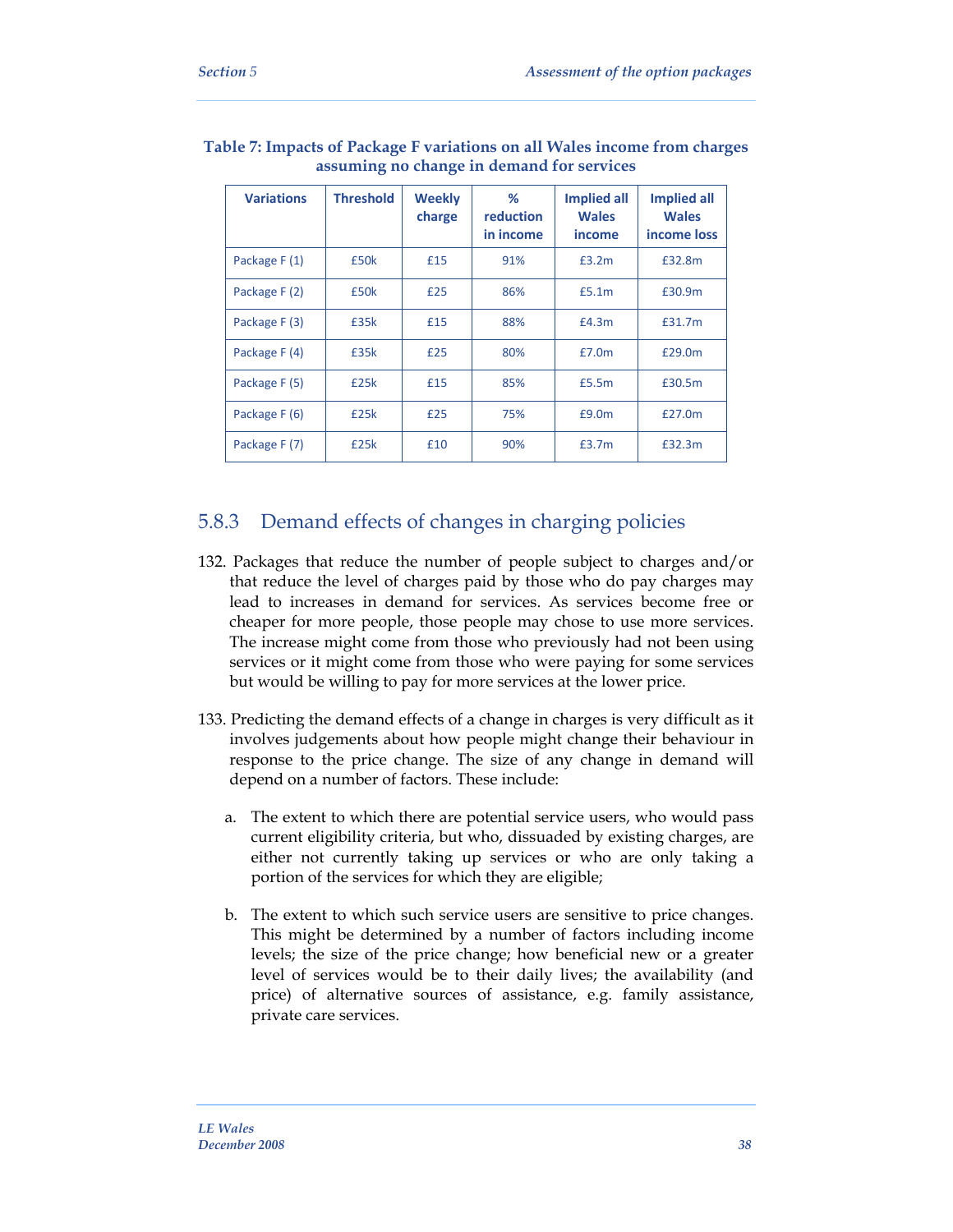- c. The response of other stakeholders, such as local authorities and service providers, to price changes and to any initial impacts on demand. If, for example, local authorities are not adequately funded for any initial increases in demand, or if in the short term they have difficulty in adjusting to increased demand because of the time it takes to expand workforce and other capacity, then they may use other methods to limit any increased take up of services. For example they might raise eligibility thresholds.
- 134. There has been some assessment of the demand impact of reducing or eliminating charges for non residential social care services outside Wales. However evidence often arises in the context of introducing free care for some types of service and results seem to be mixed. In Scotland, for example, Audit Scotland found that the numbers of people receiving public funding for personal care at home had increased from 27,337 in 2002 to 41,386 in 2007 following the introduction of free personal care in the home for older people in 2002. In the USA and the Netherlands research has suggested that the introduction of free personal care does little to cause people to switch away from more informal care.
- 135. Any demand effects in Wales will depend on the specific circumstances of services users, charging systems and policy changes in Wales and so it is difficult to draw any direct conclusions on the basis of experience elsewhere. Nevertheless consideration of demand effects is likely to be a key part of arrangements for the Welsh Assembly Government to compensate local authorities for any losses in charging income arising as a result of policy changes in this area.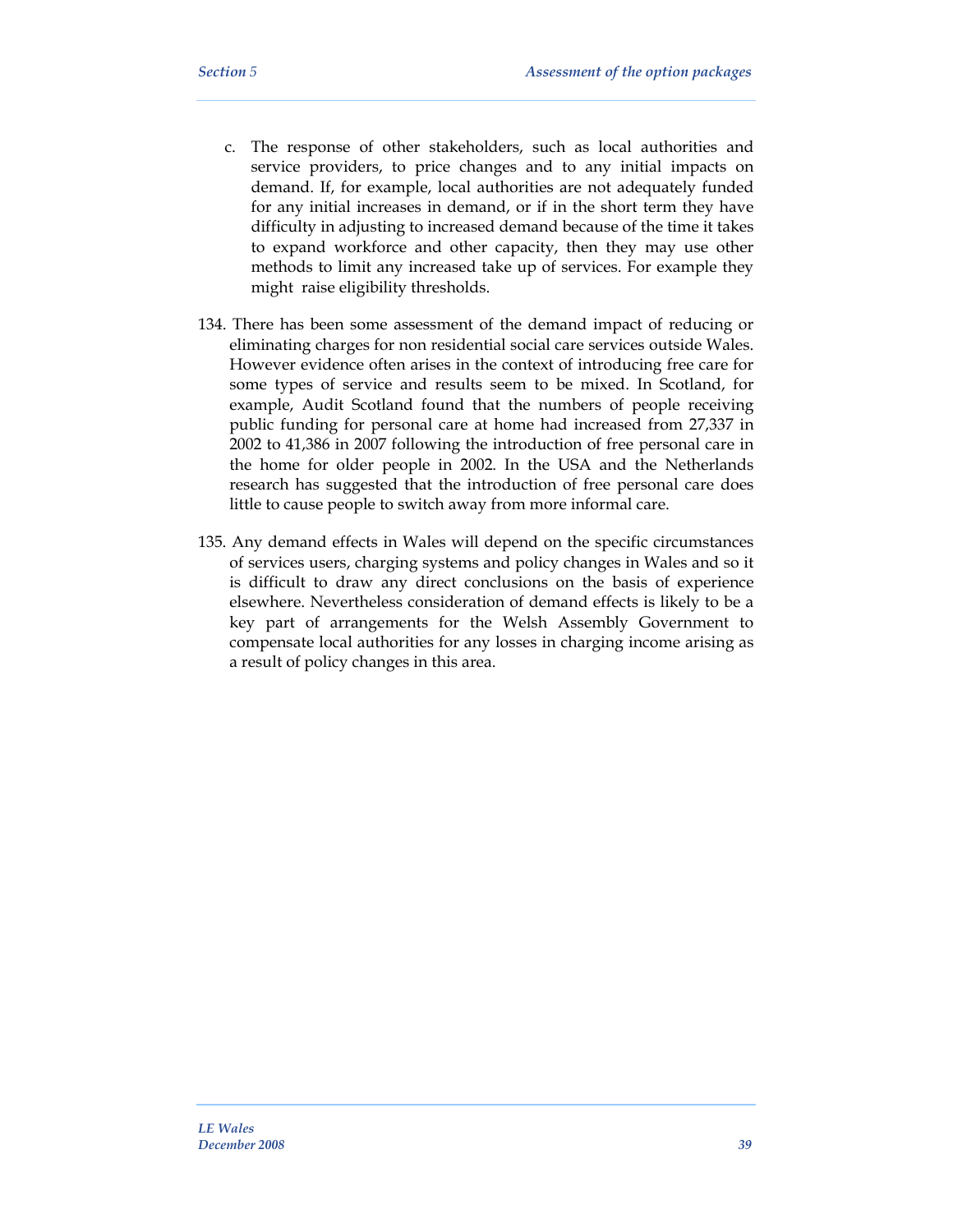# **6 Multi-Criteria Analysis**

# **6.1 Introduction**

- 136. Multi-Criteria Analysis (MCA) is used to rank the options. MCA provides consistency in the evaluation of the options and enables testing of the sensitivity of the ranking of options to the input assumptions.
- 137. Using this approach, each of the packages is scored against each criterion. This involves the use of scores of  $0 - 100$  (e.g.  $0 =$  worst package on that criterion, 100 = best package on that criterion).
- 138. Each criterion needs to be assigned a weight that indicates the relative importance of the criteria. The weights proposed by the Task & Finish Group are provided in Table 5 above.
- 139. Following these steps the options can then be evaluated, with the assignment of a score for each option against each criterion. The MCA software then ranks the options using the information on weights and scores.
- 140. Whilst there is a subjective element to the choice of criteria, weights and scores, the value of this type of decision tool is that it enables a clear and consistent approach to option appraisal and provides an insight into the trade-offs between various options, through the analysis of the sensitivity of outcomes to changes in inputs. The approach does not provide any "magic answers" and is certainly no substitute for careful consideration of the impacts of each option package.

# **6.2 Scores**

- 141. In Chapter 5, we provide an assessment of the pros and cons of packages A, B, E and F.20 We find it helpful to include the status quo as one of the "packages". This provides a useful baseline for comparison. We draw on that assessment to assign scores against each criterion for each package.
- 142. For each of the criteria we make a judgement on which package performs most poorly against that criterion and assign a score of zero to that package for that criterion. Similarly, we make a judgement on which

<sup>20</sup> As discussed in Chapter 5, the Task & Finish Group determined that packages C and D were not feasible in practice and so scores were not assigned to these packages.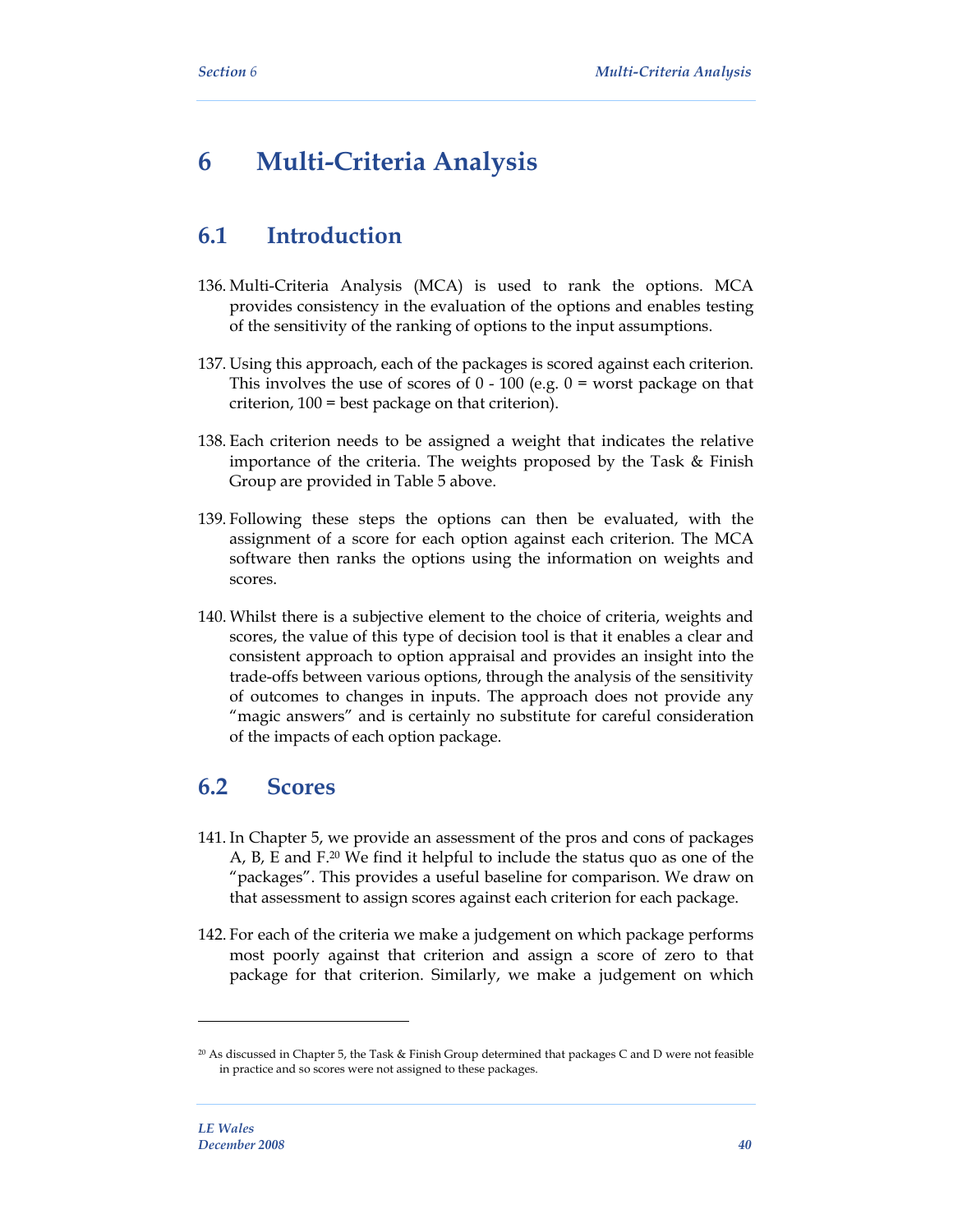package performs best against that criterion and assign a score of 100 to that package. For intermediate packages we assign scores proportionately, making judgements about where in the range 0 to 100 they lie.

- 143. Clearly there is a significant element of judgement in determining scores, though they are based on the quantitative evidence as far as possible. Hence, we have aimed to explain our reasoning below. Others may make different judgements. We show the impact of changing scores (and weights) in the sensitivity analysis that is presented below. These show the impacts on the ranking of packages of changes in those judgements about scores and weights.
- 144. We discuss scores against each criterion below.

#### **Case Study 6**

A service user has been told that unless she pays her contribution i.e. her charge, which is deducted at source from her direct payments, her care hours will be reduced because she "obviously " does not need them otherwise she would be paying her assessed contribution. She has 12 hours assessed care – her contribution would cover 3 hours. When she is reduced by 3 hours to nine hours and still cannot pay her contribution or charge they say they will reduce it further until she receives no care at all. They are saying that by not paying her charge she is deliberately depriving herself of care.

#### **Consistency**

145.We judge that the status quo ("no change") has the lowest score (0) on consistency and that Package F has the highest score (100). This has a wholly consistent financial assessment and a wholly consistent charge. Packages A, B and E all lead to consistent savings thresholds (though the threshold is different for Package E). In addition, Package E includes a consistent treatment of disability benefits. We judge that all three packages provide a significant amount of additional consistency relative to the status quo – we assign a score of 50 to Packages A and B, and a score of 75 to Package E.

#### **Simplicity**

146.We judge that the status quo ("no change") has the lowest score on simplicity and that Package F has the highest score by a significant

*LE Wales December 2008 41*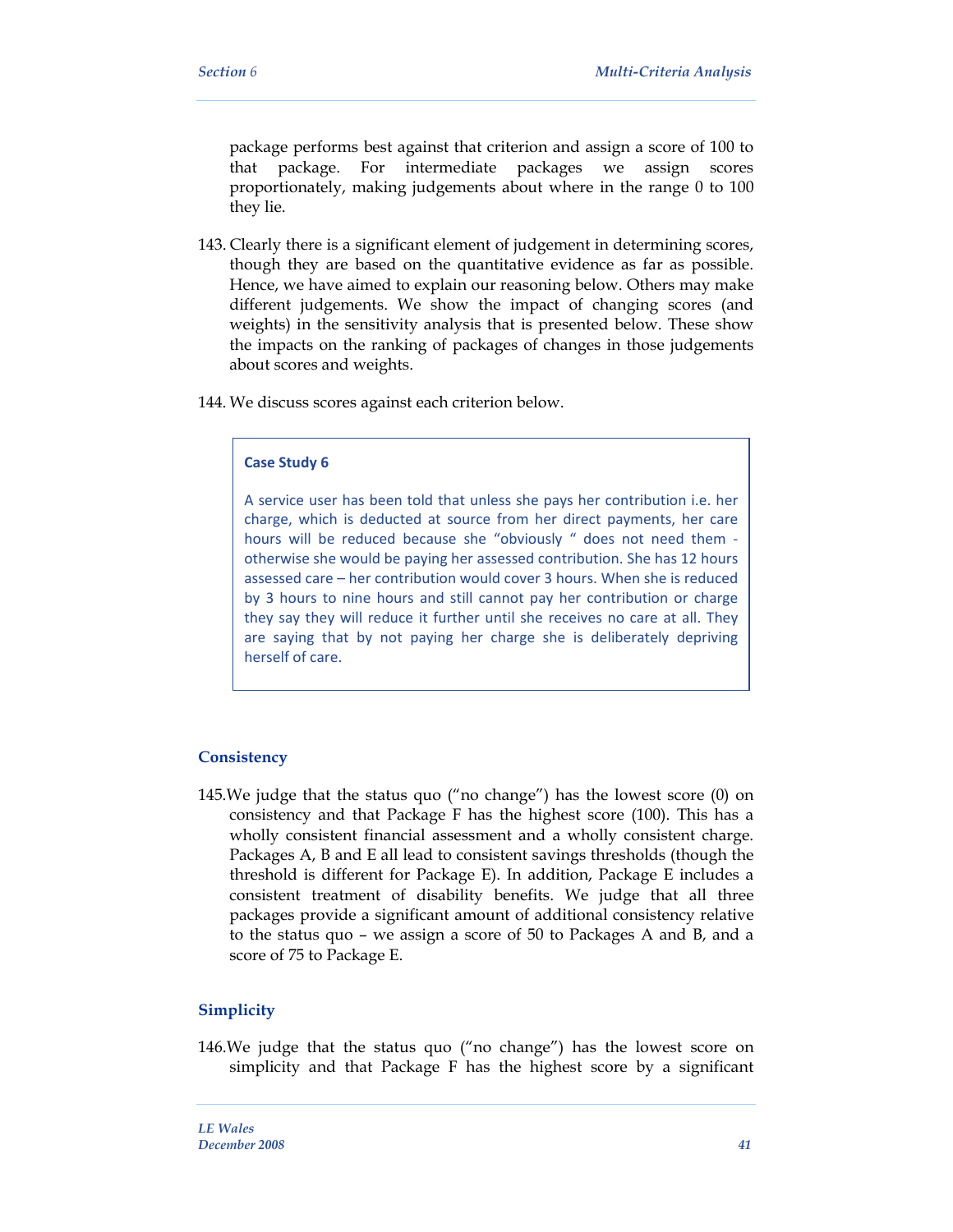margin. The remaining three packages all retain a similarly complex financial assessment though the common maximum weekly charge applied in each introduces a little more simplicity relative to the status quo. On this basis we assign a score of 20 for each of options A, B and E.

#### **Fairness**

- 147. We found this criterion hard to apply. It is based on a number of factors the similar treatment of different client groups, application of the idea that those who can afford to contribute should do so, and avoidance of discrimination and promotion of equality and human rights.
- 148. Package A treats children and carers differently in that it excludes them from charges. In addition Package B also excludes those aged over 80. They both include a means test that spreads charges over a relatively wide range of clients, though less so than the status quo. Package F treats all users the same, though the financial assessment means that very few will pay charges. Giving slightly more weight to the similar treatment of users we judge that Package F (100) performs better than Package A (60), which in turn performs better than Package B (40). In our view, Package E (70) does not score quite as well as Package F because, although the means test is not quite so restrictive, it excludes carers and children from charges.

#### **Efficiency**

- 149. This criterion links administrative costs with income from charges. Packages A, B and E are unlikely to have a significant impact on the costs of administering charges, though the introduction of a maximum weekly charge in all LAs, might lead to a very small reduction in the costs of calculating charges. The impact on income of these options varies however. They all reduce income relative to the status quo, with Package E leading to the biggest reductions, followed by Package B. Of these four options, we judge that the status quo ranks best, followed by Packages A, B and then E.
- 150. Package F should lead to a much more significant reduction in administrative costs than the other options. However, it may also reduce charging income by as much as 90%. On the basis that administrative costs are unlikely to fall as significantly, we judge that this option also performs less well against this criterion than the status quo.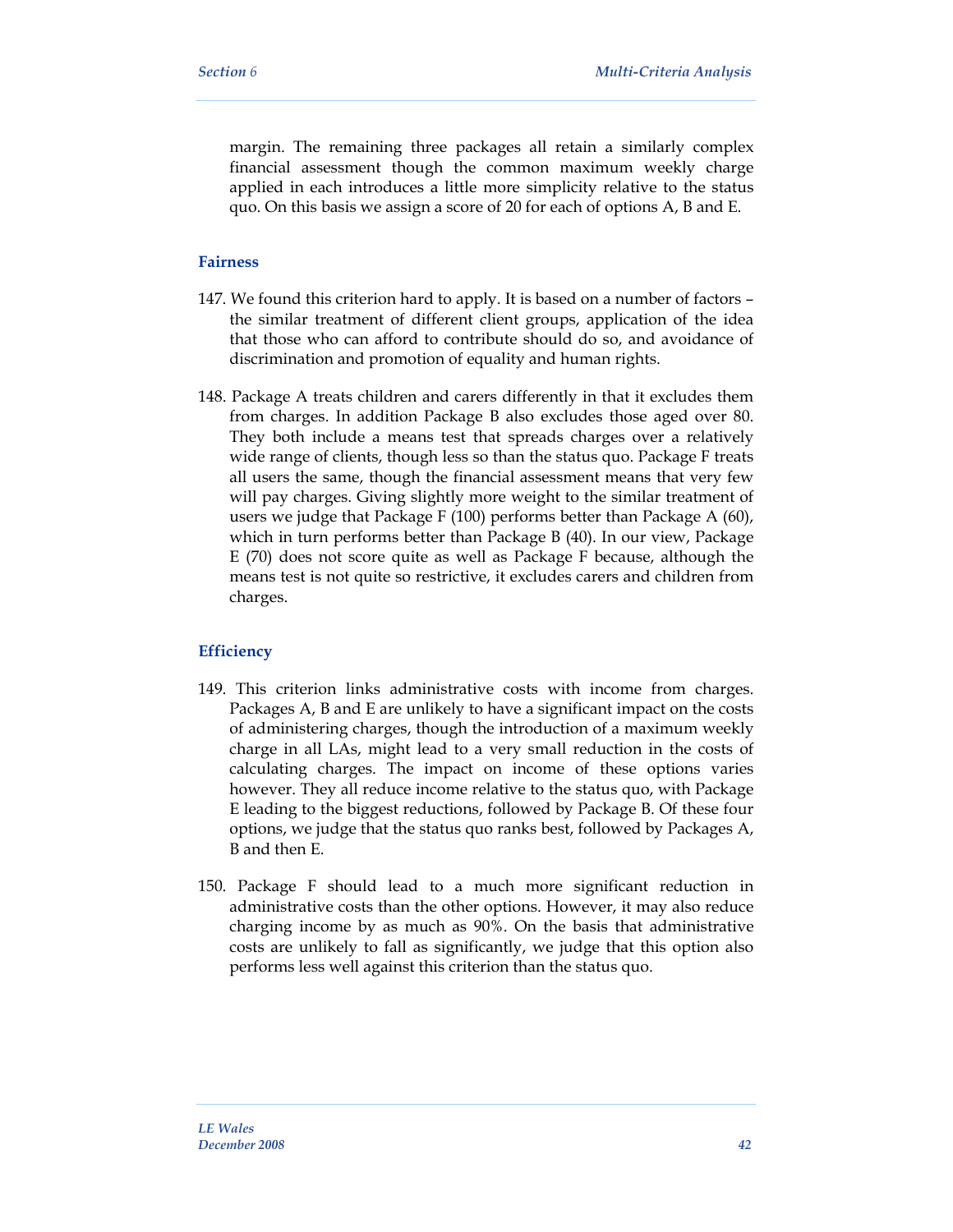#### **Other impacts on service users**

151. In order to assign scores for each package on this criterion we focus on the numbers of service users who no longer pay charges as a result of the changes specified in each package. Packages B, E and F remove very similar numbers of services users (around 14,500) from charging and are assigned scores of 99, 99 and 100 respectively.21 Package A removes fewer service users (just under 8,000) from charging and is assigned a score of 55. All the packages improve on the status quo and so we assign the lowest score (0) to the status quo.

#### **Other impacts on LAs and service providers**

152. The main impacts on LAs and service providers derive from the potential increase in the demand for services from those who are either no longer paying charges or who are paying lower charges.22 As this effect is likely to be broadly the inverse of the measure of benefits to service users used above, we have scored the packages against this criterion accordingly.

#### **Other impacts on WAG**

153. We assess the main impact on WAG by judging the relative cost of the options in terms of changes in income from charges. The status quo scores best (100) as all other options lead to a reduction in income from charges. The highest reduction in income is from Package F, which scores worst (0), very closely followed by Package E (9) and Package B (14). Package A also leads to a significant reduction in income (38).

# **6.3 Ranking of options**

154. Table 8 and Figure 1 below provide our initial ranking of options based on the scores discussed above. It shows the outputs of the weighting and scoring approach. Subsequently, a further analysis of these relative rankings shows how they can change in response to changes in judgements about weights and scores.

<sup>&</sup>lt;sup>21</sup> Scores assigned against this criterion are assigned proportionately to the estiamted numbers of service users removed from charging.

<sup>&</sup>lt;sup>22</sup> In addition to the potential consequences for the capacity of local authorities and service providers to meet increases in demand, there may also be downward pressure on service provide prices with consequent financial issues for the sector.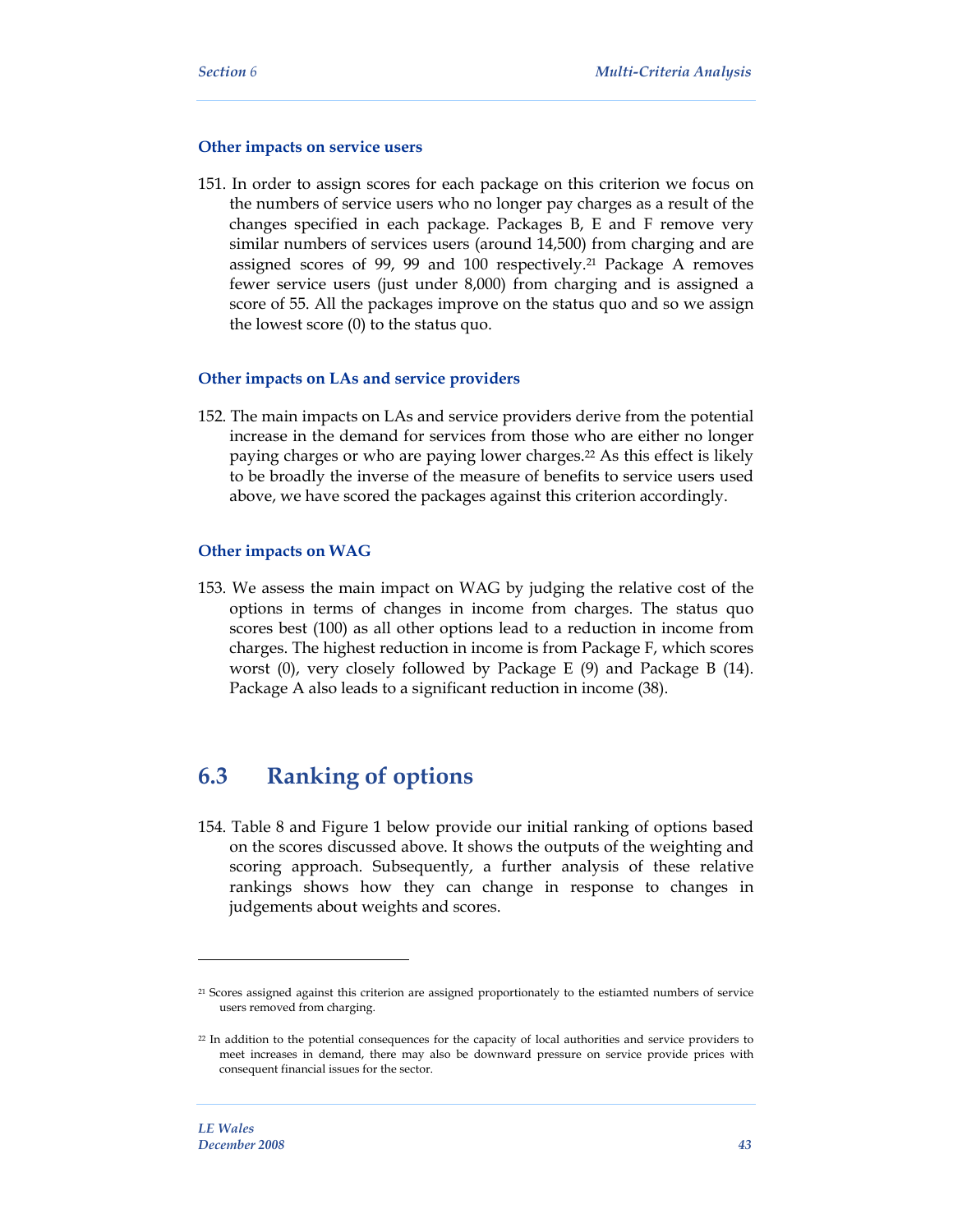|                                            |        | <b>Option Packages</b> |    |              |              |                |
|--------------------------------------------|--------|------------------------|----|--------------|--------------|----------------|
| <b>Main criterion</b>                      | weight | <b>No</b><br>change    | A  | в            | E            | F              |
| Consistency                                | 30%    | 0                      | 50 | 50           | 75           | 100            |
| <b>Simplicity</b>                          | 15%    | 0                      | 20 | 20           | 20           | 100            |
| <b>Fairness</b>                            | 30%    | 0                      | 60 | 40           | 70           | 100            |
| <b>Efficiency</b>                          | 10%    | 100                    | 60 | 40           | $\mathbf{0}$ | 70             |
| impacts<br>Other<br>service<br>on<br>users | 5%     | 0                      | 55 | 99           | 99           | 100            |
| Other impacts on LAs & SPs                 | 5%     | 100                    | 45 | $\mathbf{1}$ | 1            | 0              |
| Other impacts on WAG                       | 5%     | 100                    | 38 | 14           | 9            | $\overline{0}$ |
| <b>Total package score</b>                 |        | 20                     | 49 | 40           | 52           | 87             |

#### **Table 8: Initial package scores and ranking**

**Note:** For each criterion, the best performing package is assigned a score of 100 and the worst performing package is assigned a score of zero. Other packages are assigned intermediate scores.

155.The total scores for each package in the table above are illustrated in the chart below, showing the ranking of the packages.



#### **Figure 1: Packages, ranked by initial scores**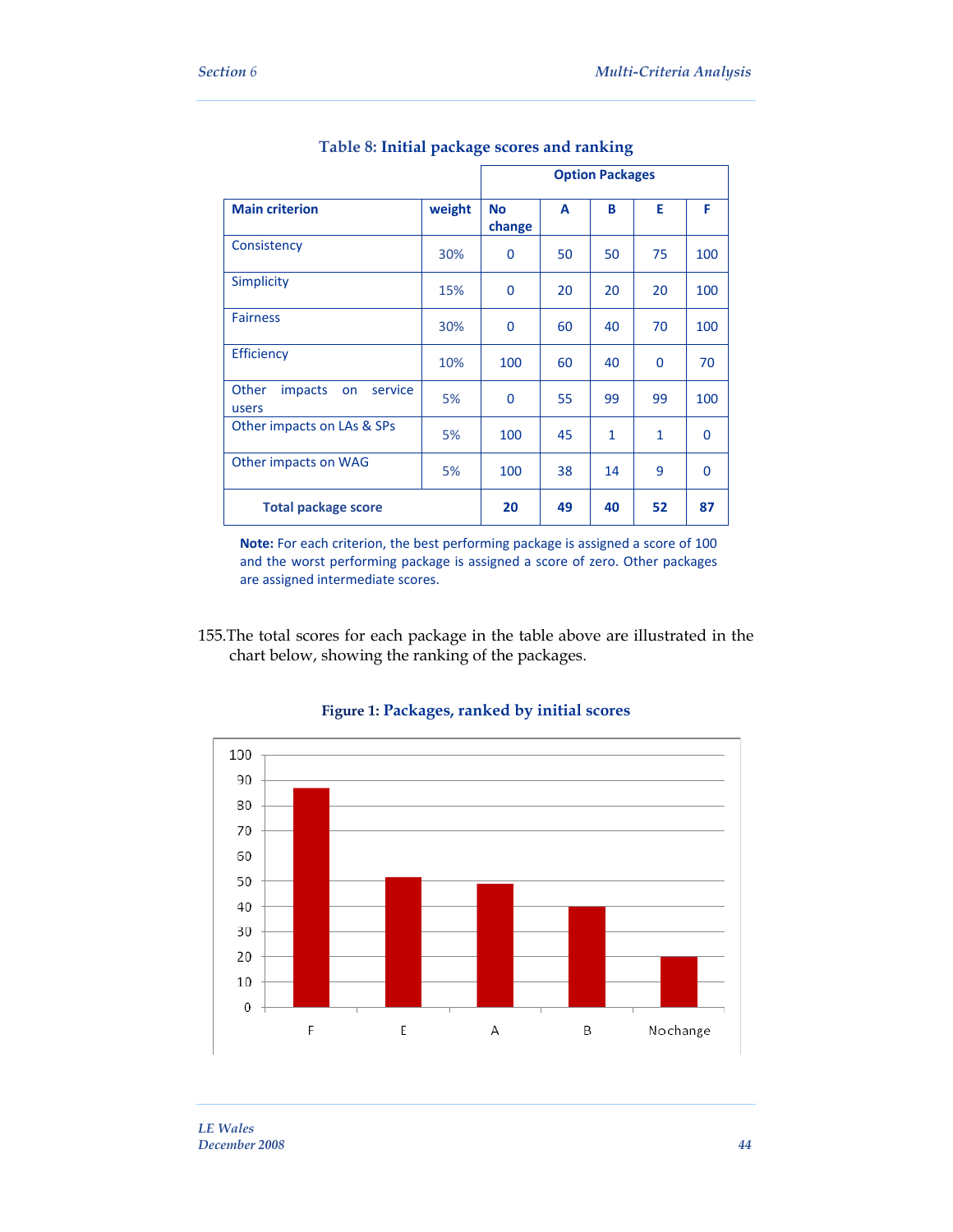# **6.4 Sensitivity analyses**

# 6.4.1 Sensitivity 1 – Zero weighting for fairness and efficiency

- 156. Scores for the fairness and efficiency criteria were particularly difficult to apply. By setting the weights for these criteria to zero, it is possible to see whether these difficulties are likely to have a significant impact on the ranking of the packages. The combined weight for fairness and efficiency was redistributed evenly across the other criteria.
- 157. The table and chart below show that there is very little change in the rankings with Package F still clearly ranked in first place.

|                                                   |        | <b>Option Packages</b> |    |              |             |          |
|---------------------------------------------------|--------|------------------------|----|--------------|-------------|----------|
|                                                   |        |                        |    |              |             |          |
| <b>Main criterion</b>                             | weight | <b>No</b><br>change    | A  | в            | E           | F        |
| Consistency                                       | 38%    | 0                      | 50 | 50           | 75          | 100      |
| <b>Simplicity</b>                                 | 23%    | 0                      | 20 | 20           | 20          | 100      |
| <b>Fairness</b>                                   | 0%     | 0                      | 60 | 40           | 70          | 100      |
| Efficiency                                        | 0%     | 100                    | 60 | 40           | $\mathbf 0$ | 70       |
| Other<br><i>impacts</i><br>service<br>on<br>users | 13%    | 0                      | 55 | 99           | 99          | 100      |
| Other impacts on LAs & SPs                        | 13%    | 100                    | 45 | $\mathbf{1}$ | 1           | $\Omega$ |
| Other impacts on WAG                              | 13%    | 100                    | 38 | 14           | 9           | 0        |
| <b>Total package score</b>                        |        | 26                     | 42 | 38           | 47          | 74       |

#### **Table 9: Zero weighting for fairness and efficiency – Sensitivity 1**

**Note:** For each criterion, the best performing package is assigned a score of 100 and the worst performing package is assigned a score of zero. Other packages are assigned intermediate scores.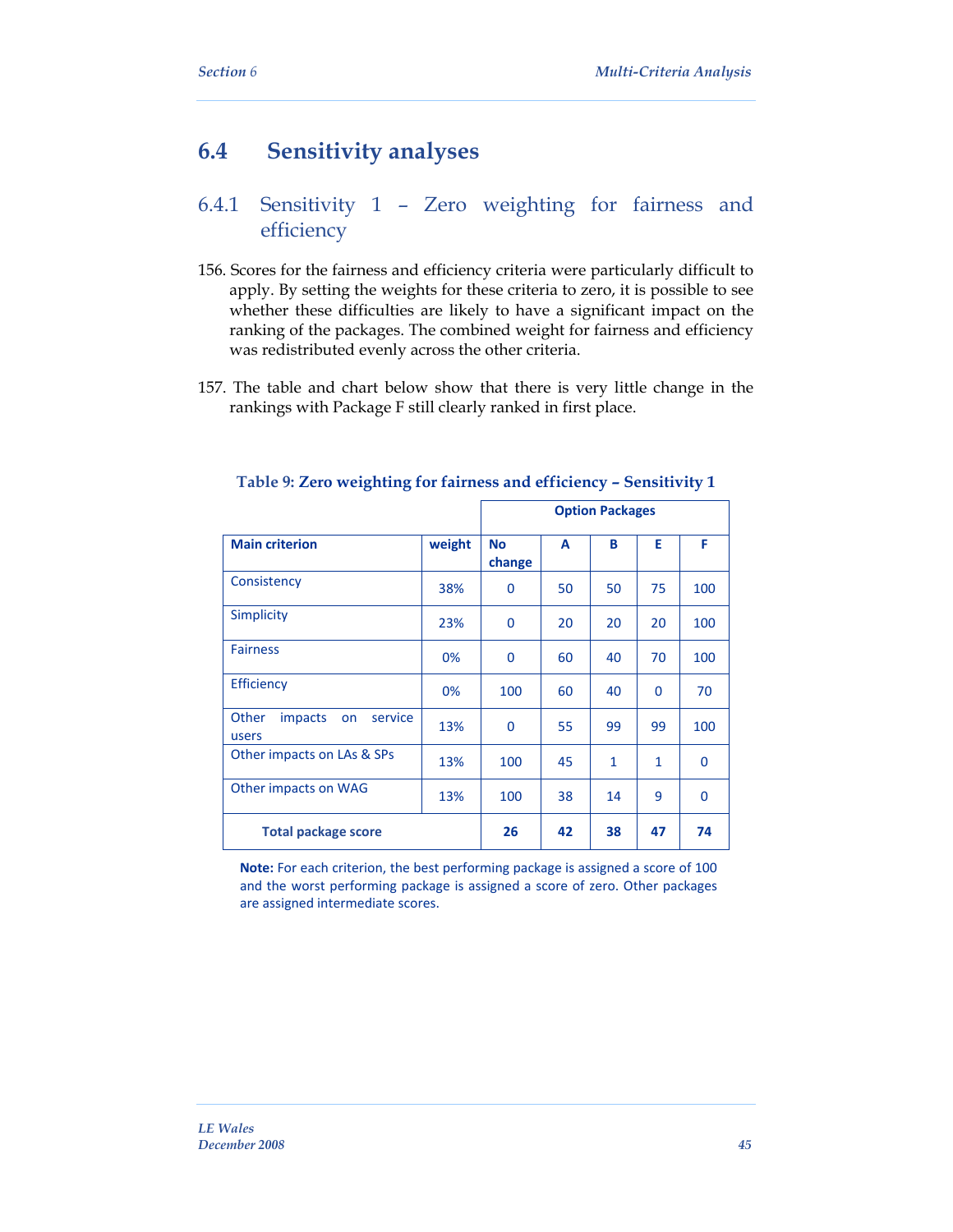

**Figure 2: Packages, ranked by scores - Sensitivity 1** 

### 6.4.2 Sensitivity 2 – Greater weight for other impacts

- 158. As an alternative, we redistributed weights in order to give a much higher weighting to the impacts on service users, LAs/providers and WAG. As can be seen from the table and chart below this evens the scores up much more though Package F still has the highest score.
- 159. Interestingly the ranking for the status quo overtakes Packages B and E. This is because the status quo option scores well on the impacts on LAs/providers and on WAG because all of the other packages imply losses in charging income and the possibility of increased demand for services.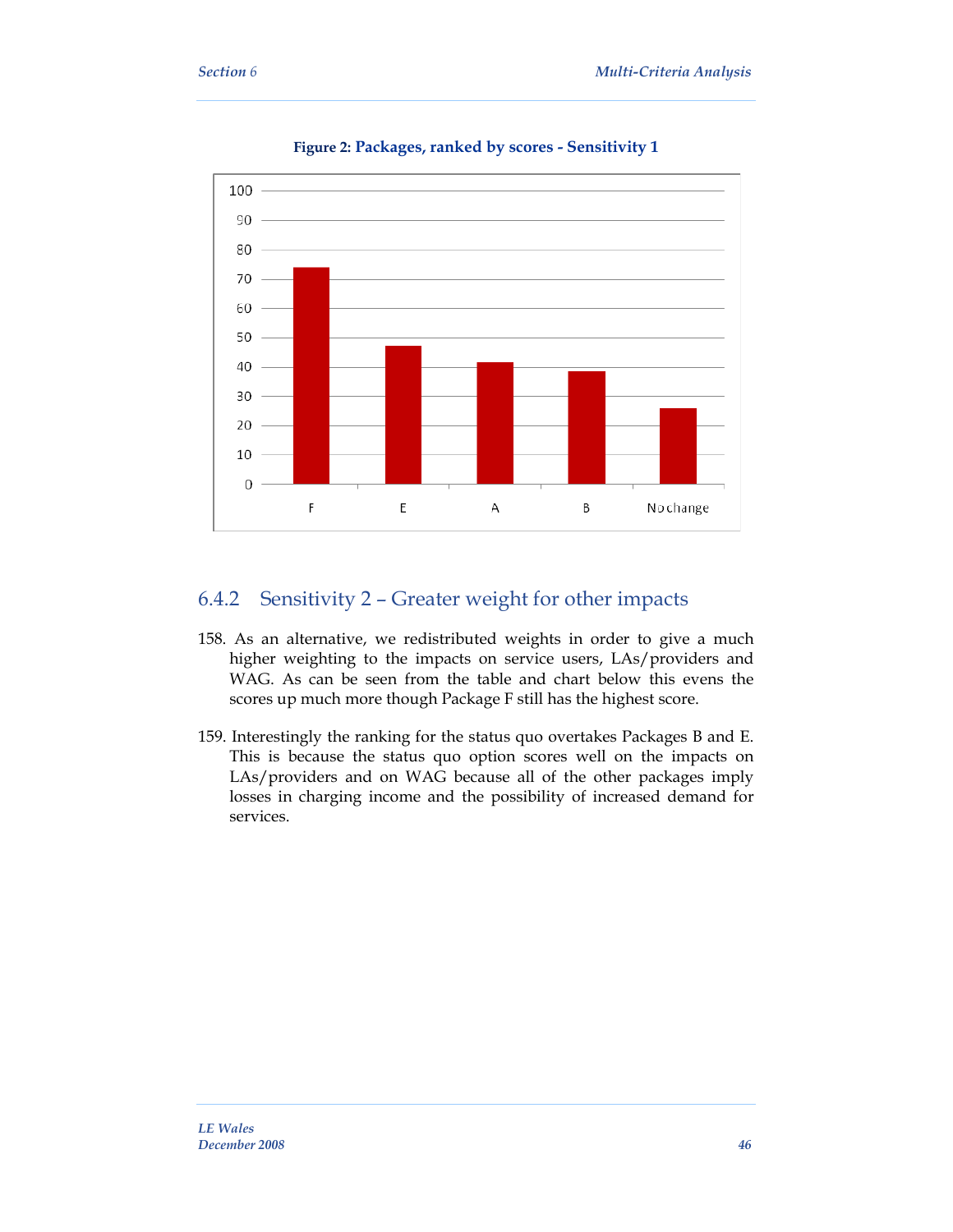|                                                   |        | <b>Option Packages</b> |    |    |          |          |
|---------------------------------------------------|--------|------------------------|----|----|----------|----------|
| <b>Main criterion</b>                             | weight | <b>No</b><br>change    | A  | в  | E        | F        |
| Consistency                                       | 15%    | $\Omega$               | 50 | 50 | 75       | 100      |
| <b>Simplicity</b>                                 | 10%    | $\Omega$               | 20 | 20 | 20       | 100      |
| <b>Fairness</b>                                   | 10%    | 0                      | 60 | 40 | 70       | 100      |
| <b>Efficiency</b>                                 | 5%     | 100                    | 60 | 40 | $\Omega$ | 70       |
| Other<br><i>impacts</i><br>service<br>on<br>users | 20%    | $\Omega$               | 55 | 99 | 99       | 100      |
| Other impacts on LAs & SPs                        | 20%    | 100                    | 45 | 1  | 1        | 0        |
| Other impacts on WAG                              | 20%    | 100                    | 38 | 14 | 9        | $\Omega$ |
| <b>Total package score</b>                        |        | 45                     | 46 | 38 | 42       | 59       |

### **Table 10: Greater weight for other impacts – Sensitivity 2**

**Note:** For each criterion, the best performing package is assigned a score of 100 and the worst performing package is assigned a score of zero. Other packages are assigned intermediate scores.



#### **Figure 3: Packages, ranked by scores - Sensitivity 2**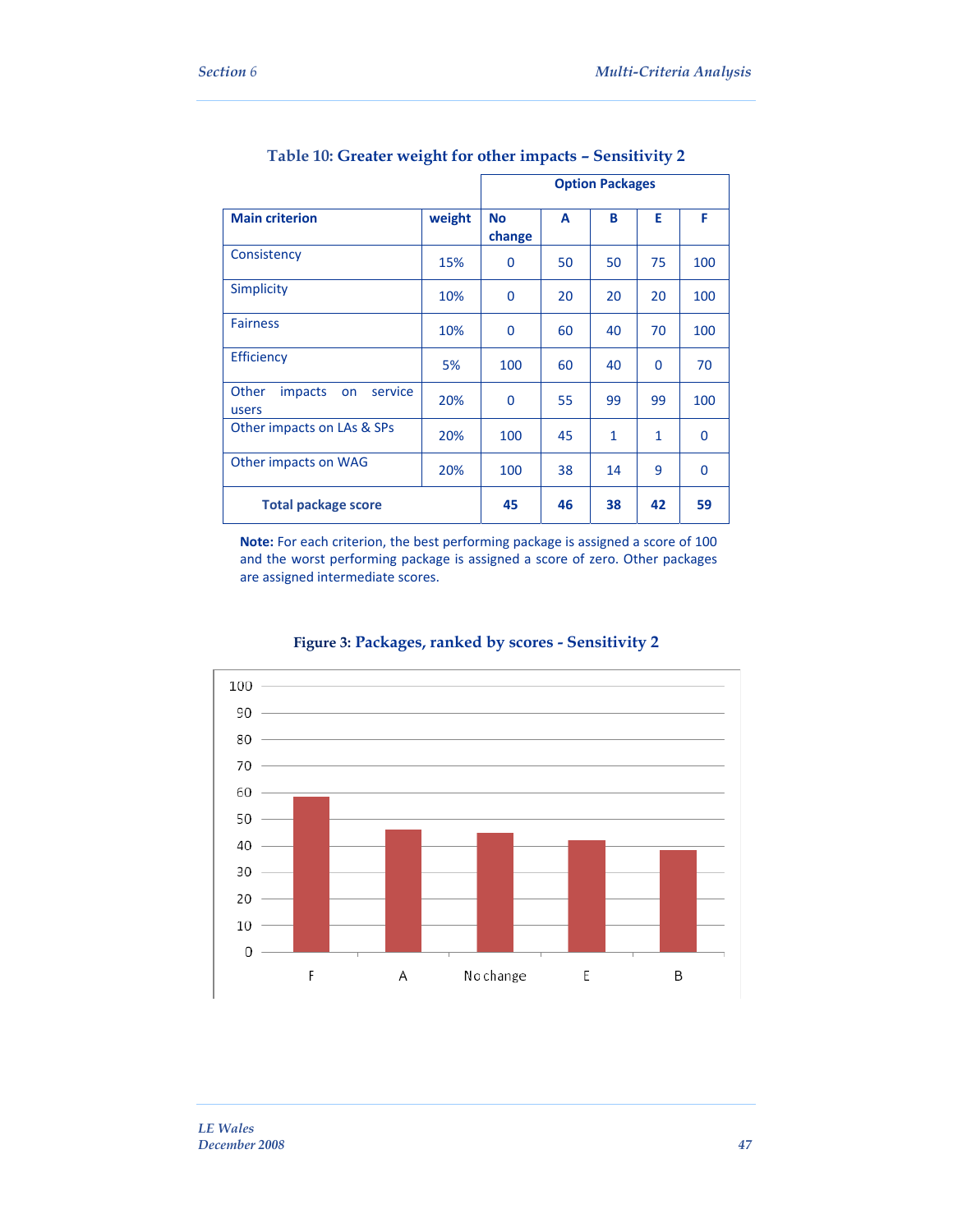### 6.4.3 Sensitivity 3 – Change to Package F

- 160. Package F performs consistently well in the alternative weighting approaches outlined above. This is because it has the best score in five out of the seven assessment criteria, including the three criteria with the highest weights under the initial weighting scheme.
- 161. In order to better understand the performance of this package, the impact of changing the parameters of this package has been investigated. If, for example, the financial assessment threshold were reduced from £50,000 to £25,000 (not very far above the current threshold of £22,000) and the weekly charge were raised to £25, how would this effect the ranking of this option?
- 162. With these changes, the scores for consistency and simplicity would remain the same as these are still strong features of the revised package. We judge that the score for fairness would improve slightly relative to the other packages as the means test is less restrictive and charges are spread across a wider group of users. Note that Package F previously received the best score on this criterion in any case. The score for efficiency would also improve slightly as the loss of income would not be so great, but the savings in administrative costs would be similar.
- 163. The impacts on stakeholders would also change. The number of service users who would benefit falls and packages B and E now score better than Package F. Package F now scores a little better than package E in terms of the loss in charging income.
- 164. The revised scores and rankings under this sensitivity analysis are provided below. In spite of the significant changes to the financial assessment and the weekly charge, Package F still clearly outranks the other options, showing that these elements of the package are not crucial to its success.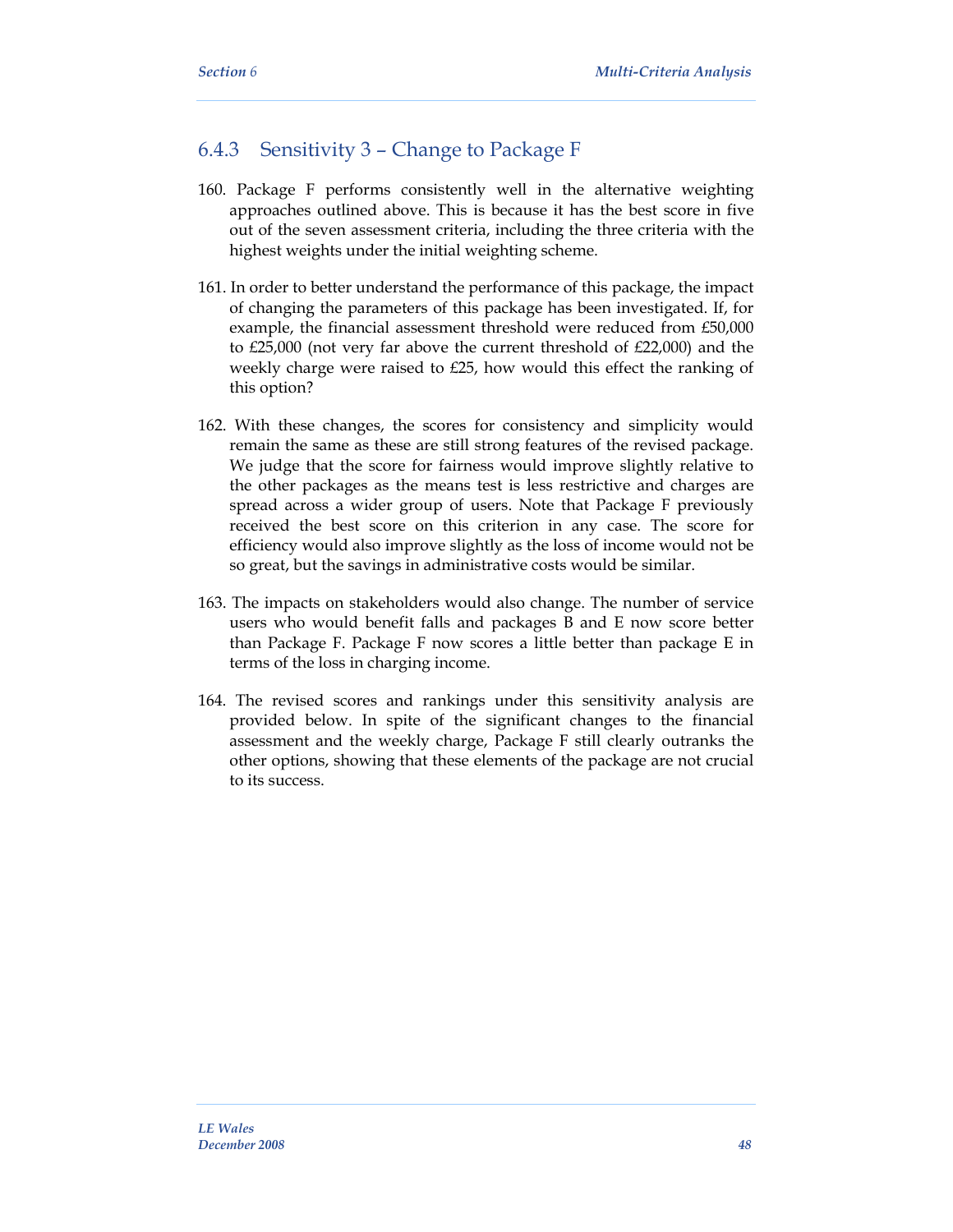|                                                   |               | <b>Option Packages</b> |    |             |          |     |
|---------------------------------------------------|---------------|------------------------|----|-------------|----------|-----|
| <b>Main criterion</b>                             | <b>Weight</b> | <b>No</b><br>change    | A  | в           | E        | F   |
| Consistency                                       | 30%           | 0                      | 50 | 50          | 60       | 100 |
| <b>Simplicity</b>                                 | 15%           | 0                      | 20 | 20          | 20       | 100 |
| <b>Fairness</b>                                   | 30%           | $\Omega$               | 50 | 30          | 60       | 100 |
| <b>Efficiency</b>                                 | 10%           | 100                    | 60 | 40          | $\Omega$ | 80  |
| Other<br><i>impacts</i><br>service<br>on<br>users | 5%            | 0                      | 55 | 100         | 100      | 87  |
| Other impacts on LAs & SPs                        | 5%            | 100                    | 45 | $\mathbf 0$ | $\Omega$ | 13  |
| Other impacts on WAG                              | 5%            | 100                    | 32 | 14          | $\Omega$ | 11  |
| <b>Total package score</b>                        |               | 20                     | 46 | 37          | 44       | 89  |

### **Table 9: Change to Package F – Sensitivity 3**

**Note:** For each criterion, the best performing package is assigned a score of 100 and the worst performing package is assigned a score of zero. Other packages are assigned intermediate scores.



### **Figure 4: Packages, ranked by scores - Sensitivity 3**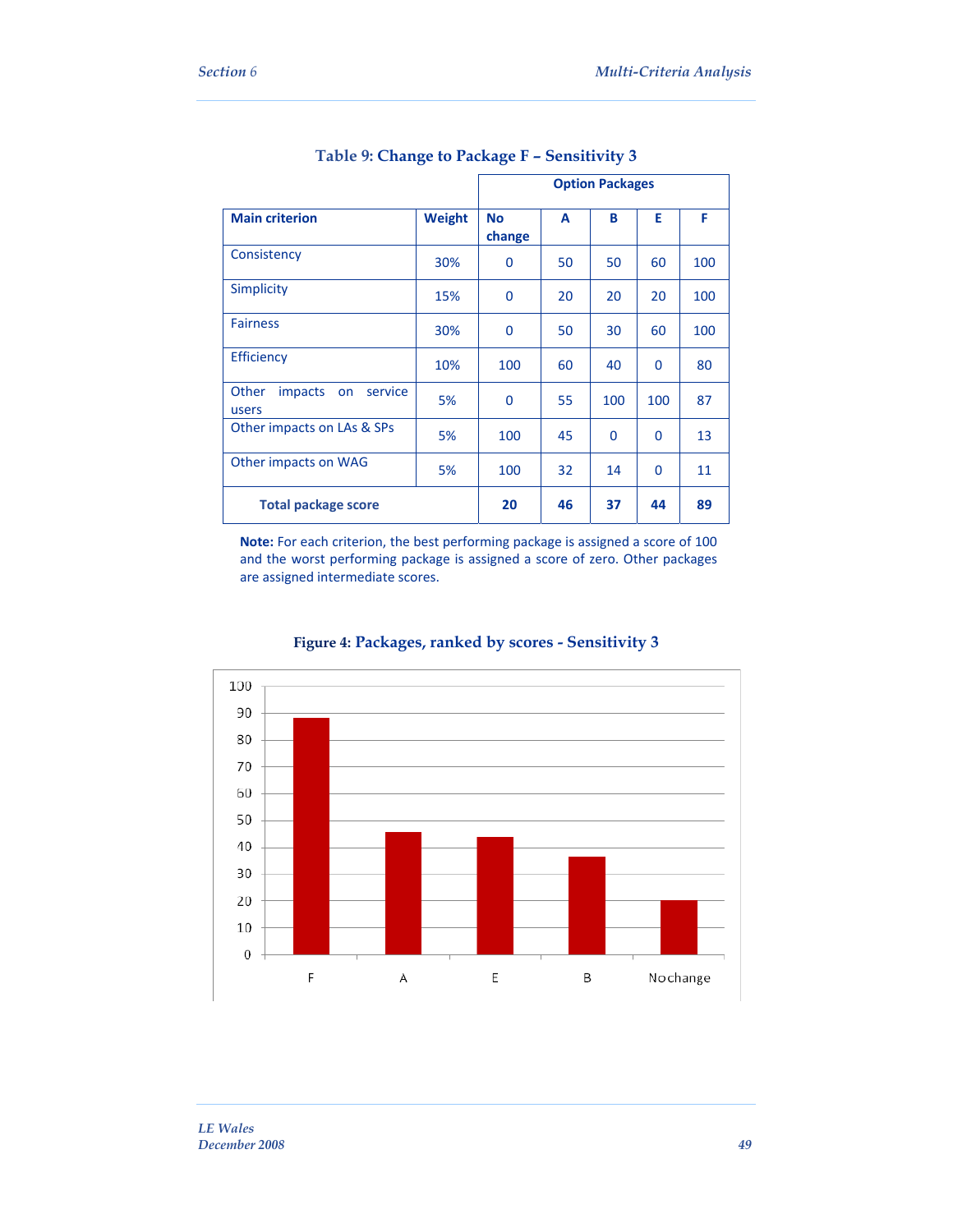# **6.5 Interpretation**

- 165. Overall, it is clear that Package F includes some very desirable features. These are include the degree of consistency that it introduces, fairness and its simplicity. The last sensitivity analysis undertaken shows how even quite significant changes to the financial assessment threshold and to the weekly charge under this option make very little difference to the performance of this option under the initial set of weights proposed by the task and finish group.23 Nevertheless, these changes to Package F would have significant impacts for many service users and are also likely to be significant for LAs and providers.
- 166. An important distinction can be made between criteria such as consistency, fairness and simplicity on the one hand and the financial impacts on service users and other stakeholders on the other hand. Package F performs well against the former criteria, regardless of the financial assessment threshold and the weekly charge. Changes to these figures make a big difference in the balance of impact between service users on the one hand and LAs, service providers and WAG on the other hand.
- 167. Against the consistency, fairness and simplicity criteria, significant improvements over the current system could be made through the introduction of a package of options such as Package F. The indicative analysis provided in this report also shows that on a range of alternative thresholds and weekly charges, introduction of Package F could lead to a loss in charging income for LAs across Wales in the region of £27m to £30m per annum. If Package F were to be introduced, a judgement would need to be made about where the financial assessment threshold and the weekly charge lie. This would need to balance the needs of service users; the capacity of local authorities and service providers to respond to any increases in the demand for services; and the resources available in Wales to fund any shortfall in local authority charging revenues and any increase in service provision that is required.

<sup>23</sup> Note that even a large change in the distribution of weights (see Sensitivity 2) still leaves the revised Package F performing relatively well.